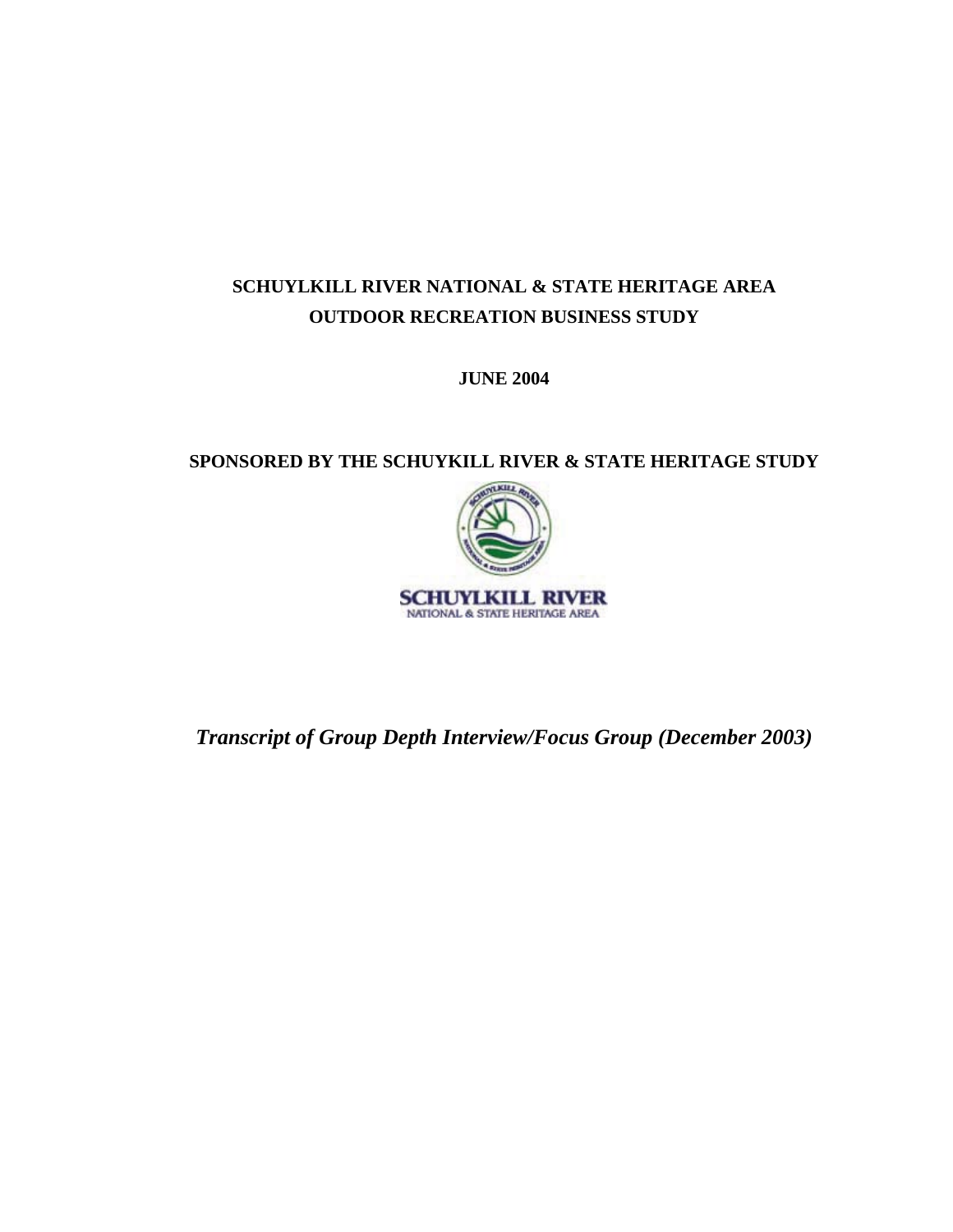## **Schuylkill River National and State Heritage Area Group Depth Interview/Focus Group Transcript December 2, 2003**

| <b>Facilitators</b>        |                            |                                       |
|----------------------------|----------------------------|---------------------------------------|
| Dr. Roger Hibbs            | Dr. James R. "Doc" Ogden   | Dr. Denise T. Ogden                   |
| <b>Kutztown University</b> | <b>Kutztown University</b> | <b>Penn State Berks/Lehigh Valley</b> |

| <b>Participants</b>                                        |                                 |                          |
|------------------------------------------------------------|---------------------------------|--------------------------|
| <b>Michael Friedland</b>                                   | Jim Hartman                     | <b>Bryan Hoover</b>      |
| <b>French Creek Outfitters</b>                             | <b>Keystone Canoe Club</b>      | <b>Surrey Connection</b> |
|                                                            |                                 |                          |
| 270 Schuylkill Road                                        | <b>41 Gouglersville Road</b>    | 3155 Keyser Road         |
| Phoenixville, PA 19460                                     | <b>Sinking Spring, PA 19608</b> | Schwenksville, PA 19473  |
| <b>Deirdre Gibson</b>                                      | <b>Hugh Kelly</b>               | <b>Bob Smith</b>         |
| <b>Valley Forge National</b>                               | Kelly's Canoe & Kayak           | <b>Riverview Park</b>    |
| <b>Historical Park</b>                                     | 1348 Grosser Rd                 | 621 Beach Street         |
| Rt. 23 & N. Gulph Road                                     | Gilbertsville, PA 19525         | Reading, PA 19605        |
| Valley Forge, PA 19482                                     |                                 |                          |
| <b>Jack Gifford</b>                                        | Vernon Kleckner                 | Aaron Weilerstein        |
| <b>Bicycle Club of Philadelphia</b>                        | <b>Appalachian Outfitters</b>   | Philadelphia Canoe Club  |
| 30 E. 4th St.                                              | 9 Penn Street                   | 4900 Ridge Ave           |
| Pottstown, PA 19464                                        | Port Clinton, PA 19549          | Philadelphia, PA 19128   |
| Schuylkill River National & State Heritage Area Employees: |                                 |                          |
| David J. Downs, Heritage Coordinator                       |                                 |                          |
| <b>Kurt D. Zwikl, Executive Director</b>                   |                                 |                          |
| <b>Wayne Bowen, Assistant Executive Director</b>           |                                 |                          |

## **Transcript**

| <b>Person</b> | <b>Discussion</b>                                                              |
|---------------|--------------------------------------------------------------------------------|
| Dr. Hibbs     | O.K., uh, first of all thanks for coming out tonight. The older I get the      |
|               | more I treasure my leisure time. So, I know you could all be doing             |
|               | something else, and I appreciate you coming out here and spending uh,          |
|               | some time with us tonight. Although I have 20 years experience in              |
|               | retailing, all of which are in the swimming pool business and therefore        |
|               | think I know a little bit about retailing. I also know enough to know that     |
|               | the key success factors are much different from business to business. So       |
|               | that's one of the reasons why we are here, is to try to determine what it      |
|               | would take to, uh, locate businesses along the Schuylkill River Heritage       |
|               | Area that would be successful, and I can't think of a better place to start    |
|               | in trying to determine, o.k. If this is something viable, if this is something |
|               | do-able at a profit. I can't think of a better place to start than to talk to  |
|               | those people who are in the business, o.k. So we are basically here to do      |
|               | exploratory research, uh, which is a fancy way of saying, uh, let's put all    |
|               | the ideas on the table. No idea is a good idea or a bad idea, so a lot of      |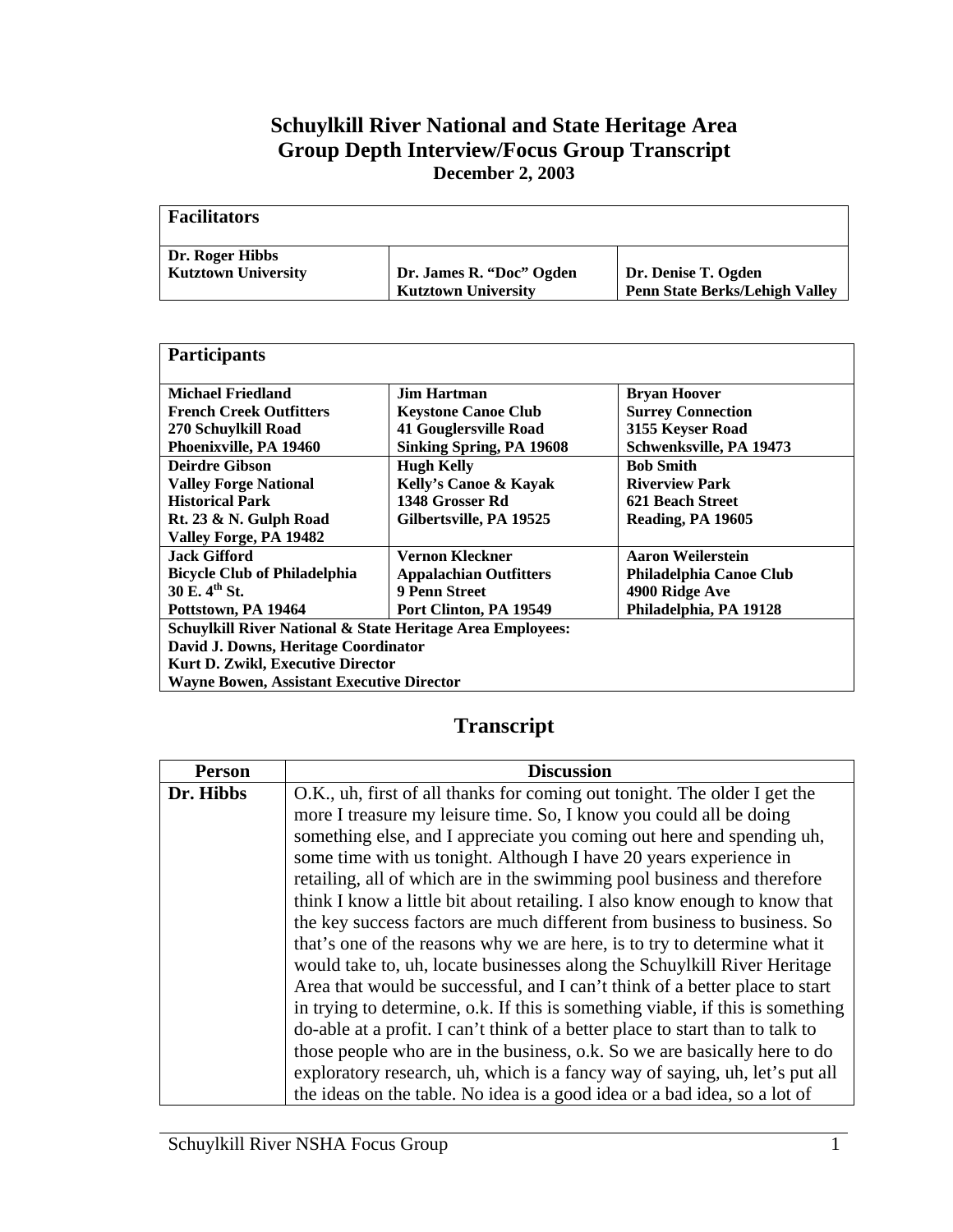| Dr. Hibbs,       | ideas come in, over time we apply a bunch of filters to those ideas, and                   |
|------------------|--------------------------------------------------------------------------------------------|
| <b>Continued</b> | what should end up spitting out in the end is some locations that we think                 |
|                  | stand the best chance of succeeding, o.k. So that's what we are here for                   |
|                  | today. Let's get started. The purpose of the meeting is to get your                        |
|                  | feedback on several topics related to the Schuylkill River Heritage Areas'                 |
|                  | recreational development of the area. Specifically your thoughts on                        |
|                  | creating a recreation area that will meet the needs of the residents in the                |
|                  | region, and how the Heritage Area can help create an atmosphere in                         |
|                  | which local businesses can start and thrive. The Heritage Area has                         |
|                  | enlisted the help of Kutztown University, and that's what brings us here.                  |
|                  | Now, one of the problems with doing this kind of stuff is, it seems like                   |
|                  | it's hard to get going. And the reason why I'm saying that at this point is                |
|                  | because before we can really get going, we kind of have to know a little                   |
|                  | bit about the players, try to become a little bit comfortable with who's in                |
|                  | the room. So, I figured if we could go around the room and learn a little                  |
|                  | bit about each other. We can get an idea of what your backgrounds are                      |
|                  | and by getting a little better idea of what your backgrounds are, that                     |
|                  | might facilitate, you know, Jim and I asking some follow up questions,                     |
|                  | asking for your input at different spots. So, again, I guess I will go to my               |
|                  | right first if that's o.k. Hugh, will you start?                                           |
| Hugh             | Sure, I'm Hugh Kelly, and presently I own Kelly's Canoe & Kayak,                           |
|                  | which is located about 5 miles from here. We've been selling boats there                   |
|                  | for approximately, I guess 22 years and uh, we got into the business sort                  |
|                  | of in a small way at first because we had a garden center to begin with,                   |
|                  | and then we started selling a few canoes, and 5 years ago we closed down                   |
|                  | the garden center, and went 100% with the canoes and kayaks. And we                        |
|                  | maintain about, oh, 175 boats in stock usually all the time, and we have                   |
|                  | all kinds of accessories. Practically everything you find in the catalog we                |
|                  | have in stock for that particular end of the business. My wife and I do                    |
|                  | most of the (?) and we have part time help that help us run it. We don't<br>do any rental. |
| Dr. Hibbs        | Hugh, because I'm nervous.                                                                 |
| Hugh             | Yeah, yeah?                                                                                |
| Dr. Hibbs        | Some things go in one ear and out the other.                                               |
| Hugh             | Yeah                                                                                       |
| Dr. Hibbs        | Did you say where you were located?                                                        |
| Hugh             | Yeah, I'm located about 5 miles from here, closer to Gilbertsville. If you                 |
|                  | were right out here on Route 422 and getting onto Route 100, hit your                      |
|                  | trip odometer and when you've gone 4.8 mile you'll see a bunch of                          |
|                  | camping trailers, there you would hang a right on Grocer Road, and                         |
|                  | we're just down there.                                                                     |
| Dr. Hibbs        | And about how long?                                                                        |
| Hugh             | Huh?                                                                                       |
| Dr. Hibbs        | In business?                                                                               |
| Hugh             | In business? Well we've been in business since 1972.                                       |
| Dr. Hibbs        | And how long has it been since it evolved into                                             |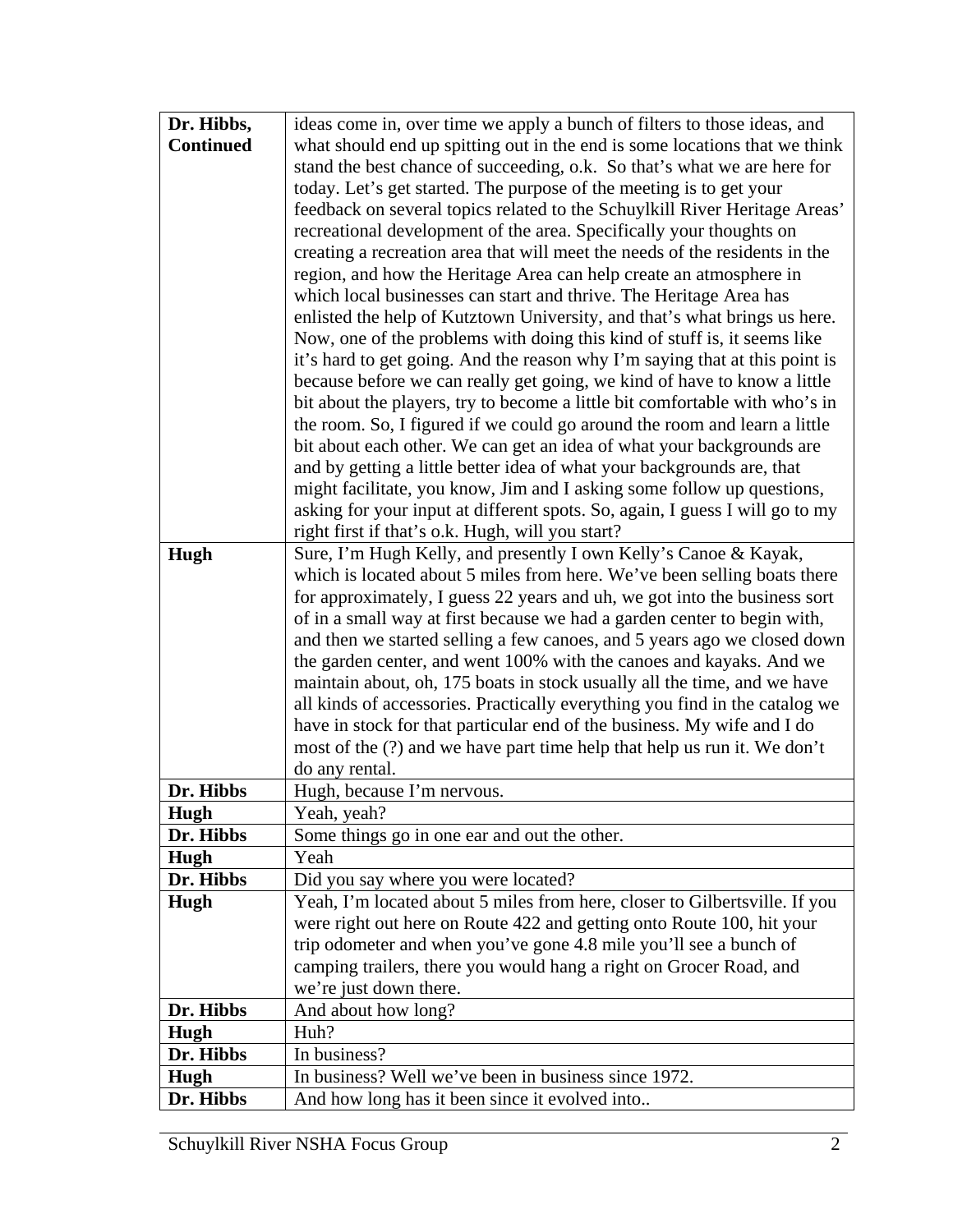| Hugh          | Uh, the business has been the last 22 yrs., 5 yrs the layout has been just                |
|---------------|-------------------------------------------------------------------------------------------|
|               | boats.                                                                                    |
| Dr. Hibbs     | So you're seasoned huh?                                                                   |
| Hugh          | And also the Christmas trees. We grow Christmas trees. We had the                         |
|               | garden center and nursery there. We do a lot of different things.                         |
| Dr. Hibbs     | Very good. Thanks for coming, there's sure a lot of experience there.                     |
|               | Mike, if you would.                                                                       |
| <b>Mike</b>   | Yes, I'm Mike Friedland, I'm with French Creek Outfitters in                              |
|               | Phoenixville, PA, and uh, we've been open 10 yrs. Uh, we've been                          |
|               | selling boats for all of those 10 yrs. We used to be located right here in                |
|               | North Coventry up on Rte.100, we're located now on Rte. 23 in                             |
|               | Phoenixville. We have a large, uh, we have a lot of other things other                    |
|               | then boats in the store, but the canoes and kayaks in particular have been                |
|               | growing rapidly in the last 5 years or so. And we've increased our                        |
|               | inventory and the department size as a result. That's basically it for me.                |
| Dr. Hibbs     | Let me ask you a question. So you are seeing the canoe segment of                         |
|               | boating is growing?                                                                       |
| <b>Mike</b>   | It's not necessarily canoes, kayaks in particular. Canoes are actually                    |
|               | dwindling a little bit. Kayaks are kind of taking over.                                   |
| Dr. Hibbs     | Alright. Jack?                                                                            |
| <b>Jack</b>   | My name is Jack Gifford, and I am employed by Fred Beans in Limerick.                     |
|               | I am more interested in the trail because of bicycle commutes back and                    |
|               | forth to work. I am gonna be one of the guys using the trail, and its                     |
|               | facilities. I've already used the trail back and forth between Valley Forge,              |
|               | and Philly, and back. I think Pottstown has the most to gain from the                     |
|               | trail, opposed to it's location, I wonder if it could be like a trailhead for             |
|               | this sort of place. It gives people a place to drive to with their car and                |
|               | bike, and parking, plenty of it. Then for people coming out of Philly for                 |
|               | this could be a destination because there's places to go, uh cause when                   |
|               | the Perkiomen Trail got finished there's rides every week from Philly up                  |
|               | to that, and there's nothing to do in Perkiomenville. Just to turn around<br>and go back. |
| Dr. Hibbs     |                                                                                           |
| <b>Jack</b>   | So let me get this straight Jack. You work for an automobile dealer                       |
| Dr. Hibbs     | Yup.<br>And you're looking to ride a bike to work?                                        |
| <b>Jack</b>   | I do ride a bike to work, about 7 yrs. now. I ride about two thousand                     |
|               | miles a year.                                                                             |
| Dr. Hibbs     | This is very relevant to you. Vernon.                                                     |
| <b>Vernon</b> | Yes, right now I'm with Appalachian Outfitters in Port Clinton. Started                   |
|               | out think' I was going to sell canoes, and I didn't realize that canoes                   |
|               | aren't moving. Basically selling mainly kayaks as far as the boating                      |
|               | industry goes, ah, also sell backpacks, sleeping bags. The Appalachian                    |
|               | Trail comes right through Port Clinton so I see plenty of "thru" hikers at                |
|               |                                                                                           |
|               | my store, people going 2200 miles on a trail, not 110.                                    |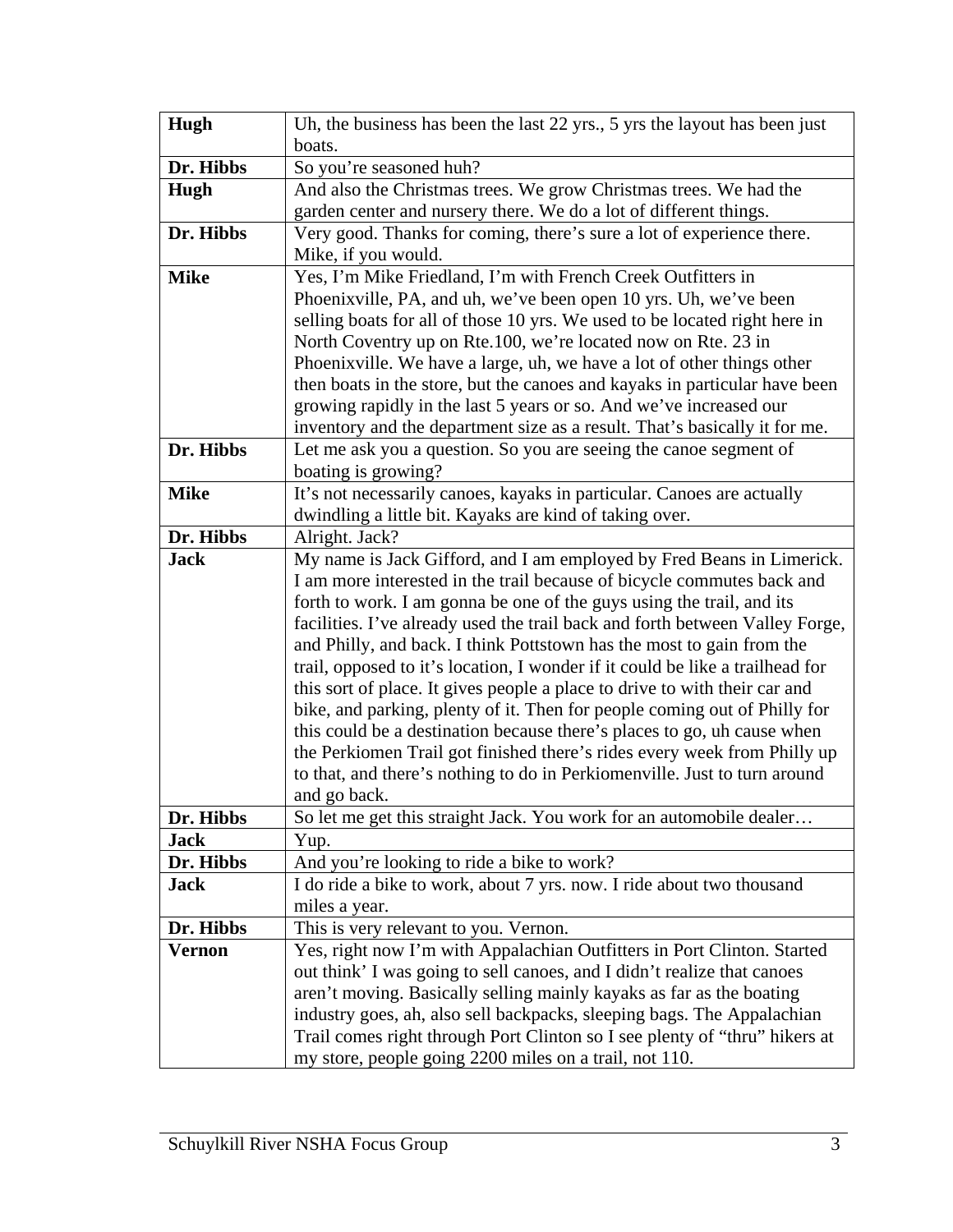| Dr. Hibbs     | Are you aware, excuse me for interrupting. Are you aware of any                        |
|---------------|----------------------------------------------------------------------------------------|
|               | "counts" on the trail in that area?                                                    |
| <b>Vernon</b> | Counts?                                                                                |
| Dr. Hibbs     | Has anyone done any "counts" as to how many people come through                        |
|               | there at any given point and time?                                                     |
| <b>Vernon</b> | I know how many come through my store.                                                 |
| Dr. Hibbs     | O.K., I didn't know if someone's doing actual counts on the trail                      |
|               | knowing what the traffic is through there.                                             |
| <b>Vernon</b> | As far as "thru" hikers go, about 700 I see a year.                                    |
| Dr. Hibbs     | O.K.                                                                                   |
| <b>Vernon</b> | That's about it.                                                                       |
| Dr. Hibbs     | How long were you there?                                                               |
| <b>Vernon</b> | 3 years                                                                                |
| Dr. Hibbs     | 3 years?                                                                               |
| <b>Vernon</b> | Yup                                                                                    |
| Dr. Hibbs     | Do you think you are out of the woods yet as a business?                               |
| <b>Vernon</b> | No honestly. I just got a big curve ball thrown at me. Cabela's is one and             |
|               | a half miles from me.                                                                  |
| Dr. Hibbs     | I'm sure that will come up in conversation today. We'll see what                       |
|               | happens. And you are                                                                   |
| <b>Marcie</b> | Marcie, I'm Vernon's wife                                                              |
| Dr. Hibbs     | How long have you been married?                                                        |
| <b>Marcie</b> | 2 yrs. in December                                                                     |
| Dr. Hibbs     | So you knew what you were getting into, and you still got into it?                     |
| <b>Marcie</b> | Well kind of, yes.                                                                     |
| Dr. Hibbs     | O.K., Bryan                                                                            |
| <b>Bryan</b>  | Hi, I'm Bryan Hoover. I've worked a couple of jobs, and decided to look                |
|               | for something else. I was unemployed for a 6 month period. So, I looked                |
|               | at the business I needed, and the trail. I wondered if people would ride               |
|               | surreys, like down on the boardwalk, at the shore on the trail, and that's             |
|               | kind of how it started. I think that as of March or May I had the idea, and            |
|               | July 24 <sup>th</sup> I kicked it off. So now, um, I'm renting surreys from the Spring |
|               | Mount trailhead, north to Green Lane on the Perkiomen trail for the last 3             |
|               | months. So, that's kind of been my experience, or what I've learned                    |
|               | about who rents that type of vehicle or not.                                           |
| Dr. Hibbs     | You're in bicycles?                                                                    |
| <b>Bryan</b>  | No, surreys. I talked with people at the shore and they said 60 to 75% of              |
|               | their business is the surreys. Even though they rent bikes, and all kinds of           |
|               | other stuff. So I thought I'd try that on a small scale, and see what                  |
|               | happens. So I just went with it this year.                                             |
| Dr. Hibbs     | It's a small world. When I am over on the Perkiomen Trail riding my                    |
|               | bike, and I see him there, and I start talking to Bryan. I see him there               |
|               | another time, and I talk to him, and here he is.                                       |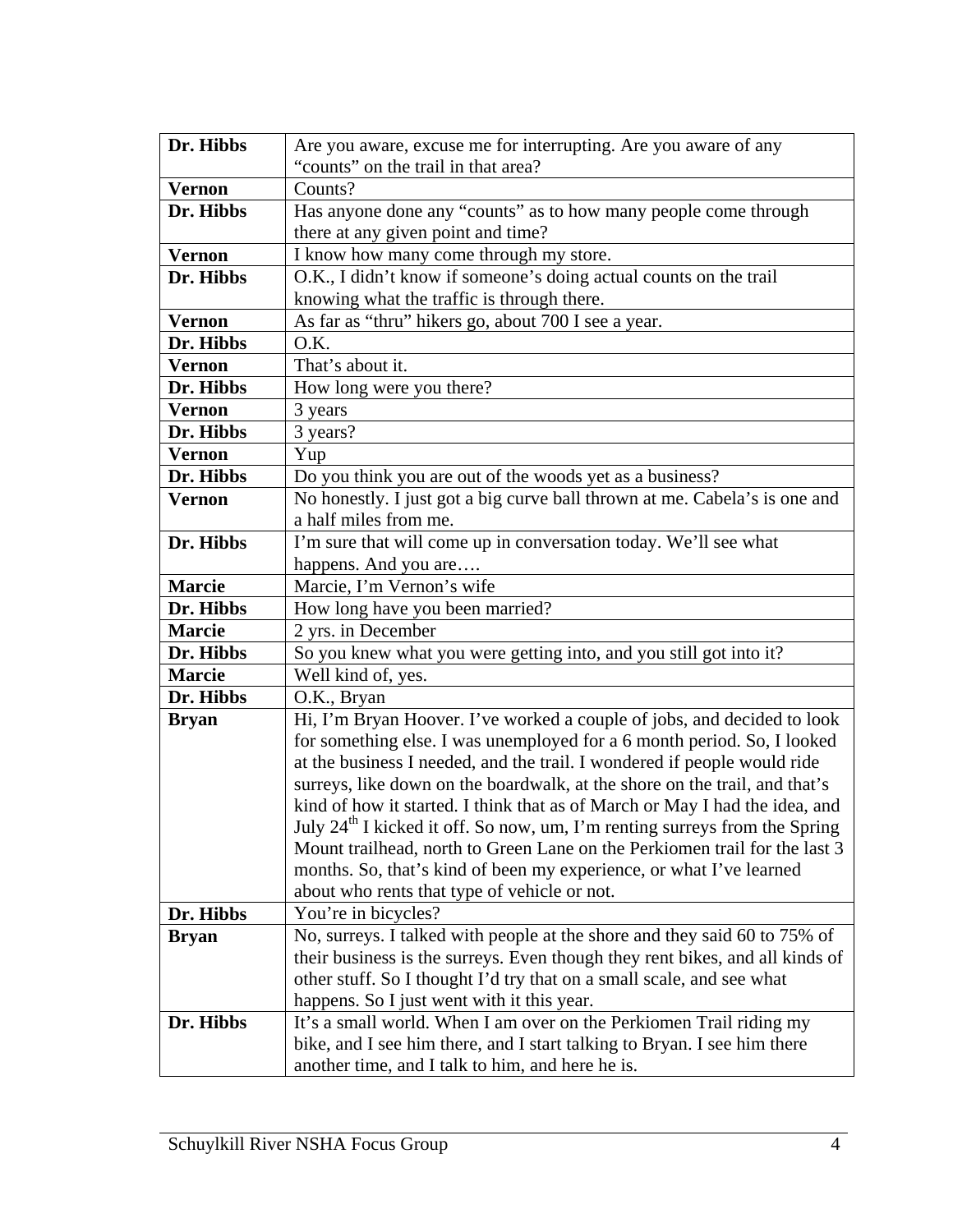| <b>Bryan</b> | One connection actually. When I talk to people about what area they're                                                                              |
|--------------|-----------------------------------------------------------------------------------------------------------------------------------------------------|
|              | from, and they talk about community revitalization in town there. So                                                                                |
|              | that's how I kicked off being at that location because I knew that                                                                                  |
|              | Schwenksville was working on trying to attract businesses in that area.                                                                             |
| Dr. Hibbs    | Did they try to attract you?                                                                                                                        |
| <b>Bryan</b> | Yeah, I think they still, you know, the trail that they completed through                                                                           |
|              | that section this summer, um, well it turned out a lot hillier, and that may                                                                        |
|              | work for me, I'm not sure where I'll be.                                                                                                            |
| Dr. Hibbs    | So you're good in one direction basically. That one side is flat, and then                                                                          |
|              | there's the other side of the mountain. They were trying to attract you.                                                                            |
|              | What did they do to try and attract you?                                                                                                            |
|              |                                                                                                                                                     |
| <b>Bryan</b> | I just went to Borough Hall, and talked to the top designer there, and he                                                                           |
|              | got all excited right away, and I guess that (?), I'm not sure what<br>organization did a study, and they had a little booklet, and everything that |
|              | they were trying to work at, so they were real excited about me staying                                                                             |
|              | there. They have the lumberyard there that wanted to put some businesses                                                                            |
|              | there. Eventually a trailhead, a restaurant, that type of thing. So, they                                                                           |
|              | have some plans for there. I think they are falling behind schedule                                                                                 |
|              | though.                                                                                                                                             |
| Dr. Hibbs    | Are these formal plans? Or is this just people talking to you?                                                                                      |
| <b>Bryan</b> | No, there's a formal booklet. I was going to bring it tonight but I forgot.                                                                         |
|              | But it's like a 40 page booklet, pretty involved.                                                                                                   |
| Dr. Hibbs    | This is probably a dumb question, but are you aware of this?                                                                                        |
| Doc Ogden    | Would it be possible if you sent me a copy of that booklet, and I can send                                                                          |
|              | it back to you?                                                                                                                                     |
| <b>Bryan</b> | Yeah, I can find the copy.                                                                                                                          |
| Doc Ogden    | I'm pretty trustworthy                                                                                                                              |
| <b>Bryan</b> | Yeah, no problem                                                                                                                                    |
| Dr. Hibbs    | O.K. I can't read it from here.                                                                                                                     |
| Aaron        | Aaron Weilerstein. I'm with the Philadelphia Canoe Club. A different                                                                                |
|              | role than many of you. The canoe club is, we're located where the West                                                                              |
|              | Haven Creek comes into the Schuylkill River, so right on the river at the                                                                           |
|              | base of Manyunk in Philadelphia. The club has been there for about 100                                                                              |
|              | years. Its 100 <sup>th</sup> birthday is this year. Um, the clubs activities have                                                                   |
|              | changed over the years, but at the moment it's mostly a club of                                                                                     |
|              | recreational boaters who are involved with canoeing and kayaking. A lot                                                                             |
|              | of them are white water boaters, some are moving water and sea<br>kayakers, but in terms of what we participate in on the Schuylkill, it's          |
|              | mostly from Flat Rock Dam down to Boathouse Row.                                                                                                    |
| Dr. Hibbs    | You have some interesting input here because you have an idea of the                                                                                |
|              | range of canoers or kayakers. You know what I'm saying? The sense of                                                                                |
|              | people that do it once in awhile, the people that are regular at it, and                                                                            |
|              | those people who live by it. And that's kind of something that we are                                                                               |
|              | interested in. You're going to have some info there, I'm sure.                                                                                      |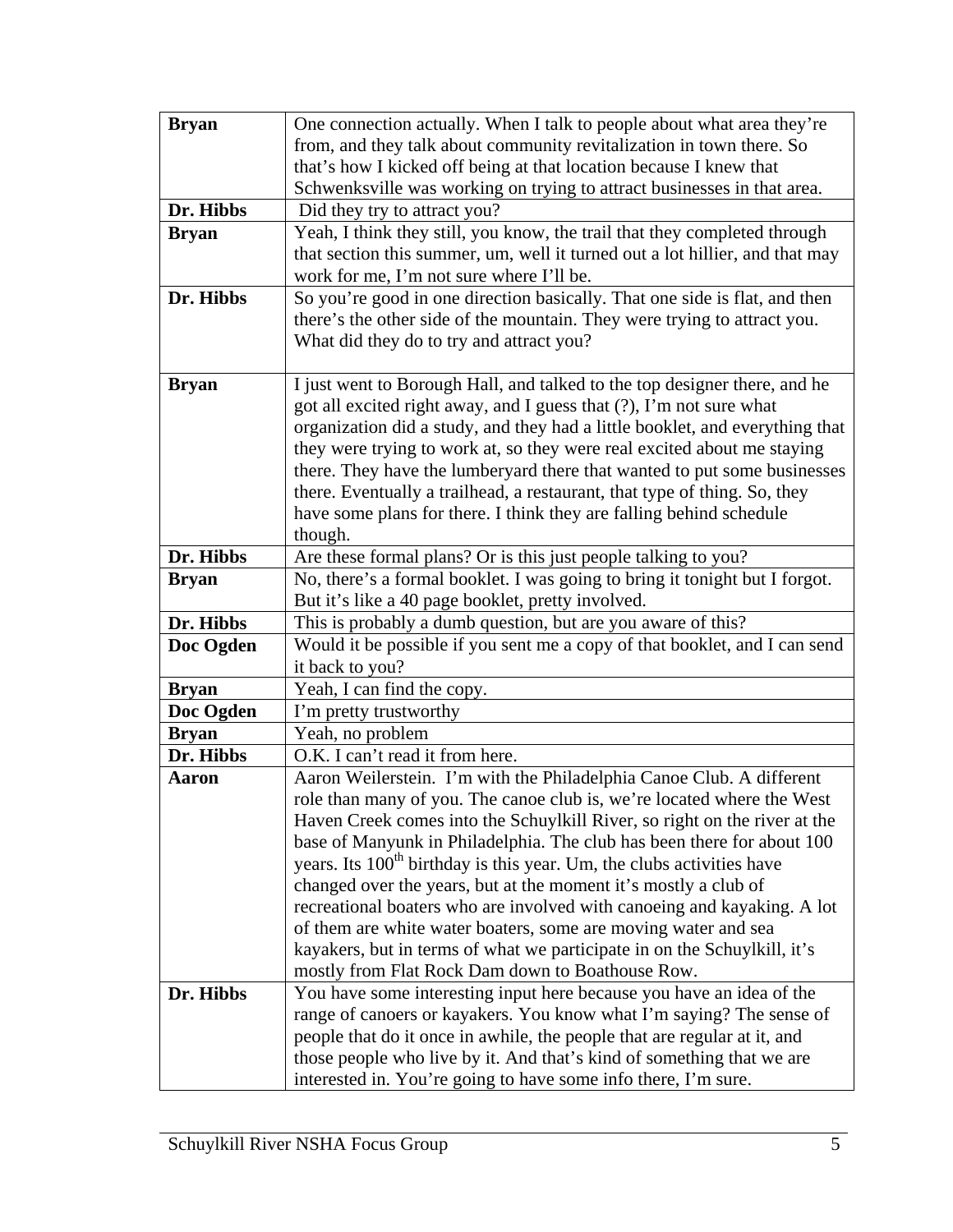| Aaron          | From the view of the user I guess.                                                                                                                                                                                                                                                                                                                                                                                                                                                                                                                                                                                                                                                                                                                                                                                                                                                                                                                                                                                                                           |
|----------------|--------------------------------------------------------------------------------------------------------------------------------------------------------------------------------------------------------------------------------------------------------------------------------------------------------------------------------------------------------------------------------------------------------------------------------------------------------------------------------------------------------------------------------------------------------------------------------------------------------------------------------------------------------------------------------------------------------------------------------------------------------------------------------------------------------------------------------------------------------------------------------------------------------------------------------------------------------------------------------------------------------------------------------------------------------------|
| Dr. Hibbs      | Yeah if you could make your name on there real clear and large for me.                                                                                                                                                                                                                                                                                                                                                                                                                                                                                                                                                                                                                                                                                                                                                                                                                                                                                                                                                                                       |
| <b>Aaron</b>   | Sure. My handwriting has never been good.                                                                                                                                                                                                                                                                                                                                                                                                                                                                                                                                                                                                                                                                                                                                                                                                                                                                                                                                                                                                                    |
| Dr. Hibbs      | O.K. who do we have next?                                                                                                                                                                                                                                                                                                                                                                                                                                                                                                                                                                                                                                                                                                                                                                                                                                                                                                                                                                                                                                    |
| <b>Deirdre</b> | Deirdre                                                                                                                                                                                                                                                                                                                                                                                                                                                                                                                                                                                                                                                                                                                                                                                                                                                                                                                                                                                                                                                      |
| Dr. Hibbs      | Deirdre                                                                                                                                                                                                                                                                                                                                                                                                                                                                                                                                                                                                                                                                                                                                                                                                                                                                                                                                                                                                                                                      |
| <b>Deirdre</b> | I'm the chief planner for Valley Forge National Park, and I came because<br>I have been doing some talking with Kurt and his staff about what's<br>going on in the National Heritage Corridor. I actually worked on the<br>corridor 15 yrs. ago. So I still say Heritage Corridor. We get about one<br>and a half million visitors a year to the park, and 80% of them are<br>recreational visitors. People who are not coming to look at the historical<br>buildings. People who come to bike, walk, hike, and ride the horses.<br>We're trying to figure out what we should be doing for recreational<br>purposes. What services we should be providing, how recreation could<br>help us build some of our many, many empty historic buildings that we<br>have no money to keep standing. So this seems like a natural way to<br>generate a lot of interest at once. The Schuylkill River Trail opened in the<br>park in the summer of 002, and um the first couple of months and full<br>months in August and September we saw 40 or 50 thousand bikers a |
|                | month. We do have a counter, we don't think it's accurate. We have a                                                                                                                                                                                                                                                                                                                                                                                                                                                                                                                                                                                                                                                                                                                                                                                                                                                                                                                                                                                         |
|                | bean counter.                                                                                                                                                                                                                                                                                                                                                                                                                                                                                                                                                                                                                                                                                                                                                                                                                                                                                                                                                                                                                                                |
| Dr. Hibbs      | Is that a before or after number?                                                                                                                                                                                                                                                                                                                                                                                                                                                                                                                                                                                                                                                                                                                                                                                                                                                                                                                                                                                                                            |
| <b>Deirdre</b> | Well before there was nothing.                                                                                                                                                                                                                                                                                                                                                                                                                                                                                                                                                                                                                                                                                                                                                                                                                                                                                                                                                                                                                               |
| Dr. Hibbs      | O.K., so this is only on that trail. Unrelated to the normal trail that you                                                                                                                                                                                                                                                                                                                                                                                                                                                                                                                                                                                                                                                                                                                                                                                                                                                                                                                                                                                  |
|                | would get on Valley Forge to go to Manyunk.                                                                                                                                                                                                                                                                                                                                                                                                                                                                                                                                                                                                                                                                                                                                                                                                                                                                                                                                                                                                                  |
| <b>Deirdre</b> | We are a nexus of trails. We have the Schuylkill River Trail, and other<br>river trails that connect to the Schuylkill River Trail, not the Perkiomen,<br>we're trying to connect. Chester County on the southern side is working<br>on cross-country trails. We had 28 miles of trails in the park already.<br>We've got a water trail. We're talking with Berks County and the<br>Heritage Corridor about putting in a new landing at Ponds Rd. There's a<br>parking lot there now for the park, it's to steep. We're talking to the<br>county about combining with them to so something. We're interested in<br>not doing things that would cause us to have to put in more parking. One<br>of the things that I want to get across is how we can spread the parking<br>lots up and down the trail still allowing people to come in the far end. We<br>have people come in on bikes, and cars.                                                                                                                                                            |
| Dr. Hibbs      | So, that's a lot of access issues you're talking about then? Correct?                                                                                                                                                                                                                                                                                                                                                                                                                                                                                                                                                                                                                                                                                                                                                                                                                                                                                                                                                                                        |
| <b>Deirdre</b> | It's more opportunities than issues.                                                                                                                                                                                                                                                                                                                                                                                                                                                                                                                                                                                                                                                                                                                                                                                                                                                                                                                                                                                                                         |
| Dr. Hibbs      | You're interested in access opportunities then. O.K.                                                                                                                                                                                                                                                                                                                                                                                                                                                                                                                                                                                                                                                                                                                                                                                                                                                                                                                                                                                                         |
| <b>Bob</b>     | My name is Bob Smith. I represent Schuylkill River Keepers. And our<br>concern is more for the river than the businesses that would be along the<br>banks of the river. However, we recognize that's all part of it. We're<br>interested in having some input, interested in hearing your input. And last                                                                                                                                                                                                                                                                                                                                                                                                                                                                                                                                                                                                                                                                                                                                                    |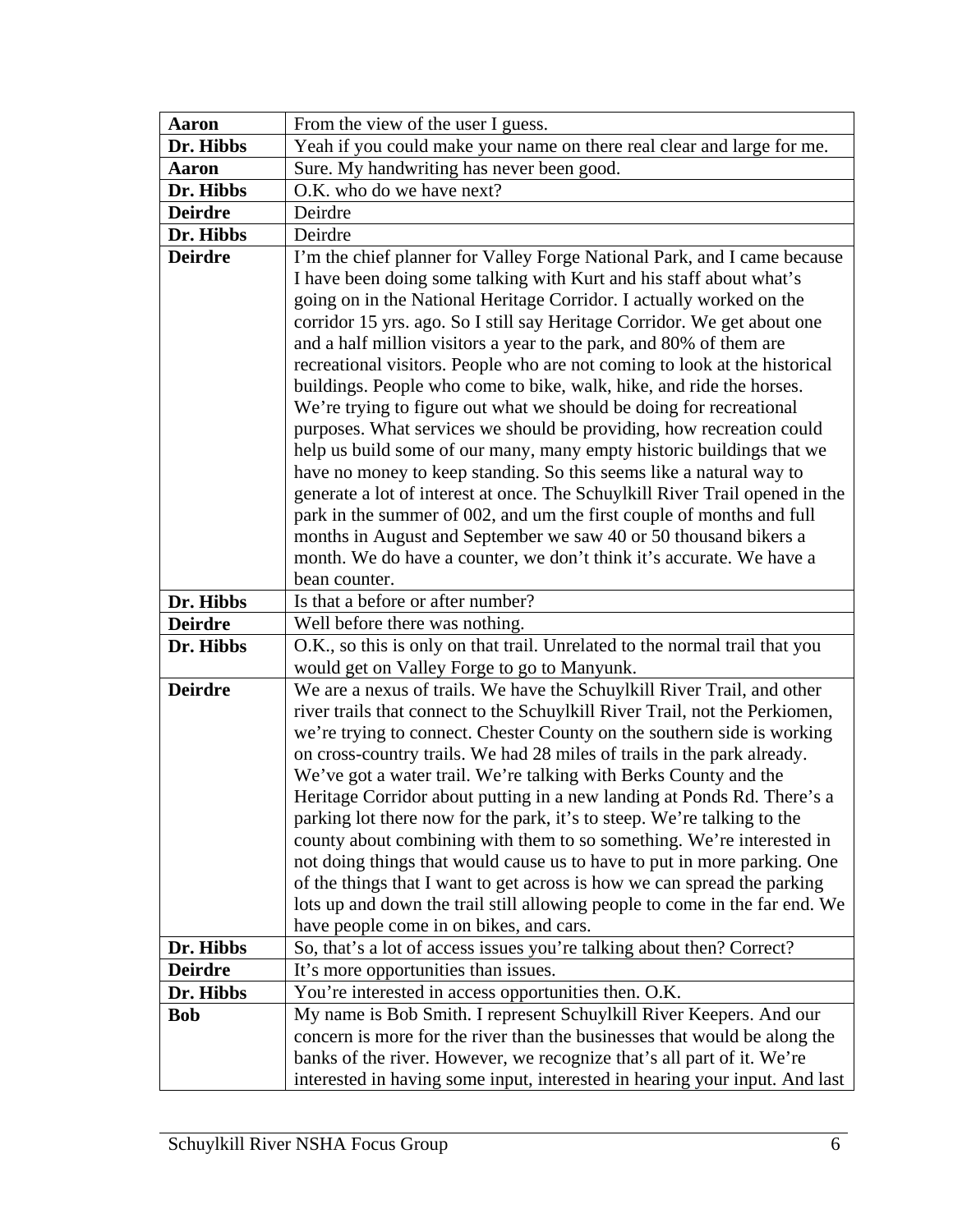| Bob,             | but not least I have been a canoeist for some 20 yrs. I have done the         |
|------------------|-------------------------------------------------------------------------------|
| <b>Continued</b> | Schuylkill at least 20 times. I've done it 4 or 5 times with the Gray Lines   |
|                  | on their sojourn. And probably will do it some more. But I have concern       |
|                  | from Pottsville, and even a little above Pottsville to Fairmount Park and     |
|                  | Fairmount Dam in Philadelphia, and everything in between, and I would         |
|                  | feel better if I saw some more Vernons.                                       |
| Dr. Hibbs        | Some more what?                                                               |
| <b>Bob</b>       | Some more Vernons. I feel a lot better about that.                            |
| Jim              | Jim Hartman, mostly representing the Keystone Canoe Club. I've been           |
|                  | involved in canoeing for, I don't know, about 30 yrs. My interest is more     |
|                  | as a user than a business. I'm obviously interested in what's going on        |
|                  | here to.                                                                      |
| Dr. Hibbs        | I think that's the great part of what I see so far, is that there are people  |
|                  | looking at this from very different angles, and unless you have that, you     |
|                  | run the risk of developing tunnel vision. I mean you come up with ideas       |
|                  | where you flatter yourself. But they don't mean anything to anybody           |
|                  | else. I think it's great, the range of experience and types of interest that  |
|                  | are represented here. O.K., very good. I appreciate you doing that            |
|                  | because it still seems like we're trying to get started here. So, let's get   |
|                  | started. O.K. Alright, site selection input and major output by the study.    |
|                  | Kutztown University is providing retail site selection information for an     |
|                  | outfitters type store. Outfitters' is used very loosely here. In other words  |
|                  | it could be something as simple as just renting kayaks at a location. Or it   |
|                  | could be a whole lone outfitters store. I don't know what categories or       |
|                  | merchandise they would sell, but anyway. So, outfitters here is used very     |
|                  | loosely, o.k. Type of store, or stores used along the Schuylkill, so today's  |
|                  | topic will focus on site related questions.                                   |
| Dr. D. Ogden     | Roger, I do have a question. Does anybody actually rent kayaks and            |
|                  | canoes or is it just selling?                                                 |
| <b>Mike</b>      | Last of the Mohicans, huh.                                                    |
| Dr. Hibbs        | That's an interesting comment, Last of the Mohicans.                          |
| <b>Mike</b>      | Yeah, an unintentional pun. Because I don't know any that's renting           |
|                  | canoes or kayaks on the Schuylkill anymore.                                   |
| Dr. Hibbs        | Is that the Schuylkill in specific, or is the same thing happening on the     |
|                  | Delaware?                                                                     |
| <b>Mike</b>      | No, just the opposite on the Delaware. It's thriving on the Delaware, has     |
|                  | been for years.                                                               |
| Dr. D. Ogden     | What's the biggest drawback, liability?                                       |
| <b>Mike</b>      | No, I think it's two fold. I think, well we may be getting ahead of           |
|                  | ourselves a little bit, but one was the liability issue. Which was certainly, |
|                  | you know, a big thing, But the other is that the Schuylkill for whatever      |
|                  | reason is not thought of as a "scenic" river, clean. Most people think of     |
|                  | the Schuylkill as an open sewer. Which we all know, since we've been          |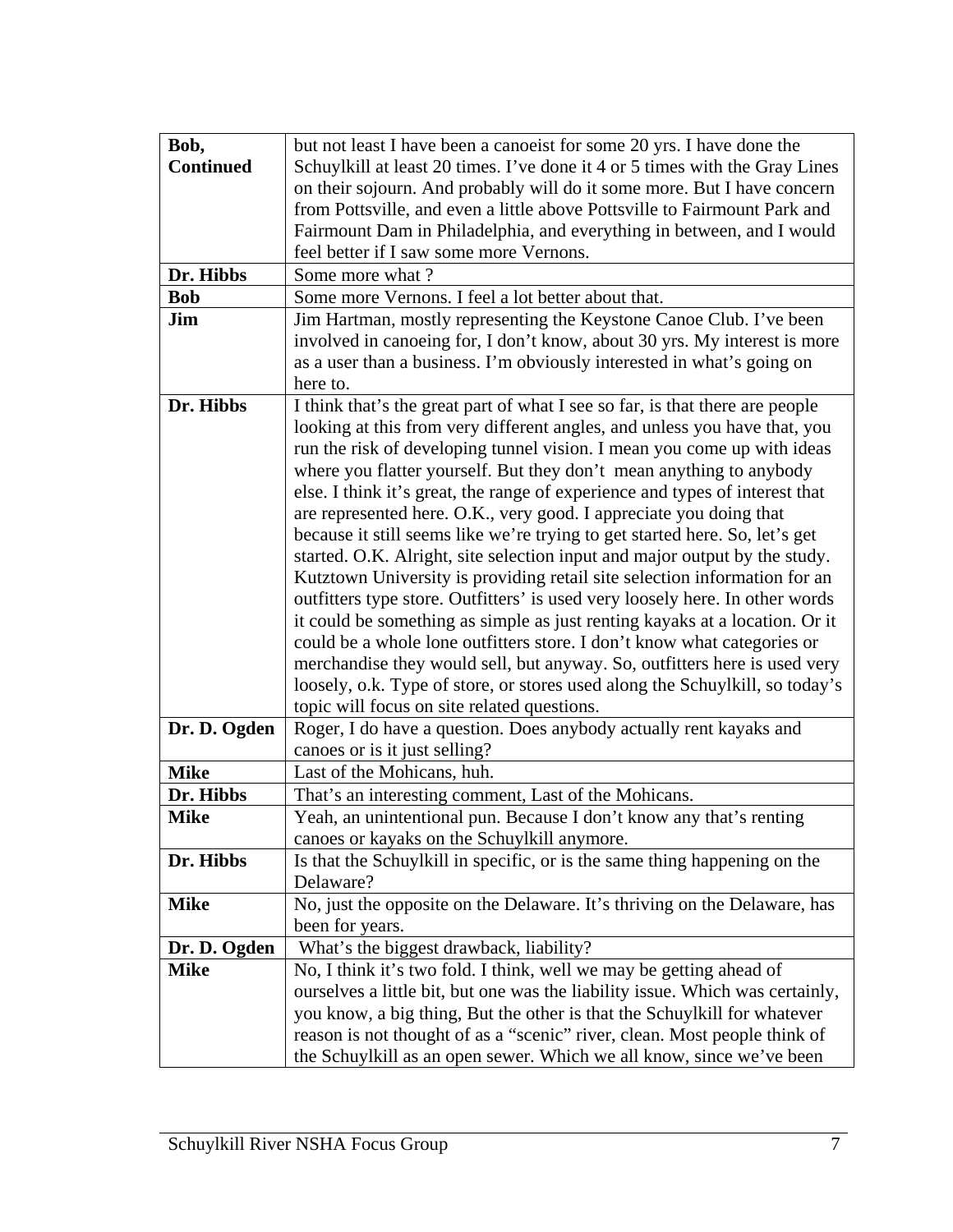| Mike,            | on it. That it's not true. But it's a perception thing. I've been on it quite a                                              |
|------------------|------------------------------------------------------------------------------------------------------------------------------|
| <b>Continued</b> | bit. Mostly in a fishing capacity. Most of the time I've had it to myself.                                                   |
|                  | Very, very few people using it, at least from Birdsboro down this way.                                                       |
|                  | Now below you get a lot of activity, down around Flat Rock and places                                                        |
|                  | like that. But certainly this section, there doesn't seem to be much.                                                        |
| Dr. Hibbs        | Mike, you talk about perception there, the Schuylkill still being dirty,                                                     |
|                  | o.k. Do you know of any studies or any evidence that it is the same as the                                                   |
|                  | Delaware? Is it the same as the Schuylkill? Is it the exact same in these                                                    |
|                  | places or one is really not different than the other.                                                                        |
| <b>Mike</b>      | No I don't know what it is about the Delaware. And it had that perception                                                    |
|                  | for many years, but somehow broke out of that some time in the 80's I                                                        |
|                  | guess                                                                                                                        |
| Dr. Hibbs        | I remember we used to dig for freshwater clams along the side                                                                |
| <b>Mike</b>      | The Schuylkill is amazingly clean, I mean in this area anyhow. I'm                                                           |
|                  | amazed.                                                                                                                      |
| <b>Bob</b>       | I had that same perception. Don't talk much. Be careful, there's a process                                                   |
|                  | of bringing suit. Our fellow government is in the process of bringing a                                                      |
|                  | suit against the city of Reading, for the dumping of raw sewage that                                                         |
|                  | comes from the river.                                                                                                        |
| <b>Wayne</b>     | There was this report released called the (?) Status Approval. Basically it                                                  |
|                  | was an indicator of how the river was doing. We have copies of it.                                                           |
|                  | Basically it has improved over the years but still has a long way to go.                                                     |
| Dr. Hibbs        | Yes, but what I'm asking. Is it much different than the Delaware or is it                                                    |
|                  | pretty much the same?                                                                                                        |
| <b>Wayne</b>     | The Delaware seems to be much cleaner.                                                                                       |
| <b>Bob</b>       | Especially around Trenton. The Delaware is cleaner overall. The upper                                                        |
|                  | Delaware from Hancock down to Marysville, alright, is pretty pristine.                                                       |
|                  | There's not a lot of industry there, and businesses are not polluting the                                                    |
|                  | river, per say. Once you get down below Trenton, the Delaware is, well                                                       |
|                  | the Delaware. That happens. Whereas the Schuylkill has some problems                                                         |
|                  | all the way from Pottsville. Years ago, alright, the Schuylkill was the                                                      |
|                  | place where all the mines of the county washed their coal. The Schuylkill                                                    |
|                  | was polluted almost to the point where you could almost walk across it<br>on the top of the water from Pottsville to Philly. |
| Dr. Hibbs        | In the 20's and 30's didn't it catch fire once in awhile?                                                                    |
| <b>Bob</b>       | That's what they say, I'm not sure I buy into that.                                                                          |
| Dr. Hibbs        | O.K., if we can move on a little bit. What do you think most people are                                                      |
|                  | looking for? I have a list here. Now when I say "most People" here we                                                        |
|                  | recognize that different people are looking for different things, different                                                  |
|                  | experiences on trails, and in the water. So we recognize that, but here                                                      |
|                  | we're interested the mythical "most" people. I'm going to say 80% of the                                                     |
|                  | people, just to throw a number out there. What are they looking for in a                                                     |
|                  | walking trail, a hiking trail, a jogging trail, and a biking trail? What are                                                 |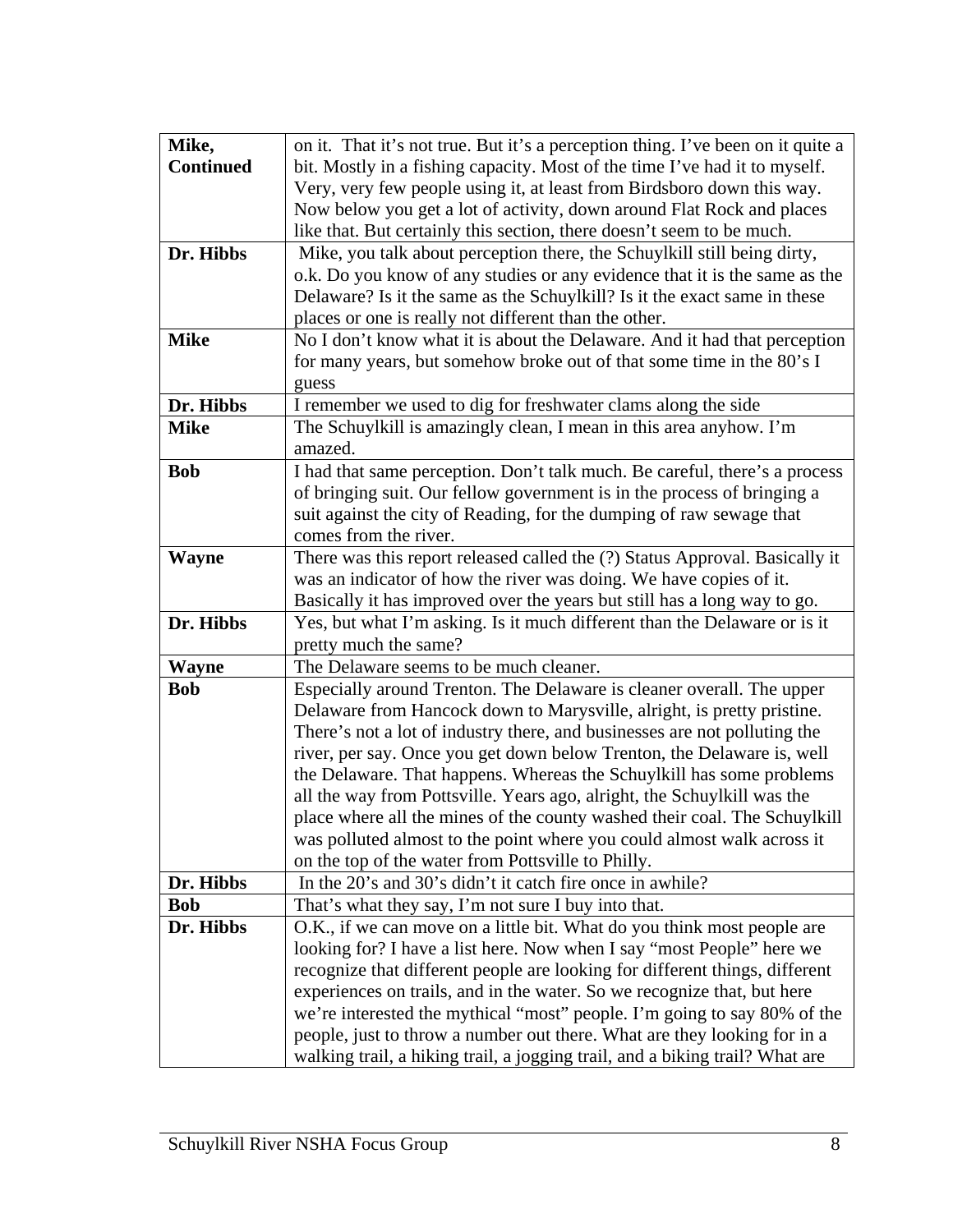| Dr. Hibbs,       | they looking for? And if we can let's take them one at a time, and just                                                        |
|------------------|--------------------------------------------------------------------------------------------------------------------------------|
| <b>Contineud</b> | jump in at any point you want to. The more we keep it moving around,                                                           |
|                  | the more we can get those different opinions coming out. So, a walking                                                         |
|                  | trail.                                                                                                                         |
| Hugh             | I think the same thing for all of these things. They want something that's                                                     |
|                  | going to be safe.                                                                                                              |
| Dr. Hibbs        | Ooh, that might be a good place to start too. If we can think in                                                               |
|                  | generalizations and apply it in the whole area, I think that's an excellent                                                    |
|                  | place to start.                                                                                                                |
| Hugh             | A good place to park where their car is going to be safe, or their rack                                                        |
|                  | isn't going to be removed from the car while they're going down the                                                            |
|                  | river or riding a bike. A place when it gets dark, before they get back                                                        |
|                  | they can feel safe. You know, getting back to their starting point.                                                            |
| Dr. Hibbs        | I hadn't thought about after dark. Now the issues start to change.                                                             |
| Hugh             | There used to be a little trail down here and I'm sure there are different                                                     |
|                  | perceptions at different times of the day when you walk along there.                                                           |
| <b>Bob</b>       | In terms of degree or issue? I'm sure a walking trail would have higher                                                        |
|                  | concerns for security even around civilized, settled areas or major towns                                                      |
|                  | where you are going to get more people walking shorter trips, but more                                                         |
|                  | people walking alright? Yeah, security would be a major issue then, less                                                       |
|                  | so down between these towns. Between Reading and Pottstown I'm sure                                                            |
|                  | that, that the issue would come up, but percentage wise it wouldn't be                                                         |
|                  | there.                                                                                                                         |
| Dr. Hibbs        | I'm probably going in the totally wrong direction here, if you had safety                                                      |
| <b>Deirdre</b>   | issues that you could put on the table for us.<br>Well, I was just thinking. We have people telling us that there are parts of |
|                  | the park that they don't feel safe. The parts of the park that are not                                                         |
|                  | populated. But we've had no assaults. Can't think of When I think back                                                         |
|                  | over the last several years there have been absolutely nothing, and it's not                                                   |
|                  | because we're overrun with Rangers. We only have 2 Rangers that look                                                           |
|                  | over acres and acres. Fewer police type people in the park then you'd                                                          |
|                  | find into town. At the same time both walkers and hikers in secluded                                                           |
|                  | areas don't want to see anybody else so it's kind of hard to generalize.                                                       |
|                  | But I'd say in addition to safety, um, people want scenery, and they don't                                                     |
|                  | want, um, they don't want anyone else to get in their way. No matter                                                           |
|                  | which one of the things they are, they don't want to have to veer, or head                                                     |
|                  | in any other direction where anybody is, is astonishing to me. The many                                                        |
|                  | complaints that we hear, "I saw somebody", or "the dog is in my way".                                                          |
|                  | We do have accidents, particularly between bikers and pedestrians. The                                                         |
|                  | numbers, actually the bikers don't use common sense.                                                                           |
| Dr. Hibbs        | O.K., now we're looking at safety as a concern                                                                                 |
| <b>Deirdre</b>   | Yeah, well in terms of assaults that's not an issue.                                                                           |
| Dr. Hibbs        | Does that say the issue would be wider trails do you think?                                                                    |
| <b>Deirdre</b>   | Well it would                                                                                                                  |
| Dr. Hibbs        | Well, wider is a bad way of saying it because wider and wider                                                                  |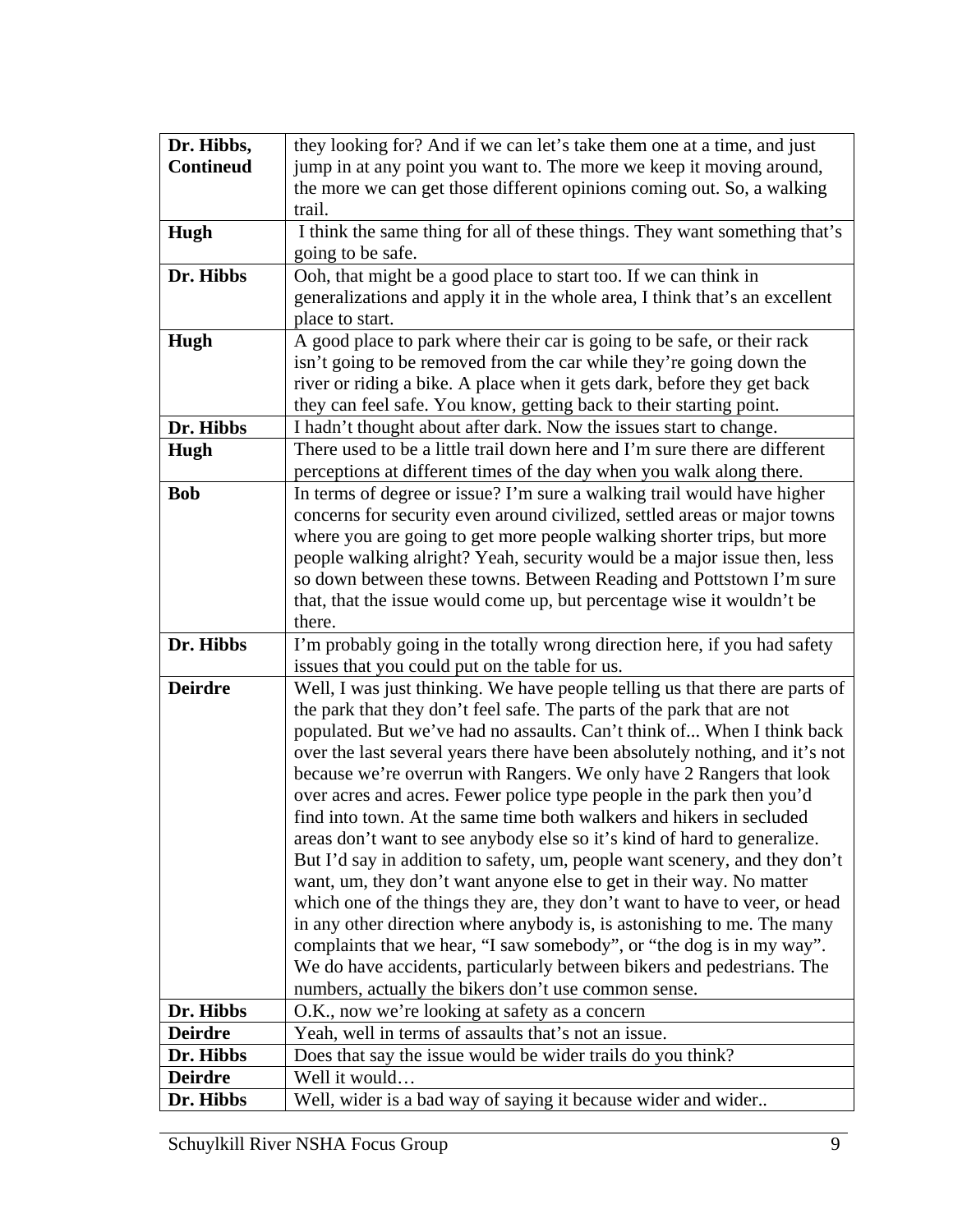| <b>Deirdre</b>   | I don't think it's so much width because you're studying people not                                                                                      |
|------------------|----------------------------------------------------------------------------------------------------------------------------------------------------------|
|                  | following basic safety directions. It's really designing trails for different                                                                            |
|                  | places. The Schuylkill River Trail is ya know, is labeled as a walking                                                                                   |
|                  | trail, but I think it's very difficult to walk with the volumes of bicycles on                                                                           |
|                  | it.                                                                                                                                                      |
| Dr. Hibbs        | O.K. Would it be safe to say when we're talking about the safety issue,                                                                                  |
|                  | that the safety issue is probably gonna show itself. The safety issue is                                                                                 |
|                  | probably more relevant at those places that you would, put in, ya know.                                                                                  |
|                  | Put into the river, put into the trail.                                                                                                                  |
| <b>Deirdre</b>   | Yeah, in terms of cars, as he mentioned. We do get that.                                                                                                 |
| Jim              | I would think in terms of walkers, that's not a good statement to make.                                                                                  |
|                  | Uh, as she's already pointed out they asked for secluded areas on a trail,                                                                               |
|                  | and yet, those are the very areas where their imagination leaves to play                                                                                 |
|                  | with them. Really you're not dealing with an activity kind of security                                                                                   |
|                  | issue. She's not having problems with that, but you're dealing with                                                                                      |
|                  | peoples' thoughts about what might be dangerous.                                                                                                         |
| Dr. Hibbs        | O.K., do we have any other generalizations that may go across                                                                                            |
|                  | categories?                                                                                                                                              |
| <b>Mike</b>      | I think in the more urbanized areas. Say Pottstown. The trail has 2 issues                                                                               |
|                  | I think. I, every time the river floods, or the river comes up high on the                                                                               |
|                  | trail kind of. Well, I'm not real familiar with the trail, but most trails in                                                                            |
|                  | urban areas that seem to be used a lot for the short term trips, like you                                                                                |
|                  | mentioned, are usually raised up, and somehow they're walked, uh, in                                                                                     |
|                  | that area. That is some kind of surface that you know is like normal                                                                                     |
|                  | cleanup. It doesn't wash                                                                                                                                 |
| Mike,            | away every time there is a flood. Above grade, right, and things like that,                                                                              |
| <b>Continued</b> | and at least in those areas that have heavy use, here in Pottstown for                                                                                   |
|                  | example. A more permanent type of trail might be something that people                                                                                   |
|                  | use more often for those short little hikes and things like that. Or just                                                                                |
|                  | walking and things like that. Outside of the urban areas I really don't                                                                                  |
|                  | think that's an issue.                                                                                                                                   |
| <b>Jack</b>      | Some park benches would be good. Some rest areas would be good.                                                                                          |
|                  | Maybe some restrooms along the way somewhere                                                                                                             |
| Dr. Hibbs        | I think that's going to get into a bigger question that we want to talk                                                                                  |
|                  | about. What types of facilities are necessary? Ah, in these areas where<br>people are going to be getting on the trail, and off the trail. Is that where |
|                  | you're going Jack? O.K., do we want to take these individually then?                                                                                     |
|                  | What do you think most people are looking for in a walking trail, a                                                                                      |
|                  | hiking trail, a jogging trail? What are some differences here? What are                                                                                  |
|                  | some unique differences among these users?                                                                                                               |
| <b>Jack</b>      | Well, on a biking trail you can go from here to Philly and back in a day.                                                                                |
|                  | Whereas a walker they would walk Spring City and back, and so there's a                                                                                  |
|                  | range factor in there. Like for me, I would have supplies to water                                                                                       |
|                  | somewhere around Manyunk. Mike I don't know if you know about the                                                                                        |
|                  | pretzel stand on Lock St, he's got one of those to fill up our bottles.                                                                                  |
|                  |                                                                                                                                                          |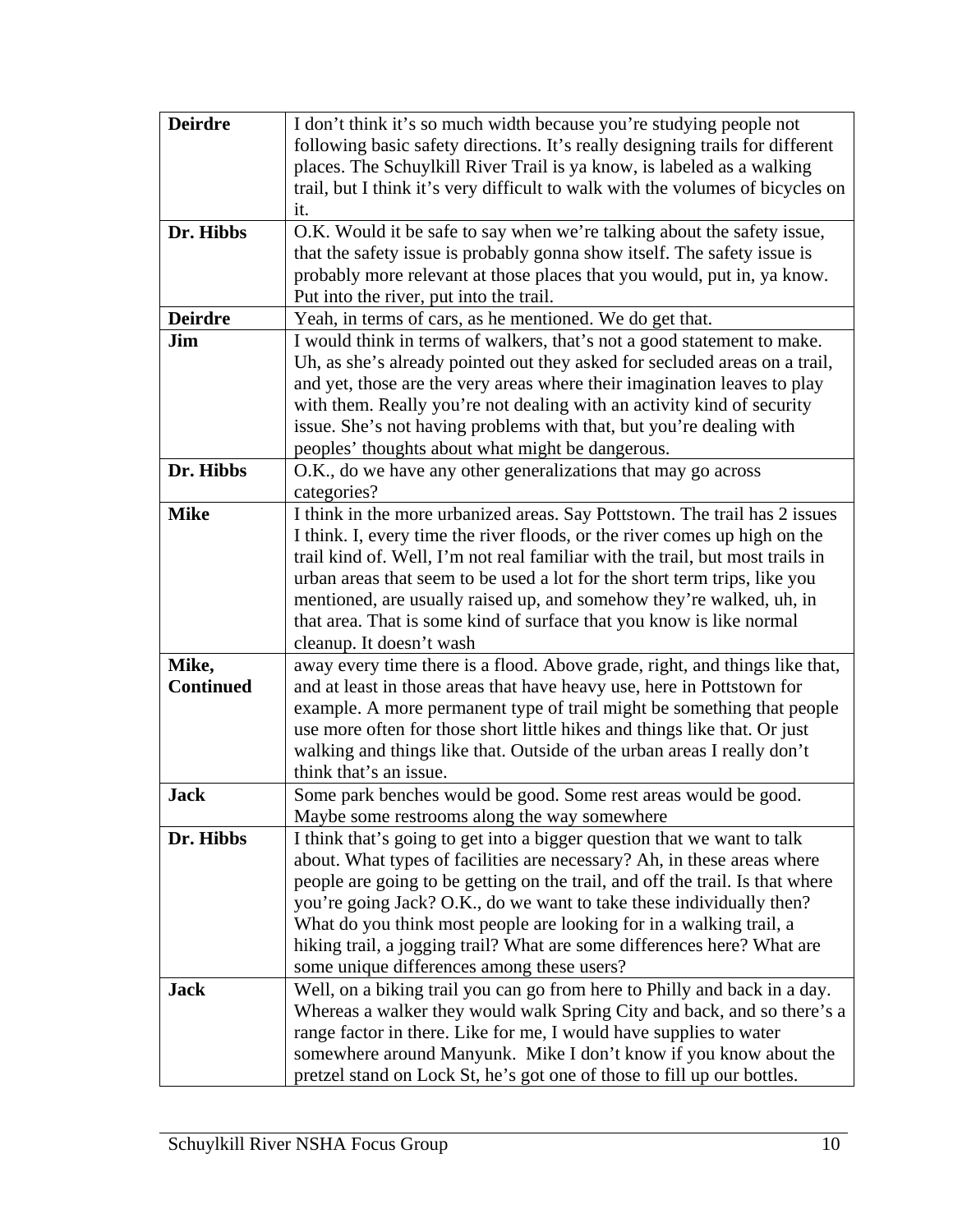| Dr. Hibbs   | That's interesting. What we talk about most, and I'm not supposed to                                                                         |
|-------------|----------------------------------------------------------------------------------------------------------------------------------------------|
|             | inject myself in it. Because you're not here to listen to me. But the only                                                                   |
|             | reason I'm going to talk about this is by way of giving an example. Being                                                                    |
|             | somewhat of a biker, which isn't much, and having come in contact with                                                                       |
|             | this project. What I see about 80% of the bikers and walkers doing, they                                                                     |
|             | don't usually get much further then about 20 or 30 minutes from where                                                                        |
|             | ever they start at. You know what I'm saying? Now again we're talking                                                                        |
|             | about most. They only get to about 20 or 30 minutes from where they're                                                                       |
|             | going to, o.k. And it seems like the places that people put in the most are                                                                  |
|             | the ones that have what you were talking about a minute ago Jack. The                                                                        |
|             | places that have the bathrooms, that have the good parking. You know,                                                                        |
|             | these types of facilities. O.K., so it would seem to me what you were                                                                        |
|             | talking about a minute ago, o.k. is that when we talk about bathrooms,                                                                       |
|             | when we talk about the facilities. Is that almost a given if we're going to                                                                  |
|             | be considering a spot that is going to be a place that a business is going to                                                                |
|             | be there.                                                                                                                                    |
| <b>Jack</b> | The places that you can use the restrooms in Philly, uh, on the bike trail,                                                                  |
|             | or the place over in Valley Forge, the park facilities there, or the                                                                         |
|             | Norristown train station, there's a restroom at the top of that. Then after                                                                  |
|             | that you have to hold it until you get to (CITY ?) and Lloyds Hall in                                                                        |
|             | Philly. Lloyds Hall is about 16 or 17 miles.                                                                                                 |
| Dr. Hibbs   | Do you think that impacts the traffic in that area?                                                                                          |
| <b>Jack</b> | Yes                                                                                                                                          |
| Dr. Hibbs   | O.K.                                                                                                                                         |
|             | It may, it may. It depends on who it is. Now around (?) you have a lot of                                                                    |
| <b>Jack</b> |                                                                                                                                              |
|             | family activity there. That seems to dry up a mile or so outside of                                                                          |
|             | Norristown. Then you get more seasoned riders going the distance then                                                                        |
|             | on in. When the trail runs out down around River Road. Ya know River                                                                         |
|             | Rd. where the road goes underneath the old railroad tracks? Well right                                                                       |
|             | there, uh, the more seasoned riders will take the road route into                                                                            |
|             | Manyunk. Whereas the novice will go down the canal footpath. That                                                                            |
|             | place, well there's really nothing going that way but Manyunk. That's                                                                        |
|             | where you start looking for facilities.                                                                                                      |
| Dr. Hibbs   | Who's on the trails a lot? Who here is on the trail a lot?                                                                                   |
| Vernon      | I would say, like Hugh said, people want to get away, other people don't.                                                                    |
|             | The people will utilize a section of the trail that they like. I don't think it                                                              |
|             | has to be beautiful. I think it should be continuous, but I don't think it has                                                               |
|             | to be able to be biked from Philly to here. Or be able to be hiked from                                                                      |
|             | Philly to Pottsville. The people that don't want to bike and don't want to                                                                   |
|             | ride any kind of grade are gonna go to this section of the trail.                                                                            |
| Dr. Hibbs   | That brings up an interesting point. Can people self select based on their<br>own wants and needs, the part of the trail they want to be on. |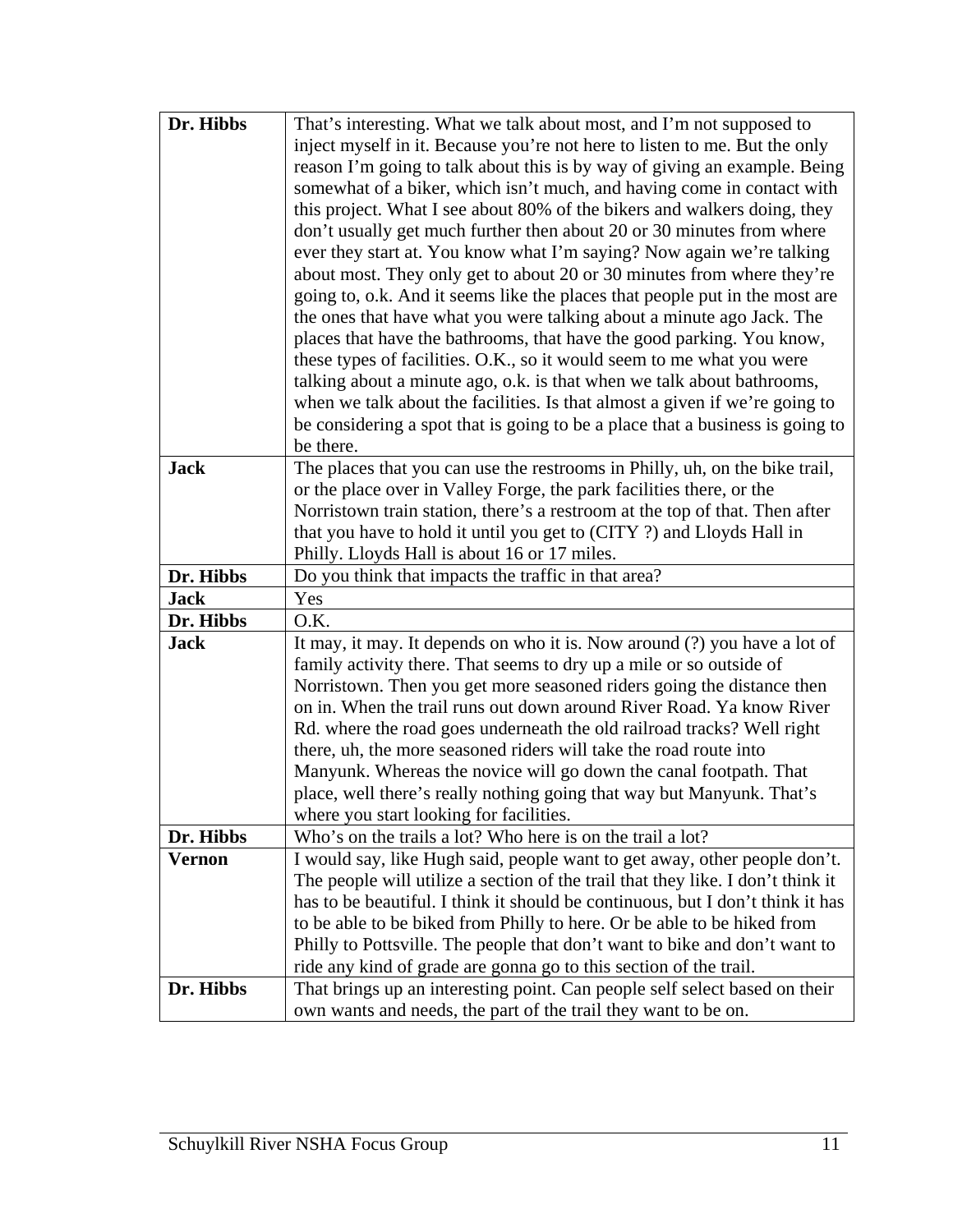| <b>Vernon</b> | Based on their own wants and needs and their ability to do it. I mean         |
|---------------|-------------------------------------------------------------------------------|
|               | there can be a guy out there 95, and wants to walk the trail. He'll take a    |
|               | part with less grade, and obviously there isn't a lot of grade along the      |
|               | river. It's pretty flat most of the way, but some sections that would be      |
|               | more secluded like I can think, from Hamburg to Schuylkill Haven you          |
|               | go through Auburn without barely seeing Auburn. It's that mountainous.        |
|               | You're talking 16, 18, miles and um, if you want that type of experience      |
|               | on the Schuylkill River Trail, I would say that's where to go if you don't    |
|               | want to see people. I don't expect to see a lot of the people using the trail |
|               | there, and if they are, they're I mean  there aren't many people              |
| Dr. Hibbs     | Would it be fair to say Vern, that people at your Port Clinton store I        |
|               | wonder if the average person, this 80%. The person who is accessing the       |
|               | trail or accessing the river at Port Clinton, is significantly different than |
|               | the person who is doing it down in Norristown? In other words, are yours      |
|               | more adventurous? Or do you think that you also have the people that are      |
|               | along the trail for 20 or 30 minutes, and turn around and come back.          |
| <b>Vernon</b> | Yes, I would say it's the same people, they just didn't have a chance to      |
|               | drive north, I would think.                                                   |
| Dr. Hibbs     | So, would you agree that the frequent users are probably these people         |
|               | who stay on the trail 20 or 30 minutes and then come back the other way?      |
| <b>Vernon</b> | I don't know about 20 or 30 minutes. I have people that come into my          |
|               | store that go to the Pinnacle. I mean that come in to see me are not up       |
|               | there for 20 or 30 minutes.                                                   |
| Dr. Hibbs     | O.K., that's what I was looking at. And what do you think the average is      |
|               | for those people?                                                             |
| <b>Vernon</b> | 3 to 6 Hours                                                                  |
| Dr. Hibbs     | So, it's a destination. They're going there for the day.                      |
| <b>Vernon</b> | Yeah                                                                          |
| Dr. Hibbs     | Gotcha, that's interesting.                                                   |
| <b>Wayne</b>  | The Schuylkill Trail up there is (?). It corners there, and people can use    |
|               | it. I did. Some people cannot bike it, ah, not many.                          |
| Dr. Hibbs     | So we're self-selecting more adventurous.                                     |
| <b>Wayne</b>  | There's an intersection near the Appalachian Trail and the Schuylkill         |
|               | Trail underneath there at Port Clinton, and once the trail is developed I     |
|               | think you'll see a lot more 20, or 30 types, half the day.                    |
| <b>Vernon</b> | Yeah, once they know about it, now they don't.                                |
| Wayne         | They take a Sunday walk from Auburn to Hamburg.                               |
| Vernon        | People come in my store asking where the towpath is, all kinds of people.     |
| Dr. Hibbs     | I often wonder because we're talking about a site that suits them best. I     |
|               | wonder how many people access a path, and because there isn't the right       |
|               | signage for the paths. I'll give you an example. Because there isn't the      |
|               | right signage for the path, they have a negative experience, and don't go     |
|               | back. For example, if we were talking about, ah, ah, ah                       |
| Vernon        | <b>Spring Mountain?</b>                                                       |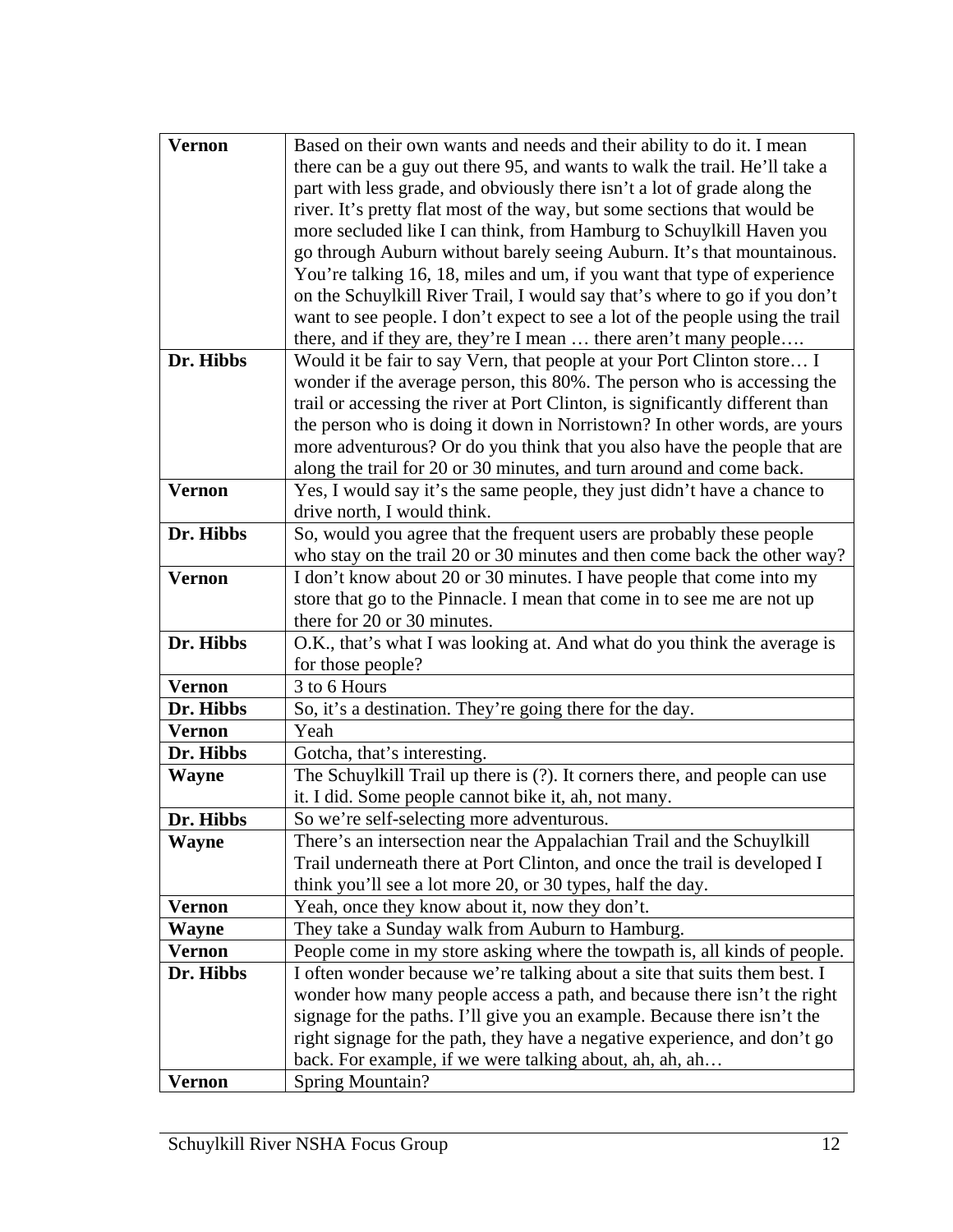| Dr. Hibbs      | Spring Mountain. If you make a left, o.k. Well if I go up that one my                                                                               |
|----------------|-----------------------------------------------------------------------------------------------------------------------------------------------------|
|                | thighs are burning. If you go to the right, it's flat as a pancake. So I                                                                            |
|                | wondered if information comes into play here, and communicating that                                                                                |
|                | information to people, so that when they go and have that initial                                                                                   |
|                | experience, that it makes sense to them. To encourage people to use these                                                                           |
|                | trails, which may be getting off here a little bit.                                                                                                 |
| All            | General Hubbub                                                                                                                                      |
| <b>Bryan</b>   | I was kind of in agreement here as to where you were going, where you<br>are heading as far as different types of people, different sections of the |
|                | trail. Like Spring Mountain is really flat going to Green Lake, and people                                                                          |
|                | who don't even normally go out and have outdoor activity will go to                                                                                 |
|                | walk that trail, and have a great time. They talk about it and have a good                                                                          |
|                | experience. Whereas, if some one is serious about hiking or somethin',                                                                              |
|                | it's just kind of boring cause it's an easy flat trail. For them it's like,                                                                         |
|                | walkin' down Main St. or something. So different types of people, and                                                                               |
|                | actually if you're talking about a walkin' trail, a lot of people walk their                                                                        |
|                | dogsmaybe 80% of walkers on Spring Mountain walk their dogs.                                                                                        |
| Dr. Hibbs      | Wow, that's interesting. Percentages are that high?                                                                                                 |
| <b>Bryan</b>   | It is high.                                                                                                                                         |
| Dr. Hibbs      | 80%?                                                                                                                                                |
| <b>Bryan</b>   | It's surprising and they cater to that with little doggie bags. People                                                                              |
|                | appreciate that I think. But, um, it is high. A lot of people walk their                                                                            |
|                | dogs, um, maybe it's a suburban section of the trail used by suburbanites.                                                                          |
| Dr. Hibbs      | Does anyone feel that I brought up a legitimate point? I have a problem                                                                             |
|                | with people saying, "Go to somewhere else". That communicating what                                                                                 |
|                | each section of the trail is about character-wise can create a better                                                                               |
|                | atmosphere, can create a better first time experience for the trail. And get                                                                        |
|                | people to use it more often.                                                                                                                        |
| <b>Deirdre</b> | We did a meeting in October regarding the trails, regarding the                                                                                     |
|                | connections to the counties trails, and that's the one thing we heard really                                                                        |
|                | overwhelmingly. That people wanted information, they didn't necessarily                                                                             |
|                | want a million signs. They wanted updated guides and some indication as                                                                             |
|                | to where they were, and how far to the next point. What was the name of                                                                             |
|                | the trail, and what were the basic services.                                                                                                        |
| Dr. Hibbs      | Did the terrain ever come up in that Deirdre? Did terrain ever come up?                                                                             |
| <b>Deirdre</b> | No                                                                                                                                                  |
| Dr. Hibbs      | They just wanted to get oriented to the place that                                                                                                  |
| <b>Deirdre</b> | The park is very hilly. But I just wanted to say that the other                                                                                     |
|                | overwhelming thing was people want loops.                                                                                                           |
| Dr. Hibbs      | Loops?                                                                                                                                              |
| <b>Deirdre</b> | Loops. Cause people don't really want to turn around and see the same                                                                               |
|                | thing from the other direction.                                                                                                                     |
| Dr. Hibbs      | That's interesting.                                                                                                                                 |
| All            | General hubbub                                                                                                                                      |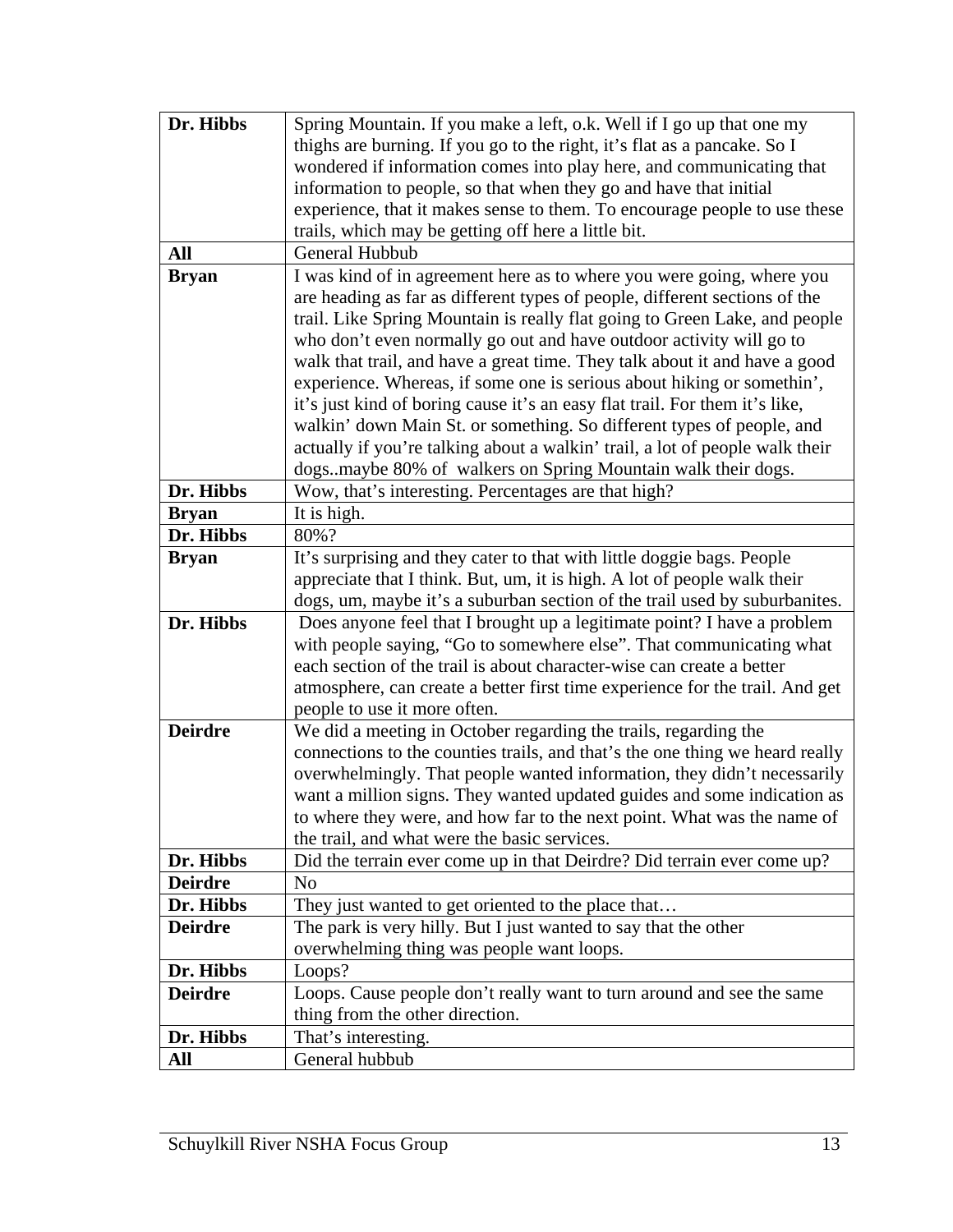| Dr. Hibbs      | O.k., so what I'm hearing is that they're more interested in locating                                                                                             |
|----------------|-------------------------------------------------------------------------------------------------------------------------------------------------------------------|
|                | themselves, then they are to the next access point, or what the terrain is                                                                                        |
|                | like.                                                                                                                                                             |
| <b>Deirdre</b> | They want to know the history of the park, what happened here. What is                                                                                            |
|                | this building that is interesting but there's nothing to tell me about it.                                                                                        |
| Dr. Hibbs      | O.K. We haven't heard much about the river here.                                                                                                                  |
| <b>Jack</b>    | One thing that was said about signs. One thing that would help is like, the                                                                                       |
|                | trails that are coming into the community. Like where the trail comes into                                                                                        |
|                | Pottstown. Put a map of downtown Pottstown, where the McDonalds is,                                                                                               |
|                | where the hospital is, where the drugstore is, where you can get to it.                                                                                           |
| Dr. Hibbs      | We all want to be in the middle of nowhere, right next to somewhere.                                                                                              |
| <b>Jack</b>    | As soon as they can get into town, they can see where that stuff is, and                                                                                          |
|                | how to get to it.                                                                                                                                                 |
| Dr. Hibbs      | Interesting. And you think that would be a way to connect with it?                                                                                                |
| <b>Jack</b>    | Yes, just one map. Like "Welcome to Pottstown", and a map of                                                                                                      |
|                | downtown Pottstown that would list the businesses. Just think of the                                                                                              |
|                | advertising that could go on that sign.                                                                                                                           |
| <b>Mike</b>    | And historic sites, and things like that.                                                                                                                         |
| <b>Jack</b>    | <b>Like Pottstown Manor</b>                                                                                                                                       |
| <b>Mike</b>    | Yeah, like Pottstown Manor, right.                                                                                                                                |
| Dr. Hibbs      | So we almost have to discern what people are looking for.                                                                                                         |
| <b>Jack</b>    | Well if I was coming into Pottstown from Philly, and I was looking to get                                                                                         |
|                | some snack foods and Gatorade.                                                                                                                                    |
| Dr. Hibbs      | Sure, sure. Where are the river people? Any comments on this stuff?                                                                                               |
| <b>Bob</b>     | Well at this point I wanted to make a comment. I think you would need to                                                                                          |
|                | be very careful of signage. That annoys people who are outdoor people.                                                                                            |
|                | Ah, I am thinking, I am thinking that you're on the right track. I'm                                                                                              |
|                | thinking rather than signage the hardware stuck along the trail                                                                                                   |
|                | somewhere, that perhaps pamphlets might work. And I know all the                                                                                                  |
|                | problems with pamphlets, alright. But uh, they are somewhat less                                                                                                  |
|                | obtrusive then the hard signage, and they may work out better. I think                                                                                            |
|                | that people want to know where these points of interest are. Where I                                                                                              |
|                | could go to the rest facilities, where I could get something to eat, that sort<br>of thing. The other side of it is, a sign, a hard sign, a big thing is going to |
|                | bother them, alright.                                                                                                                                             |
| <b>Jack</b>    | It doesn't have to be that big. On the Perkiomen Trail there's signs for                                                                                          |
|                | the entire trail, like you are here, or something on that order. It doesn't                                                                                       |
|                | have to be that big.                                                                                                                                              |
| <b>Vernon</b>  | Put a sign at the trailhead. How many miles you've come, etc.                                                                                                     |
| <b>Jack</b>    | Welcome to Pottstown. Here's where you get food, etc.                                                                                                             |
| <b>Vernon</b>  | On the Appalachian Trail they have a book called the "Through Hikers"                                                                                             |
|                | Companion". In the book it tells you every towns' services from Georgia                                                                                           |
|                | to Maine. What's in every town. Where the food is, where the lodging is,                                                                                          |
|                | where the grocery is, where the laundromat is, where the soda machine                                                                                             |
|                | is, where you can sleep. Everything for every town.                                                                                                               |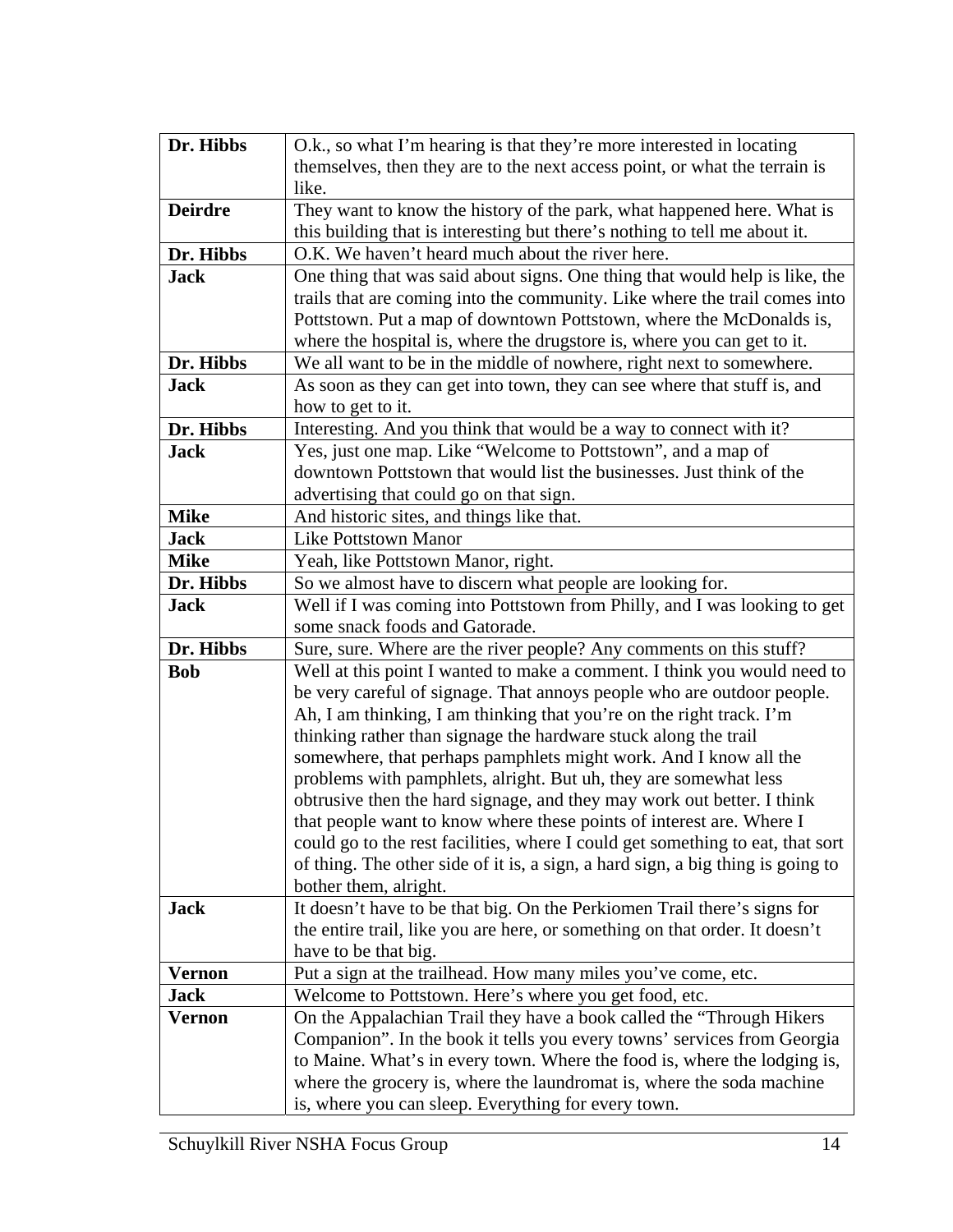| Dr. Hibbs        | Jim I saw you shaking your head a while ago. Do you want to chime in?                  |
|------------------|----------------------------------------------------------------------------------------|
| Jim              | I just had some thoughts on having a map of the river, the Greenways                   |
|                  | Map. It lists all the access points and facilities, that sort of thing. Which          |
|                  | is great. Signs along the river I don't think would be much good.                      |
| Dr. Hibbs        | Which is different than the signs on the trailhead, am I understanding that            |
|                  | correctly?                                                                             |
| <b>Aaron</b>     | The dams might be where we have safety issues, and danger spots. There                 |
|                  | are going to be people that are the novice. Canoers and kayakers, and                  |
|                  | they have no clue what's beyond the other side of the horizon line, and                |
|                  | unfortunately a few have gone over. For                                                |
| Aaron,           | safety we should have signs. Another thought I had, is where you have                  |
| <b>Continued</b> | "put ins", and "take outs". Boaters like to change clothing, and that might            |
|                  | be something to take into account. Um, planning those areas.                           |
| Dr. Hibbs        | Facilities. So it's not just a bathroom you're saying. A place where                   |
|                  | someone can change.                                                                    |
| <b>Bob</b>       | And generally speaking this wouldn't have to be a facility that would                  |
|                  | accommodate 50 people, usually canoeing groups. Well if you have 12 to                 |
|                  | 15 people you have a large group. So something like that. That would                   |
|                  | accommodate that amount of people would be ideal. Because he's right,                  |
|                  | we do change.                                                                          |
| Dr. Hibbs        | Kind of reminds me of the Blue Marsh Lake, the bathrooms there are big                 |
|                  | enough to change in, but nothing tells you, you should change there. If                |
|                  | that makes any sense. In other words, yeah, go ahead and do it, but we're              |
|                  | not going to put a sign out saying come change here.                                   |
| <b>Aaron</b>     | In some areas where you have residents near a "put in", you can                        |
|                  | understand that they don't want some guy running around in his                         |
| <b>Bob</b>       | underwear.                                                                             |
|                  | It's my experience that you can be on a road that hasn't been used in 15               |
|                  | yrs., you drop your drawers and here comes a bus of old ladies. Happens<br>every time. |
| Dr. Hibbs        | O.K. Anyone else want to chime in? O.K., now we're going from the                      |
|                  | general to the more specific here. What I'm looking to try to do here is, is           |
|                  | to try to, for a better lack of putting it, ah, segment what we did over               |
|                  | here. In other words when we talk about a walking trail, do we see people              |
|                  | with different characteristics and can we break that up into 2 or 3 groups,            |
|                  | or however many logical groups there should be. Are there needs that are               |
|                  | significantly different? I think I put the example up here, and this was               |
|                  | totally out of my head, o.k. For example people that bike who might be                 |
|                  | put into 3 different categories; 1. Family Fun Riders. These people get                |
|                  | out when they can, and usually ride where it's most convenient. 2. Week                |
|                  | End Adventurers; People who get out every week and look for some                       |
|                  | variety in where they bike. 3. Active Bikers; People that have made                    |
|                  | biking a part of their lifestyle. These folks set distance goals, may join a           |
|                  | biking club, and "live to ride". Terrain is not an issue when choosing a               |
|                  | ride. So, that's kind of what I was looking for in describing the different            |
|                  | users of the Heritage Area. Is to try and break it down even further.                  |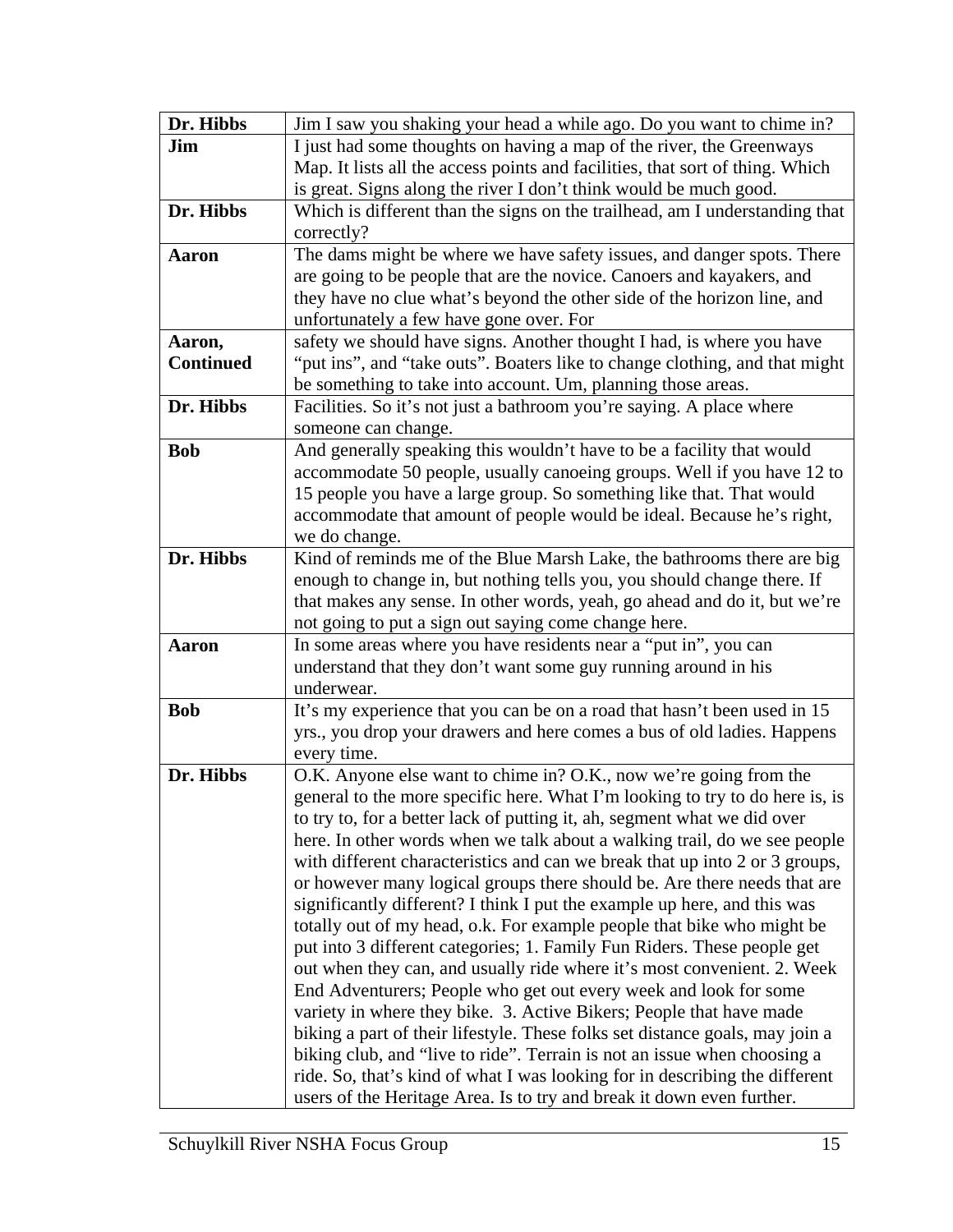| <b>Bob</b>               | I would think your walking trail.                                                                                                                                                                                                                                                                                                                                                                                                                                                                                                                                                                                                    |
|--------------------------|--------------------------------------------------------------------------------------------------------------------------------------------------------------------------------------------------------------------------------------------------------------------------------------------------------------------------------------------------------------------------------------------------------------------------------------------------------------------------------------------------------------------------------------------------------------------------------------------------------------------------------------|
| Dr. Hibbs                | O.K.                                                                                                                                                                                                                                                                                                                                                                                                                                                                                                                                                                                                                                 |
| <b>Bob</b>               | You would have different groups. You would have those people 20, 30<br>minutes. They are also the ones who want loops. You also have the hiker<br>that is walking, not the Appalachian Trail kind of hiker, but someone<br>who wants to go out for a longer walk.                                                                                                                                                                                                                                                                                                                                                                    |
| Bob,<br><b>Continued</b> | Spending 34 of the day walking. They are not going to want so many of<br>the loops, as they are some facilities to use on the trail. Depending on<br>how long it is. It may be just the trailhead. But if they walk for any length<br>of time, yes, they have different needs than those people who only go out<br>for 20 or 30 minutes. Ah, 20 or 30 minutes, yes, they will want the loops.<br>I walk this way and I'll turn around and go back. I wanna go around and<br>see everything new and wind up right where I started.                                                                                                    |
| Dr. Hibbs                | Leave it to me to be gross. I think of where I'm at, I am pretty much a<br>weekend person. I'm at this enough to know that I need to put toilet<br>paper in the backpack. You know what I mean? We don't need the<br>hassle, you know what I'm saying, and that's an indication right there<br>you know, that I'm one of the people that are going beyond the safety of<br>a rest stop being 20 minutes away. You know what I'm saying? And I'm<br>taking care of myself, kind of along the way. Um so we have identified 2<br>groups of people that would be walking the trail. These are people again,<br>categorize it again Bob. |
| <b>Bob</b>               | There are people who walk for 20 or 30 minutes, and they're dead. They<br>want the loops. Things where they could see something new all the time,<br>and end up right back where they started. Versus those who go out for the<br>afternoon or $\frac{3}{4}$ of the day. They may start out at 8 or 9 in the morning,<br>and get done at 2 or 3. That's fine, they love to walk, walk, walk. They're<br>going to need rest facilities. Things like that at strategic locations, but<br>they don't want the loops, and the trails. That's not something they're<br>looking for.                                                       |
| Dr. Hibbs                | Tom do you also think that they are also people who are kind of like the<br>Week End Adventurers, they are looking or doing different trails in<br>different places, on different days.                                                                                                                                                                                                                                                                                                                                                                                                                                              |
| <b>Bob</b>               | These are what I would call serious walkers. Versus those who, uh, just<br>go for a walk.                                                                                                                                                                                                                                                                                                                                                                                                                                                                                                                                            |
| Dr. Hibbs                | O.K., Jack.                                                                                                                                                                                                                                                                                                                                                                                                                                                                                                                                                                                                                          |
| <b>Jack</b>              | Let's get ready for the riders.                                                                                                                                                                                                                                                                                                                                                                                                                                                                                                                                                                                                      |
| Dr. Hibbs                | I think we're done there for a bit, then we'll come back to that.                                                                                                                                                                                                                                                                                                                                                                                                                                                                                                                                                                    |
| <b>Bryan</b>             | These are people that use it like a gym. Whereas like every 3 days I do<br>my 10 miles and come back. They use it that way. You see them all the<br>time.                                                                                                                                                                                                                                                                                                                                                                                                                                                                            |
| Dr. Hibbs                | Do we see any needs that lead to purchase opportunities here? Talking<br>about these 3 groups. Do we see any needs among these 3 groups that<br>might lend themselves to purchase opportunities, or selling opportunities<br>depending on what side of the cash register you're on.                                                                                                                                                                                                                                                                                                                                                  |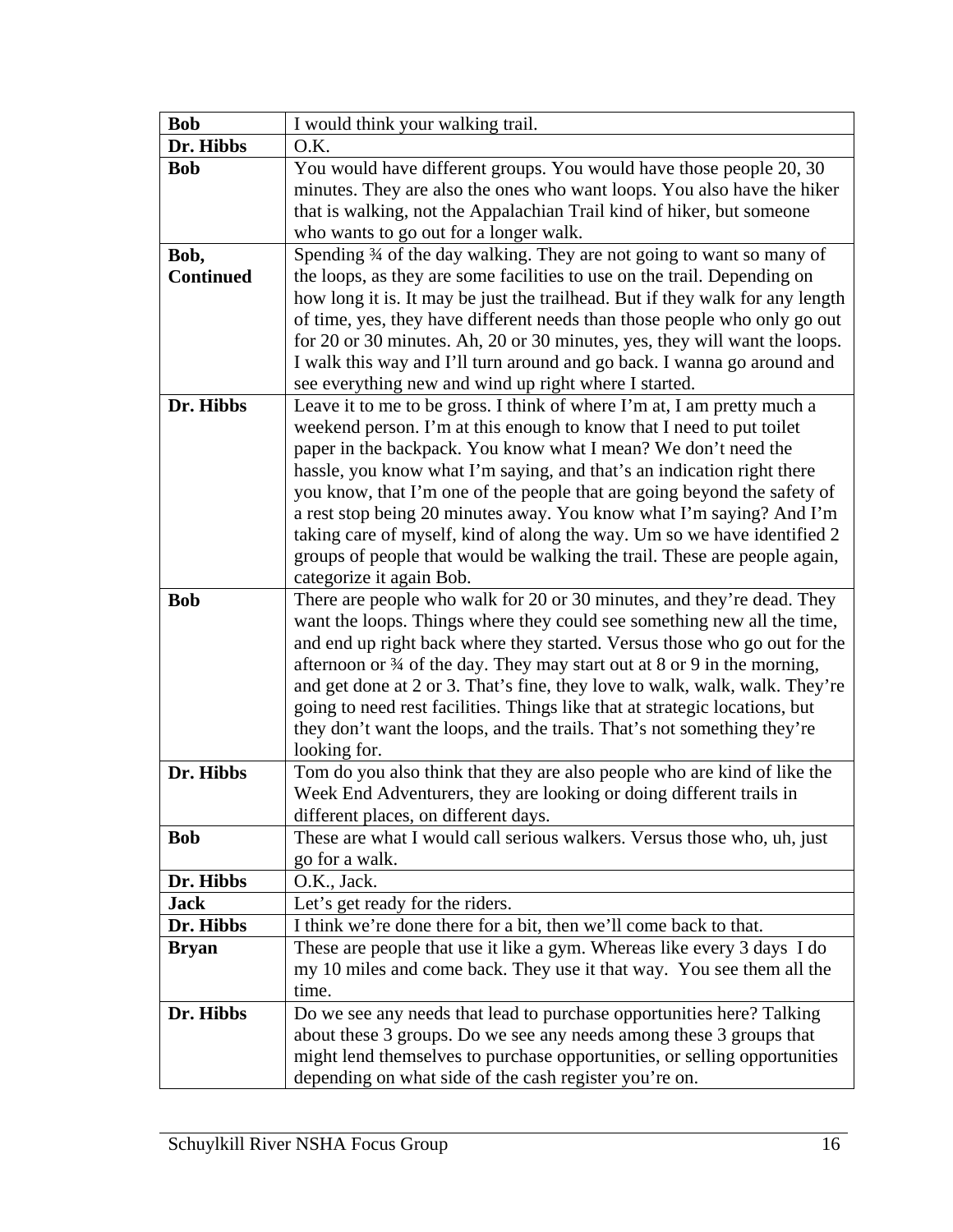| Jim         | There's a stretch of trail along the Tulpehawken Creek that gets really                                                                          |
|-------------|--------------------------------------------------------------------------------------------------------------------------------------------------|
|             | heavy with hikers, bikers, and joggers. People use it for an exercise area,                                                                      |
|             | other people who are out for a casual walk in the afternoon.                                                                                     |
| Dr. Hibbs   | So it's a good cross section of everybody?                                                                                                       |
| Jim         | On the weekend it's jammed. It's just a pleasant stretch that goes right                                                                         |
|             | along the creek. The scenery is nice. The trail is well maintained. There                                                                        |
|             | have been a few minor incidents, but generally it's pretty safe. That gets                                                                       |
|             | a lot of use, and because it's a park area there isn't much in the way of                                                                        |
|             | facilities. I think there are some food concessions.                                                                                             |
| <b>Bob</b>  | Ah, there is out at                                                                                                                              |
| Jim         | The bridge?                                                                                                                                      |
| <b>Bob</b>  | Yeah, the bridge.                                                                                                                                |
| Dr. Hibbs   | Have businesses come and gone there, or just no one came in?                                                                                     |
| <b>Bob</b>  | I think the county pretty much controls it.                                                                                                      |
| Jim         | Yeah, it's all a county park, and so all the businesses are pretty much run                                                                      |
|             | by the county, or at least controlled by the county. I think that kind of                                                                        |
|             | place would have more business opportunities, particularly with the food                                                                         |
|             | sales.                                                                                                                                           |
| Dr. Hibbs   | Do you think that food is probably the number one opportunity along                                                                              |
|             | these trails?                                                                                                                                    |
| Jim         | The trail that gets that kind of use gets the kind of people that are gonna                                                                      |
|             | stop and buy.                                                                                                                                    |
| <b>Bob</b>  | Ice cream and hot dogs.                                                                                                                          |
| Dr. Hibbs   | Do they have the bike rentals or the surrey rentals, canoe rentals, and                                                                          |
|             | kayak rentals?                                                                                                                                   |
| Jim & Bob   | N <sub>0</sub>                                                                                                                                   |
| Dr. Hibbs   | Is that because it's the county?                                                                                                                 |
| Jim         | I don't know.                                                                                                                                    |
| <b>Bob</b>  | I don't think anyone has ever looked into it seriously.                                                                                          |
| Dr. Hibbs   | Alright. Where are we going next? Jack.                                                                                                          |
| <b>Jack</b> | For the biking there. Again in all 3 of those categories, um, the Family                                                                         |
|             | Fun Riders, you're range is gonna be somewhere between 5 and 10 miles,                                                                           |
|             | depending on the skill level of the family. And when they get done, one                                                                          |
|             | of the kids is gonna be hungry. Those guys want to drive to this spot with                                                                       |
|             | bikes on the car and park it and go, come back, and then hit the nearest                                                                         |
|             | McDonalds. The Week End Adventurers, they may or may not ride from                                                                               |
|             | their house. So they will get off their bike for the restroom. They are also                                                                     |
|             | going to be interested in where they can take breaks along the way. The                                                                          |
|             | Active Bikers, they are going to have their route planned out. They will                                                                         |
|             | probably ride to the trail, and continue on from there. Their planned                                                                            |
|             | destinations are gonna be where they take their breaks and spend their<br>money. They turn around and come back. So they are going to be looking |
|             |                                                                                                                                                  |
|             | for a place where they can take their bike. For example in town here, they                                                                       |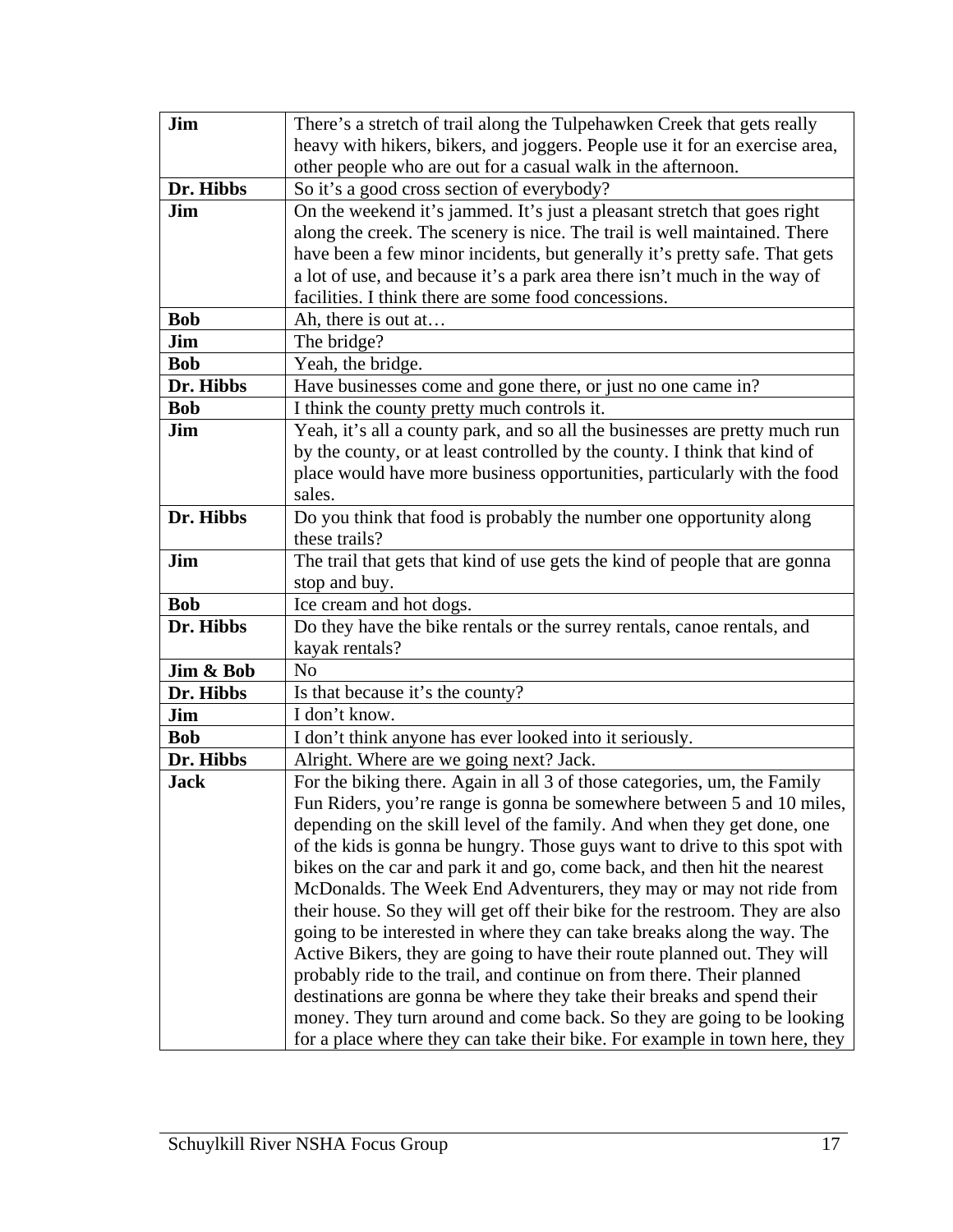| Jack,            | just built Borough Hall. They put bike racks out, but I don't want to use                                                                               |
|------------------|---------------------------------------------------------------------------------------------------------------------------------------------------------|
| <b>Continued</b> | one of their racks. I'll chain my bike to a tree before I use one of their                                                                              |
|                  | racks because of the way they're set up. Where as down in Center City,                                                                                  |
|                  | I'll use the hoops and chain it up to that, more secure. McDonalds up                                                                                   |
|                  | here on East End, there's no provision for a bike, and I'll just chain it to                                                                            |
|                  | their bike hold. The Week End Adventurer and Active Bikers are looking                                                                                  |
|                  | for something like that. Where as the family, if they're going to be on the                                                                             |
|                  | trail, as soon as the kids are tired they're going to turn around and come                                                                              |
|                  | back.                                                                                                                                                   |
| Dr. Hibbs        | Bryan, I was thinking about you a second ago. I was thinking about you                                                                                  |
|                  | in the context of, in the rentals that you have done. You're in a unique                                                                                |
|                  | situation because you just opened up. Are those people deciding to ride                                                                                 |
|                  | these bikes as an impulse when they get to the trail or have they already                                                                               |
|                  | heard about you and are seeking you out?                                                                                                                |
| <b>Bryan</b>     | At the shore they say it's impulse buys. The people at the shore, or if you                                                                             |
|                  | talk to somebody who's trying to sell you a franchise, they'll say it's                                                                                 |
| Dr. Hibbs        | impulse.                                                                                                                                                |
|                  | They don't know that they're getting in that thing till they get there.<br>Till they walk out, see it, and say, "Oh that looks like fun, let's try it." |
| <b>Bryan</b>     | But I say it's a 50/50 thing maybe.                                                                                                                     |
| Dr. Hibbs        | So it's already 50/50?                                                                                                                                  |
| <b>Bryan</b>     | Yeah, it depends on the customers, too. Some have ridden 5 or 6 times,                                                                                  |
|                  | yeah, so I don't know.                                                                                                                                  |
| Dr. Hibbs        | And how long have you been in business there?                                                                                                           |
| <b>Bryan</b>     | 3 months                                                                                                                                                |
| Dr. Hibbs        | 3 months?                                                                                                                                               |
| <b>Bryan</b>     | Yeah                                                                                                                                                    |
| Dr. Hibbs        | Have you seen, in 3 months I recognize it's a short period of time. But                                                                                 |
|                  | if you're already getting a lot A natural question comes up. If you are                                                                                 |
|                  | already getting people who are seeking you out, plus you're getting the                                                                                 |
|                  | impulse riders, o.k. Is your business already growing, you see a trend                                                                                  |
|                  | going on?                                                                                                                                               |
| <b>Bryan</b>     | Yeah, the weather, and when school started it dropped off. Fortunately, I                                                                               |
|                  | got some coverage in newspapers. That really helped a lot. People talked                                                                                |
|                  | about that a lot this summer.                                                                                                                           |
| Dr. Hibbs        | So the people that were coming up to you had mentioned                                                                                                  |
| <b>Bryan</b>     | Yeah, that they read the article about me in the paper. Stuff like that.                                                                                |
| Dr. Hibbs        | So, you can't attribute it to, uh, the business is already naturally growing                                                                            |
|                  | from people who have already experienced it, plus the impulse buyers.                                                                                   |
| <b>Bryan</b>     | Yeah                                                                                                                                                    |
| Dr. Hibbs        | O.K., that's fine.                                                                                                                                      |
| <b>Mike</b>      | Getting back to the Week End Adventurers. Some of them will ride bikes                                                                                  |
|                  | to the trailhead, for example, Metropolis Bike Shop in Manyunk each                                                                                     |
|                  | Saturday, they would bring out a bunch of bikes because it's an excellent                                                                               |
|                  | location, right next to the trail. That's one place for everyone to go                                                                                  |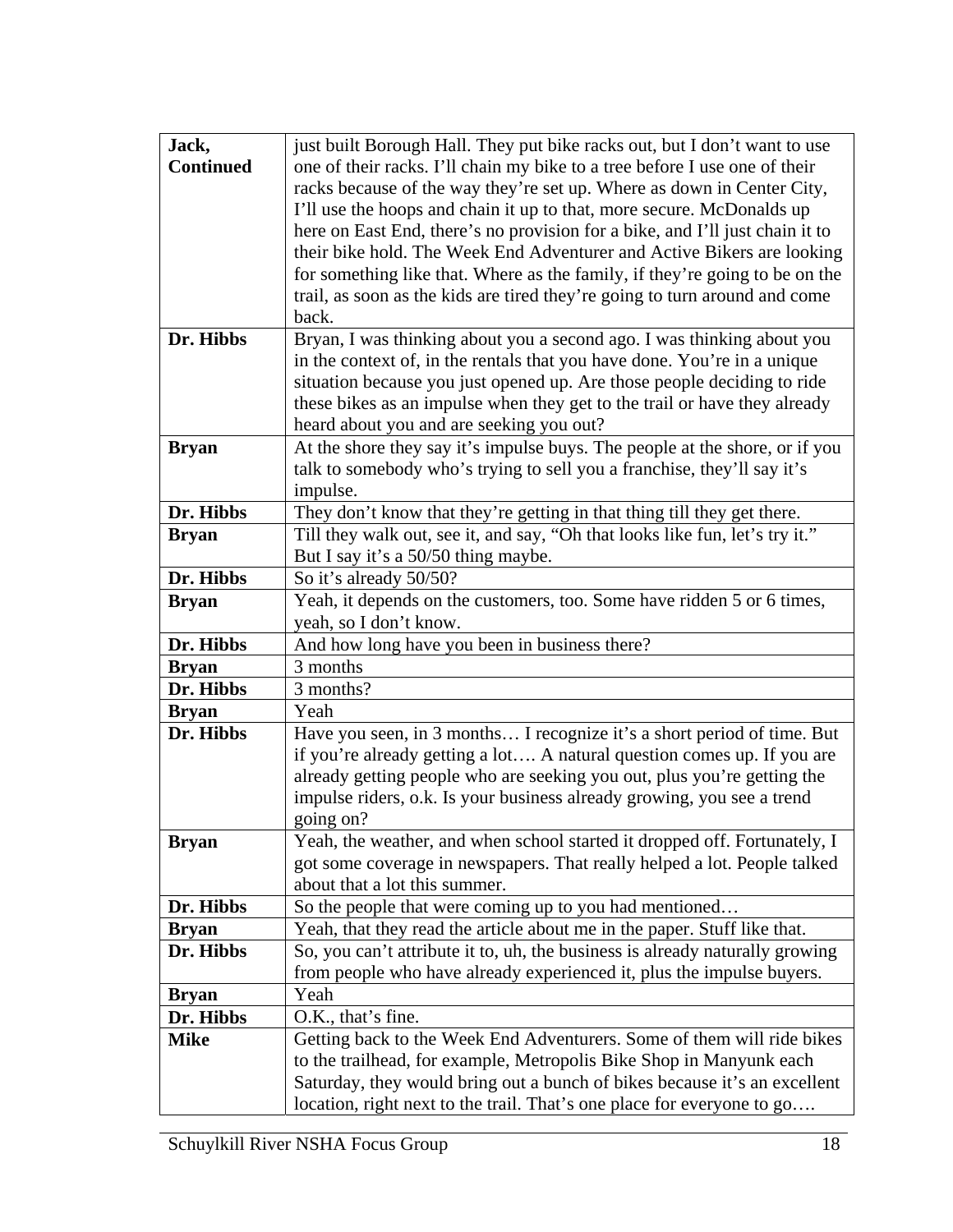| Dr. Hibbs     | Yeah, I wondered if someone set up a bike rental place. If there were       |
|---------------|-----------------------------------------------------------------------------|
|               | opportunities there. You could go to the scouts. We could rent 10 bikes a   |
|               | day for whatever we'll pay an hour. Or church groups, that kind of thing.   |
|               | Cause that's what you just said isn't it Jack?                              |
| <b>Jack</b>   | Metropolis Bike. Someone from out of town wanting to ride the trail for a   |
|               | day. They go there and rent out bikes for the day. The bikes they rent are  |
|               | high quality bikes. That's why they can command a higher price.             |
| <b>Bryan</b>  | About bike rentals. I wonder if it's like a thing of the past, just because |
|               | bike prices have dropped so much. You can go to Wal-Mart, and buy one       |
|               | for 75 bucks. There's a little difference as far as bike rentals.           |
| <b>Jack</b>   | That's just depends on the bike it is. The bikes you get over at Wal-Mart   |
|               | are not that comfortable. You can spend a couple of extra dollars for a     |
|               | bike that fits you.                                                         |
| Dr. Hibbs     | O.K., do we want to take a look at this list, and try to bring out other    |
|               | categories here. Canoeing, kayaking people?                                 |
| <b>Aaron</b>  | You could make the same sort of comparison as with the other                |
|               | categories. You have the white water boaters who maybe just want to go      |
|               | to a spot and play. Maybe a surf wave. Other boaters who want to go         |
|               | down stream, whatever distance. Something similar could be done with        |
|               | those.                                                                      |
| Dr. Hibbs     | So, in an area again. I think I've asked this already, where do you think   |
|               | there is more opportunity as far as the business goes?                      |
| Aaron         | Well, the biggest opportunity is probably to rent kayaks, or canoes.        |
| Dr. Hibbs     | Which are going to be these people                                          |
| <b>Aaron</b>  | More or less, yeah. They don't require as much skill to go out and use      |
|               | them.                                                                       |
| <b>Bryan</b>  | I don't know if there's a lodging possibility like the Baxter State Park in |
|               | Maine. They have a hotel for hikers. They have a shelter, showers. And      |
|               | something that, since the trail's long enough now, that they could stay     |
|               | overnight and shower for 20 bucks, or something like that. Like a bed       |
|               | and breakfast.                                                              |
| <b>Kurt</b>   | We're planning to do a survey of bed and breakfasts' in 5 counties, and     |
|               | maybe publish a guide or a pamphlet to attract visitor groups.              |
| <b>Vernon</b> | I think people that hike the trail are going to stay in them. I don't think |
|               | people are going to break down, and spend 75 bucks a night.                 |
| <b>Bob</b>    | Help me out here. My thought is that you have white water boaters, you      |
|               | have moving water boats, day trippers, and you have play boaters.           |
|               | Doesn't matter so much as what kind boat, as much as what they're into      |
|               | to.                                                                         |
| Aaron         | Those are definitely categories I agree with, but I think that in this      |
|               | circumstance, on the Schuylkill there isn't any tough white, there's some   |
|               | mild white water, and potential for some play spots, but it's certainly not |
|               | a hot white water trip.                                                     |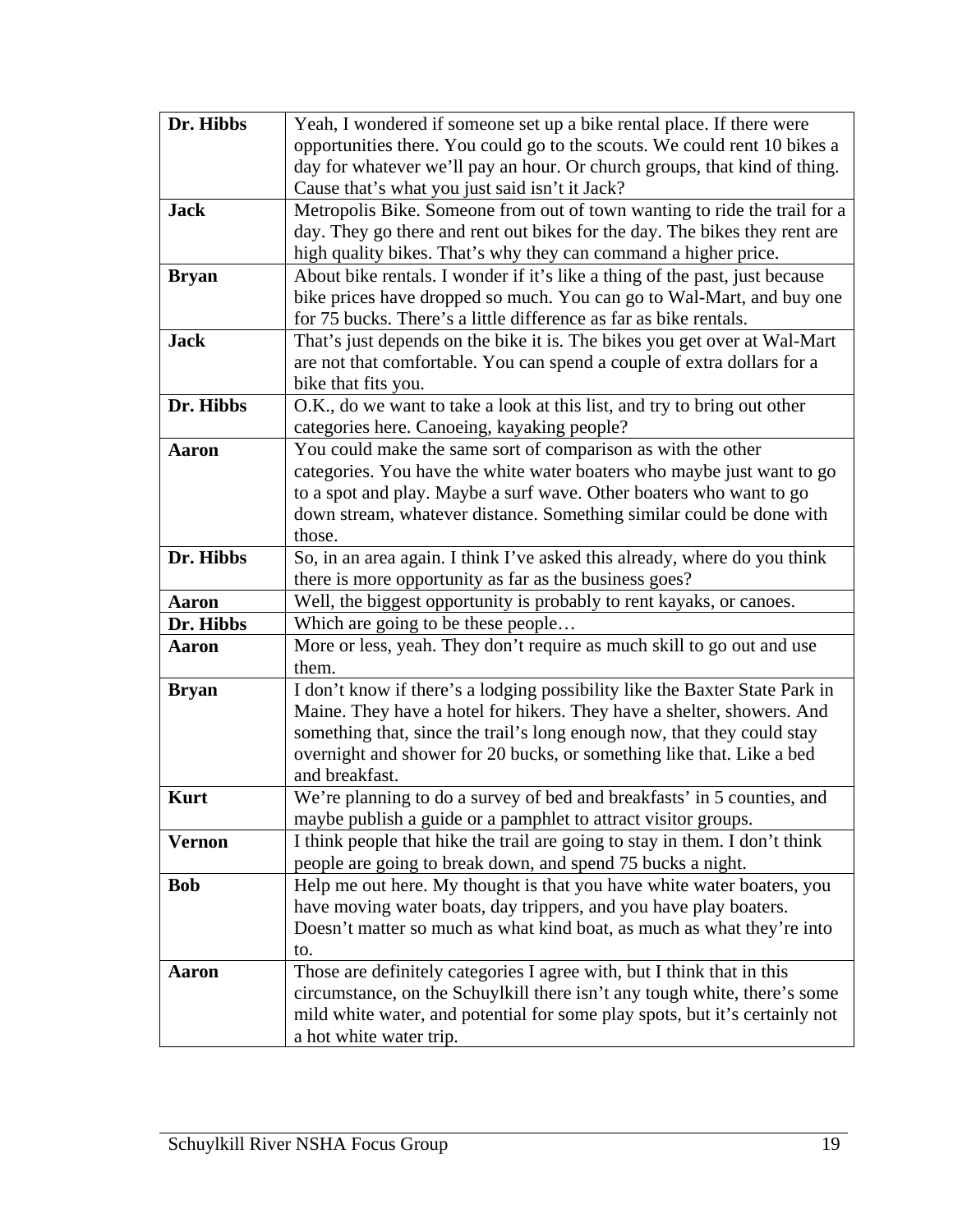| Which gets into an interesting question. Do you think that this trail, even                                                                       |
|---------------------------------------------------------------------------------------------------------------------------------------------------|
| if it were full blown, would the trail and river ever attract much more                                                                           |
| then the people in the surrounding counties? I don't mean that as a                                                                               |
| leading question, it was asked almost as a leading question. It was                                                                               |
| unintentional.                                                                                                                                    |
| I would not imagine it as a major destination for boaters coming from far                                                                         |
| away, no. But other urban areas that are a little further away, it might be                                                                       |
| appealing.                                                                                                                                        |
| Such as?                                                                                                                                          |
| Uh, the New York area, or the Philadelphia urban area.                                                                                            |
| O.K., for this discussion, though Philly is a part of                                                                                             |
| O.K., I doubt that you would see people from far away planning their                                                                              |
| vacation.                                                                                                                                         |
| What percentage of people outside of the counties that the river runs                                                                             |
| through that you would think would visit us even if it were a full blown<br>attraction.                                                           |
|                                                                                                                                                   |
| What percentage of users outside those counties?<br>Yeah                                                                                          |
|                                                                                                                                                   |
| Pretty small average.                                                                                                                             |
| As in?                                                                                                                                            |
| As in less than 10 percent.                                                                                                                       |
| Is that reason because they don't promote, or is that because this area                                                                           |
| hasn't been promoted, no one knows about it.                                                                                                      |
| Yeah, that's right                                                                                                                                |
| People with experience though, that have been to different areas. Will                                                                            |
| this area ever measure up in physical attributes to other areas?                                                                                  |
| Yes, it will not measure up to the Salmon River, and places like that. But                                                                        |
| having been involved with Sojourn since its inception, I think if it were                                                                         |
| promoted, alright, we could draw in one or two outfitters, guided trips<br>down the river. There's an awful lot of history here. The river can be |
|                                                                                                                                                   |
| very<br>One moment. You said: "draw in one or two outfitters". I'm not sure                                                                       |
| what that means. I want to make sure. Is it like someone in another state                                                                         |
| who organizes a trip to come here?                                                                                                                |
| More along the lines of someone here on the river who is reaching out,                                                                            |
| drawing people in from outside the area.                                                                                                          |
| Like guided trips.                                                                                                                                |
| O.K. So, I'm outside, I'm not in my league. But, and this is common in                                                                            |
| other areas which leads me to believe that the physical attributes of this                                                                        |
| wouldn't lend itself to doing the same thing. It's more of like a regional                                                                        |
| destination then, being something in South Eastern, PA, not just the                                                                              |
| counties along the river.                                                                                                                         |
|                                                                                                                                                   |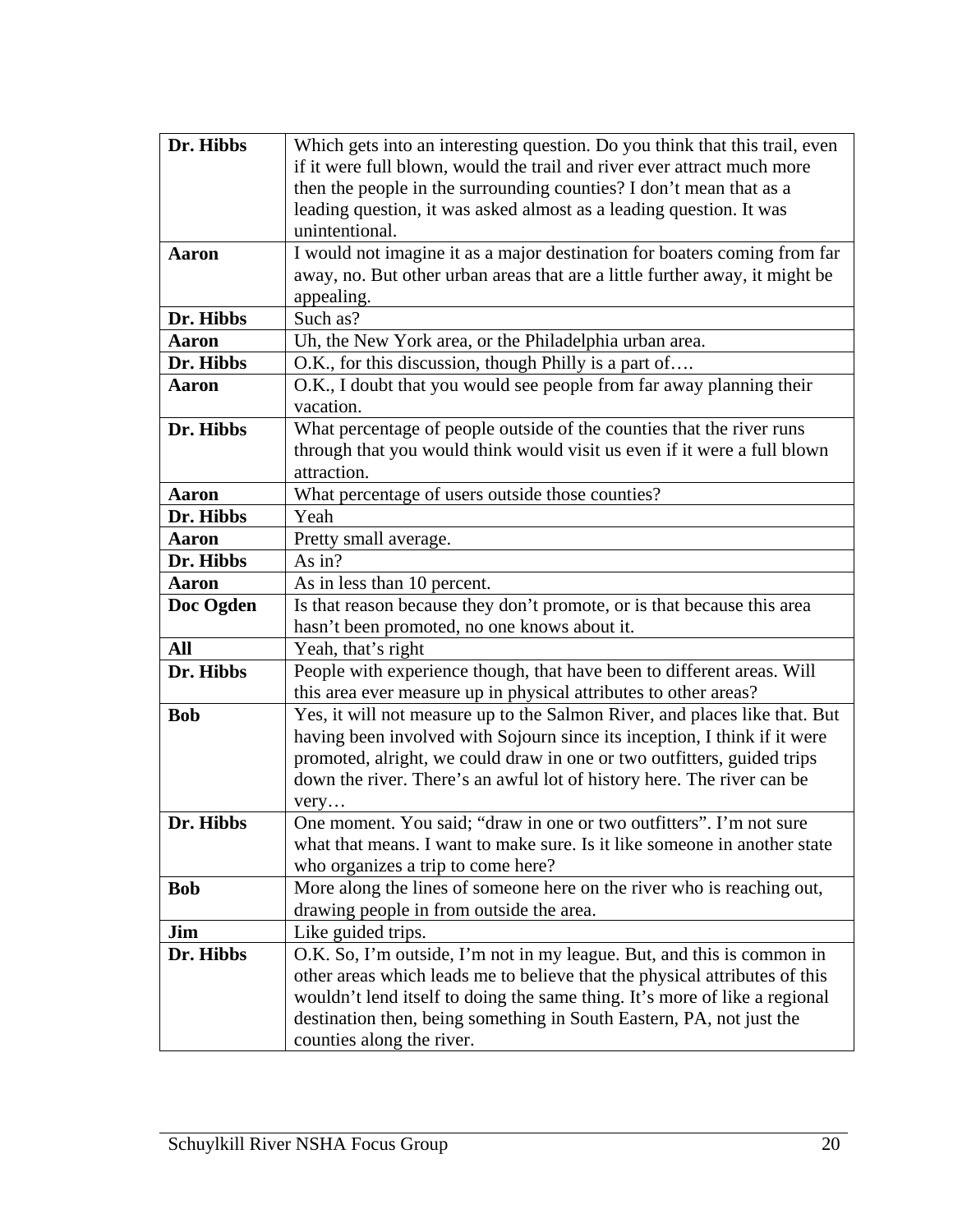| <b>Bob</b>  | Not to sound like Kurt's publicity man, but we do have a great facility.                                              |
|-------------|-----------------------------------------------------------------------------------------------------------------------|
|             | We have great resources. It's been a lot of fun, and having worked with                                               |
|             | the people on the Sojourn, the guests. I was really impressed with their                                              |
|             | joy at seeing the river, and hearing about the river, and being on the river.                                         |
|             | We have taken people of all levels down that river, and told the history as                                           |
|             | we go by. We stopped at night and had programs dealing with the local                                                 |
|             | area, and told the history. Anything about that area. And they go home                                                |
|             | and come back for a second or third year. And having done it before, I                                                |
|             | always thought one trip down this river was enough. Ah, apparently it's                                               |
|             | not. Apparently these people do enjoy the river.                                                                      |
| <b>Kurt</b> | Something I should think they should know, that is going through my                                                   |
|             | mind. We've run the Sojourn for 5 years, and I think that you mentioned                                               |
|             | 10%, from outside the area. Because we have people from Mass.,                                                        |
|             | Virginia, Maryland, Delaware, and they've read about this or heard about                                              |
|             | it from somewhere. We should probably get you those numbers from the                                                  |
|             | last 5 years, and people from out of state can be interested in answering a                                           |
|             | survey. Why they come here. How they learned about it. It might be a                                                  |
|             | small number, but they come here for a different experience.                                                          |
| Dr. Hibbs   | The only thing I'm thinking about, Kurt, is with numbers that small it's                                              |
|             | hard to effectively appeal to them in a cost efficient manor. Jim?                                                    |
|             |                                                                                                                       |
| Doc Ogden   | It would be something you'd want to look at later on. Because if you're                                               |
|             | going to do some primary research with those people. Not only are you                                                 |
|             | going to have to expand the market, we have to identify that easily.                                                  |
|             | Typically with tourism it's exactly what you guys are saying, it's word of                                            |
|             | mouth build up. Then all of a sudden a promotional splash you get people                                              |
|             | in with.                                                                                                              |
| <b>Kurt</b> | So it doesn't do anything for you then?                                                                               |
| Doc Ogden   | No, actually it probably does do something for you. But at this point and                                             |
|             | time with time restraints, etc., etc., etc., you're gonna need to draw a                                              |
|             | fairly large sample to get an accurate picture. So you're going to need to                                            |
|             | talk to thousands of people, if you want to get an accurate picture. 2000                                             |
|             | people maybe to get an accurate picture of some of the regions that                                                   |
|             | you're looking to assess. But what will give us a good hint is your telling                                           |
|             | us they're coming from Maryland, from Virginia wherever. Do they                                                      |
|             | come back? How many repeat customers? That would be really good                                                       |
|             | data. And the states they're coming from will help regionalize the                                                    |
|             | drawing areas. Roger, can we move on and talk about businesses, cause                                                 |
|             | they were kind of segueing into that, and what type of businesses might                                               |
|             | best suit the needs of these individuals. I don't want to interrupt, but I<br>want to make sure we get that piece in. |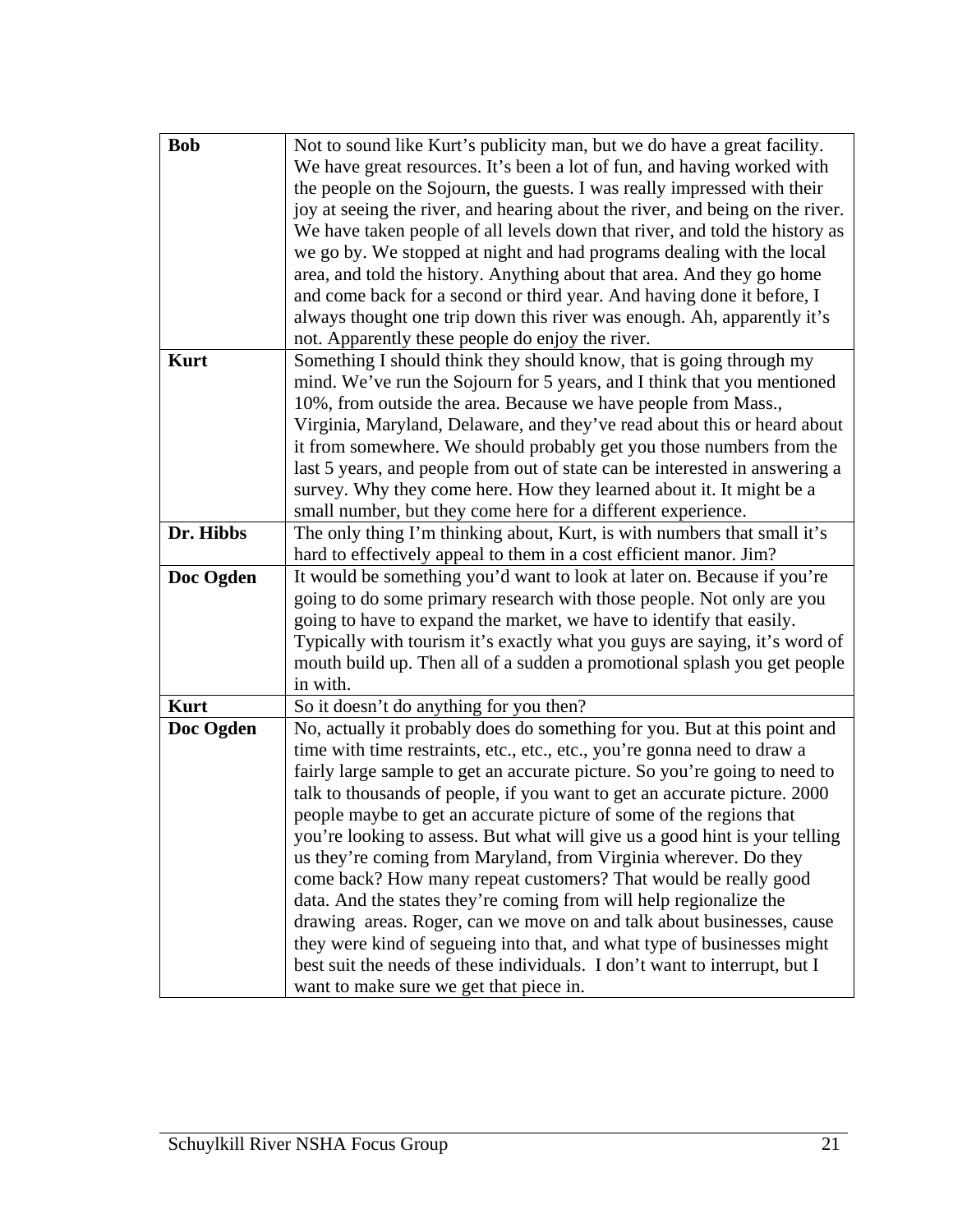| Dr. Hibbs     | O.K., we have 2 minutes left on this because I think IThis one here I'm                                                                     |
|---------------|---------------------------------------------------------------------------------------------------------------------------------------------|
|               | asking, what group do you think the Schuylkill Area will attract, and                                                                       |
|               | why? Do you think there's anything unique to this area that points to one                                                                   |
|               | of these groups over another? Now again, this is so general because we                                                                      |
|               | haven't told where there's a "put in" at, what kind of facilities so this is                                                                |
|               | very vague. But is there anything unique about this area that you feel is                                                                   |
|               | going to attract one group more than another?                                                                                               |
| <b>Mike</b>   | One thing I can think of is that it's in our own back yard. It's got so many                                                                |
|               | communities around it. That's where I see most of the usage, in the                                                                         |
|               | surrounding communities, more then people coming from outside the                                                                           |
|               | area. You don't have to look to far when you look at the Delaware River,                                                                    |
|               | and you look at the activities at that one facility – Point Pleasant Canoe.                                                                 |
| Dr. Hibbs     | I'm sorry to interrupt, but, yeah 2 minutes. Does one of those jump out                                                                     |
|               | of your mind that this area is going to uniquely speak to? I didn't mean to                                                                 |
|               | interrupt you. Does anyone think that there is one area that this area is                                                                   |
|               | uniquely more appealing to?                                                                                                                 |
| <b>Bryan</b>  | I think there's one you're missing, and that's the historical aspect of it. If                                                              |
|               | you put a story there for them about the river. Basically it was throughout                                                                 |
|               | the whole Industrial Revolution.                                                                                                            |
| Dr. Hibbs     | Oh yeah. The story is already there, it's just a matter of getting it out.                                                                  |
| <b>Bryan</b>  | You say this is that lock, or this is this lock. Put a picture or a piece of                                                                |
|               | glass over the top of it, whatever. I don't know but that's something that                                                                  |
|               | you're totally missing.                                                                                                                     |
| Dr. Hibbs     | What's interesting about that Bryan is I'll get off it quick Jim, I                                                                         |
|               | promise. Aren't those people going to fall into the family                                                                                  |
| <b>Vernon</b> | Family Fun Riders?                                                                                                                          |
| Dr. Hibbs     | These are going to be the J.V. people. Because they're really here for, if I                                                                |
|               | understand what you're saying. They're really here for the history that                                                                     |
|               | happens to co-inside with a walk.                                                                                                           |
| <b>Vernon</b> | Right.                                                                                                                                      |
| Dr. Hibbs     | O.K.                                                                                                                                        |
| <b>Bryan</b>  | One of these should be people from this area that have people coming in                                                                     |
|               | from outside the area, and they want to show off something in this area.                                                                    |
|               | So they take them out. So they might never have walked the trail<br>themselves, but when their Aunt Betty comes in, they might take her for |
|               | a walk.                                                                                                                                     |
| <b>Vernon</b> | Right, anybody can walk it.                                                                                                                 |
| Dr. Hibbs     | Can we talk about what kind of businesses might work in this area?                                                                          |
|               | Again thinking back to different uses of the trail.                                                                                         |
| Doc Ogden     | Roger, can I preface this before we start talking about this for a second?                                                                  |
|               | Remember along this Schuylkill River Trail there is a new business                                                                          |
|               | called Cabela's that was building up near Reading. That is going to be the                                                                  |
|               |                                                                                                                                             |
|               | number one tourist draw in the East. They are                                                                                               |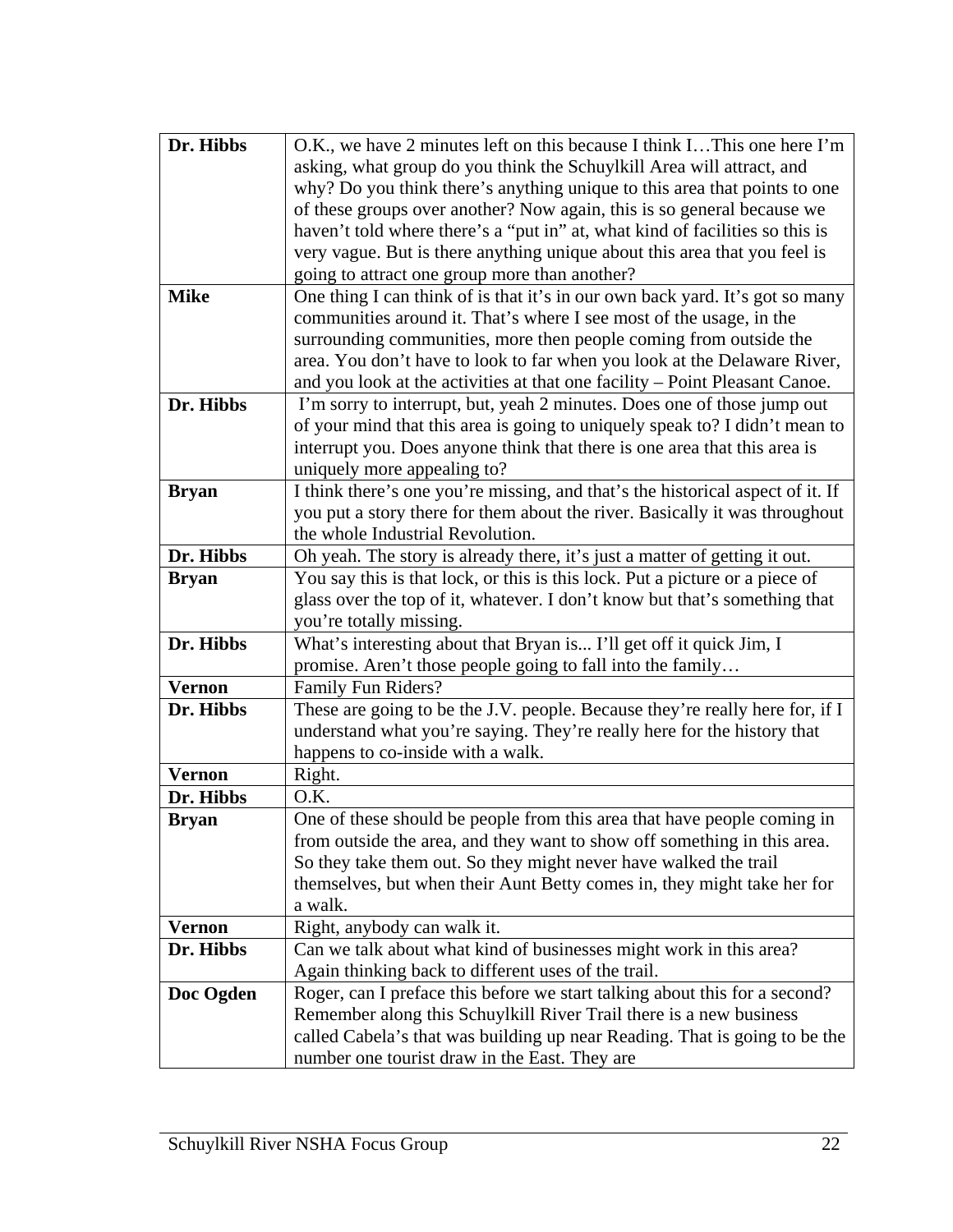| Doc Ogden,       | going to have about 12 million visitors there a year. It will get more                                                                                 |
|------------------|--------------------------------------------------------------------------------------------------------------------------------------------------------|
| <b>Continued</b> | visitors than Independence Hall, or the Liberty Bell. Having said that,                                                                                |
|                  | you have the outdoor sporting equipment there. You will see a huge                                                                                     |
|                  | growth in lodging. It's followed every Cabela's it's built. You will have                                                                              |
|                  | growth in restaurants. In fact you will have substantial growth. It will                                                                               |
|                  | amaze you. There will be 3 hotels around there within probably 2 years,                                                                                |
|                  | around Cabela's. It will amaze you. It's a magnet, and it's going to                                                                                   |
|                  | happen. It happened in Monroe, Michigan. If you look at that site. The                                                                                 |
|                  | build up of Monroe, which was pretty much not near anything. All of a                                                                                  |
|                  | sudden you have every motel chain. You probably have 22 restaurants                                                                                    |
|                  | near there. You have your fishing. You have your hunting. They've got                                                                                  |
|                  | all sorts of new stuff coming up. So, keeping that in mind as we talk                                                                                  |
|                  | about businesses. That you're going to see a huge influx of people                                                                                     |
|                  | coming in. By the way, Valley Forge is going to see quite a few of those                                                                               |
|                  | people. Can we sneak away some of those people? Or are there some                                                                                      |
|                  | businesses that will compliment that business. As we talk about trying to                                                                              |
|                  | satisfy the needs of the current consumer there, I think we're going to see<br>some new types of tourists coming into the area. In fact, I'm 100% sure |
|                  | of it. But can we compliment with Cabela's? Because it's there we don't                                                                                |
|                  | want to fight it. Are there businesses that we can put in to compliment it                                                                             |
|                  | quite well. So, keep that in the back of your mind as we discuss what                                                                                  |
|                  | attracts business to the area. That the area are attracting, restroom                                                                                  |
|                  | facilities to the area, or whatever we're trying to attract to the area.                                                                               |
| <b>Vernon</b>    | If anyone has a half a million dollars. I'll build a (?) outside of Cabela's,                                                                          |
|                  | and I'll put maps out for the trail there.                                                                                                             |
| Dr. Hibbs        | You're saying that jokingly?                                                                                                                           |
| <b>Vernon</b>    | Well ya know if people (?) parking lot, that would be a great spot, ya                                                                                 |
|                  | know.                                                                                                                                                  |
| Dr. Hibbs        | In a couple of minutes I'm gonna ask if there's one place to be, where                                                                                 |
|                  | would it be? I'm gonna ask if there is one place                                                                                                       |
| <b>Vernon</b>    | Are you talking about the river, or are you talking about Cabela's.                                                                                    |
| Doc Ogden        | You could go away from Cabela's. You can look at the whole trail, and                                                                                  |
|                  | try to figure out where to locate the business and figure out what type of                                                                             |
|                  | businesses.                                                                                                                                            |
| <b>Vernon</b>    | Port Clinton would be a good spot.                                                                                                                     |
| Doc Ogden        | Yeah exactly! Or you can talk about Cabela's and what's around                                                                                         |
|                  | Cabela's. What kind of business would be needed by the groups coming                                                                                   |
|                  | in? The segments you guys are telling us about, there are significant<br>segments here. So if we know these segments are coming in, and you            |
|                  | have the Family Fun Rider, the Week End Adventurer, the Active Biker.                                                                                  |
|                  | We know these segments are coming in. What kind of businesses are                                                                                      |
|                  | they going to look at? Keeping in mind that you probably don't want                                                                                    |
|                  | unless you're really, really crazy want to compete with Cabela's.                                                                                      |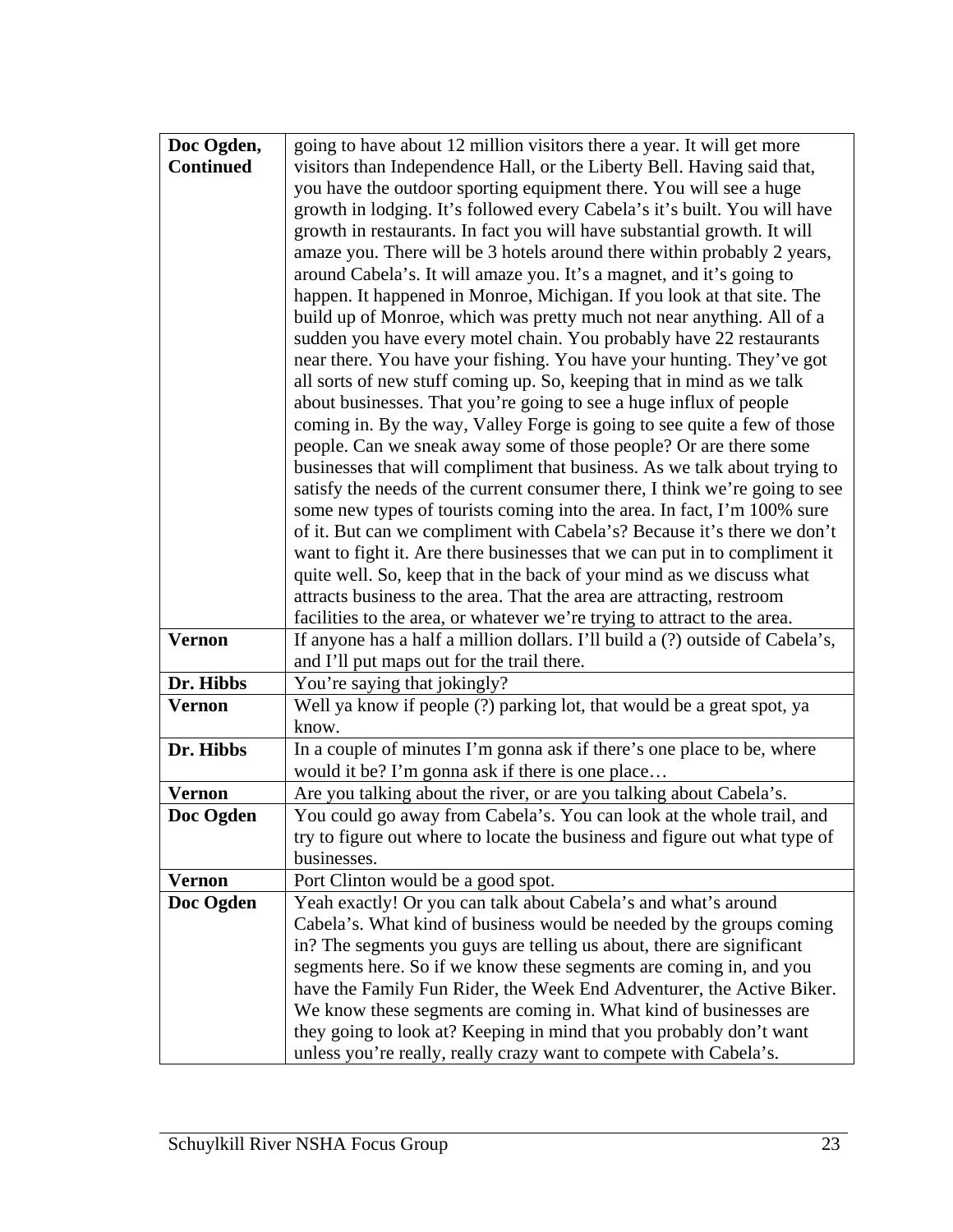| Dr. Hibbs     | Yeah, you need to compliment.                                                                                                                     |
|---------------|---------------------------------------------------------------------------------------------------------------------------------------------------|
| Doc Ogden     | You need to compliment. You need to do that with the same product, but                                                                            |
|               | you'd have to market it differently. But what kind of businesses could                                                                            |
|               | come in there, and where should they locate? Perhaps along the trail.                                                                             |
| <b>Vernon</b> | This is what I saw for Port Clinton before Cabela's was there. To me Port                                                                         |
|               | Clinton is Jim Thorpe, but there isn't the business there. Now one thing                                                                          |
|               | that Jim Thorpe has that Port Clinton doe not have, is that they have an                                                                          |
|               | ordinance that no chain store can open within a 20 mile radius there. Now                                                                         |
|               | obviously that's not possible for that to happen now, but there has to be                                                                         |
|               | some typeIf you're talking about small retailers, they have to have                                                                               |
|               | some type of protection in order to stay in business. Now I don't know,<br>maybe that's                                                           |
| Doc Ogden     | Are you talking about small retailers, or are we talking about attracting                                                                         |
|               | larger retailers? What would be comfortable for these segments? Would                                                                             |
|               | they rather go to a café? Would they rather go to Bennigans? I mean,                                                                              |
|               | would that work? What type of business?                                                                                                           |
| <b>Vernon</b> | Well if you look around here, there's nobody here for Bennigans.                                                                                  |
| Doc Ogden     | No, but one person mentioned McDonalds.                                                                                                           |
| <b>Vernon</b> | Yeah, they mentioned McDonalds, right.                                                                                                            |
| Doc Ogden     | Right, well they have McDonalds Cafes coming up, and Starbucks. Do                                                                                |
|               | you want something like that? Arby's people, yuppies. Are the Family                                                                              |
|               | Fun Riders yuppies? Would they want a Starbucks?                                                                                                  |
| <b>Vernon</b> | I don't know                                                                                                                                      |
| Doc Ogden     | I'm not trying to be                                                                                                                              |
| <b>Vernon</b> | Don't try to put 'em in Port Clinton.                                                                                                             |
| <b>Mike</b>   | There's a place close around Philadelphia where they'll take an organized                                                                         |
|               | ride, just to go to Starbucks. Or someplace for bagels, just to have an end                                                                       |
|               | destination.                                                                                                                                      |
| Dr. Hibbs     | Let's try to see what best suits the needs of these groups in general, and                                                                        |
|               | each of these groups we've just discussed. So, someone tell me what they                                                                          |
|               | can envision somewhere along here. And what the question is gonna be<br>coming up is; Can you think of a particular place, that's ideally suited? |
|               | Now you might say, well, this is our job, and this is where the job begins,                                                                       |
|               | in asking you folks your opinion. Let's start with what best fits the needs                                                                       |
|               | of these groups.                                                                                                                                  |
| Hugh          | If we're talking about somebody trying to rent bicycles, or renting                                                                               |
|               | canoes, kayaks, things like that. I think that you almost have to have a                                                                          |
|               | business that someone has already established. Some place pretty close to                                                                         |
|               | the river. It's sort of like not giving up your day job, ya know? Because                                                                         |
|               | you're not going to be able to start up and actually stay in business                                                                             |
|               | effectively, I don't think. Unless there's a tremendous surge in interest,                                                                        |
|               | and business. Because you have a lot of expenses to start with. And it                                                                            |
|               | would seem to me that an existing business that is already on the river, or                                                                       |
|               | close to the river, could go on as a side line, and that would give you your                                                                      |
|               | greatest chance of success.                                                                                                                       |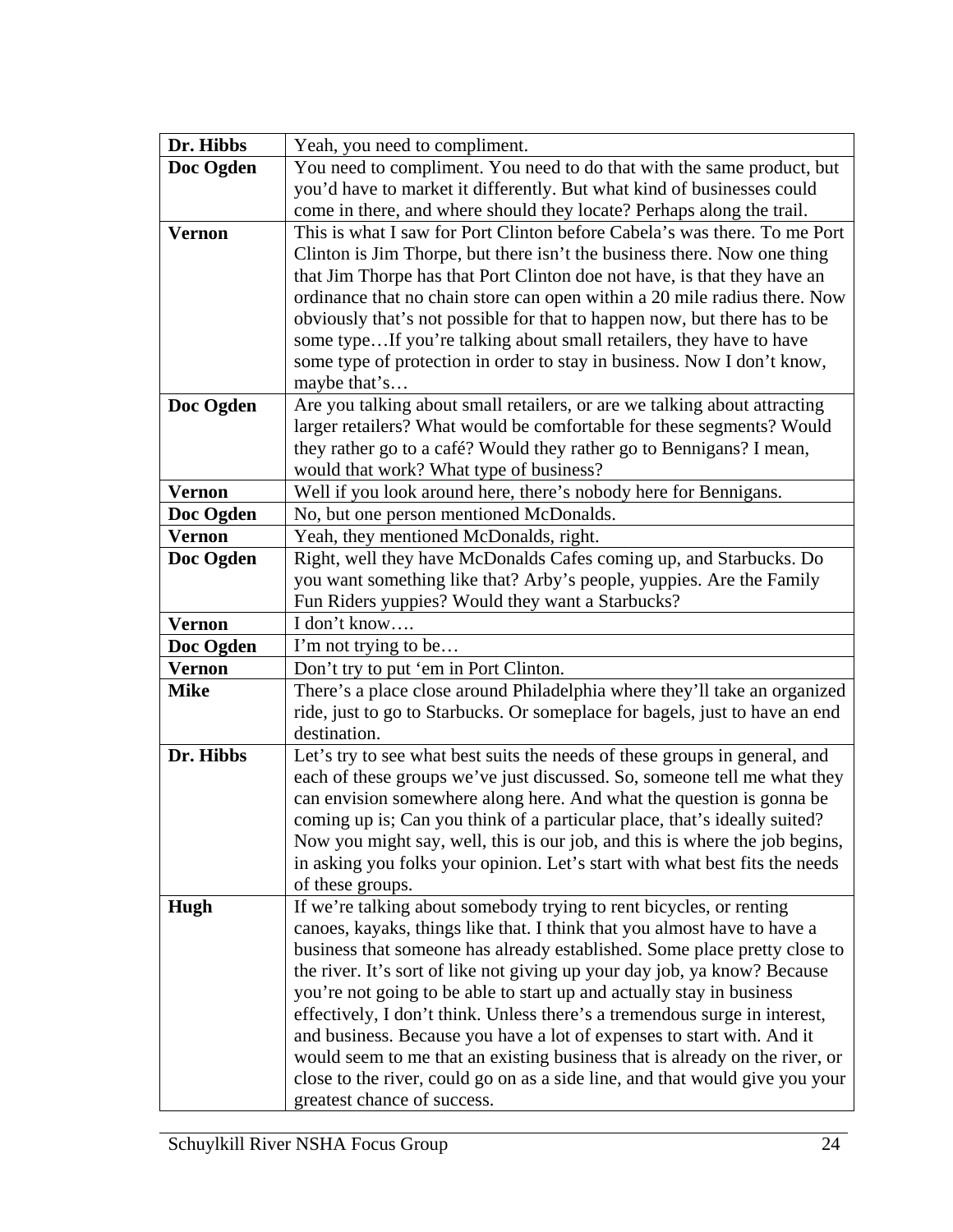| it is all on the river.                                                                                                                         |
|-------------------------------------------------------------------------------------------------------------------------------------------------|
| But there are other places. I mean if you're talking about food, etc. There                                                                     |
| are other places. People who are very close to the river at present, and                                                                        |
| you could manage it. I mean you don't have to be right on the river. I                                                                          |
| mean if you look at the places like Jay Pooles on the Brandywine, he's                                                                          |
| done well. But you've got to remember Jay was a school teacher for                                                                              |
| many years, and he couldHe has a very economic location, behind a                                                                               |
| parking lot, etc. And he has wild signs to get people in there. Basically he                                                                    |
| has the whole Brandywine river at his disposal, to use for rental at no                                                                         |
|                                                                                                                                                 |
| Hugh, where I'm going with this one. When I think about it, I can't                                                                             |
| remember the name of it. Pt. Pleasant, wherever it is. When you think                                                                           |
| about this location you could get much worse. Would you agree with that                                                                         |
| Mike?                                                                                                                                           |
| Yeah, well you could get worse, but it's not                                                                                                    |
| I don't think you could get much worse. It's off the beaten path, o.k.                                                                          |
| Where he "puts in" at is very awkward and bad access o.k. When I take a                                                                         |
| look at it Bryan, the only attribute I see that falls into where he's at is,                                                                    |
| there's a parking lot somewhere that allows him to park there, o.k. If you                                                                      |
| think of some of these canoe places. What I'm trying to say is there's an                                                                       |
| opportunity here, o.k. to pick a sight, and possibly, possibly, o.k.                                                                            |
| Integrate a lot of the relevant attributes that are needed, and bring them                                                                      |
| all to one spot. Because when I think of Pt. Pleasant the only thing that he                                                                    |
| did was to recognize an unmet need. He didn't do a site selection study.                                                                        |
| Ya know what I'm saying? He didn't look at, where's my visibility. He                                                                           |
| didn't look at where are the bathrooms at.                                                                                                      |
| I would tell you the first thing you need to do is look at the size of the                                                                      |
| business, alright. And I don't think the Schuylkill Heritage Corridor will                                                                      |
| ever support huge businesses. You'll never have a Kittanning canoe on                                                                           |
| the Schuylkill. You will have<br>Where is that at?                                                                                              |
|                                                                                                                                                 |
| Kittanning is on the Delaware. Their base is near Marshall's Creek.                                                                             |
| Where I'm going with this is they have landings all the way down.                                                                               |
| That's what I'm getting at here. And if you think about it, we have one<br>thing here that they don't have. Tons of people. Tons of people. You |
| don't have to get in a car and drive there. Now, think about it. If they're                                                                     |
| willing to go there, how many more people would be willing to go 20                                                                             |
| minutes, instead of 2 hours. So, what I'm trying to say is, if the location                                                                     |
| could integrate, o.k. what the bikers are looking for, a place to put in the                                                                    |
| boats, a place to put in the tubes, o.k. A place for hikers with the                                                                            |
| facilities. It becomes planned as far as, o.k. this is the major spot. They                                                                     |
| can put it in upstream, they could also put it downstream, and the                                                                              |
| facilities are there to suit. I think there's a synergy                                                                                         |
| cost.                                                                                                                                           |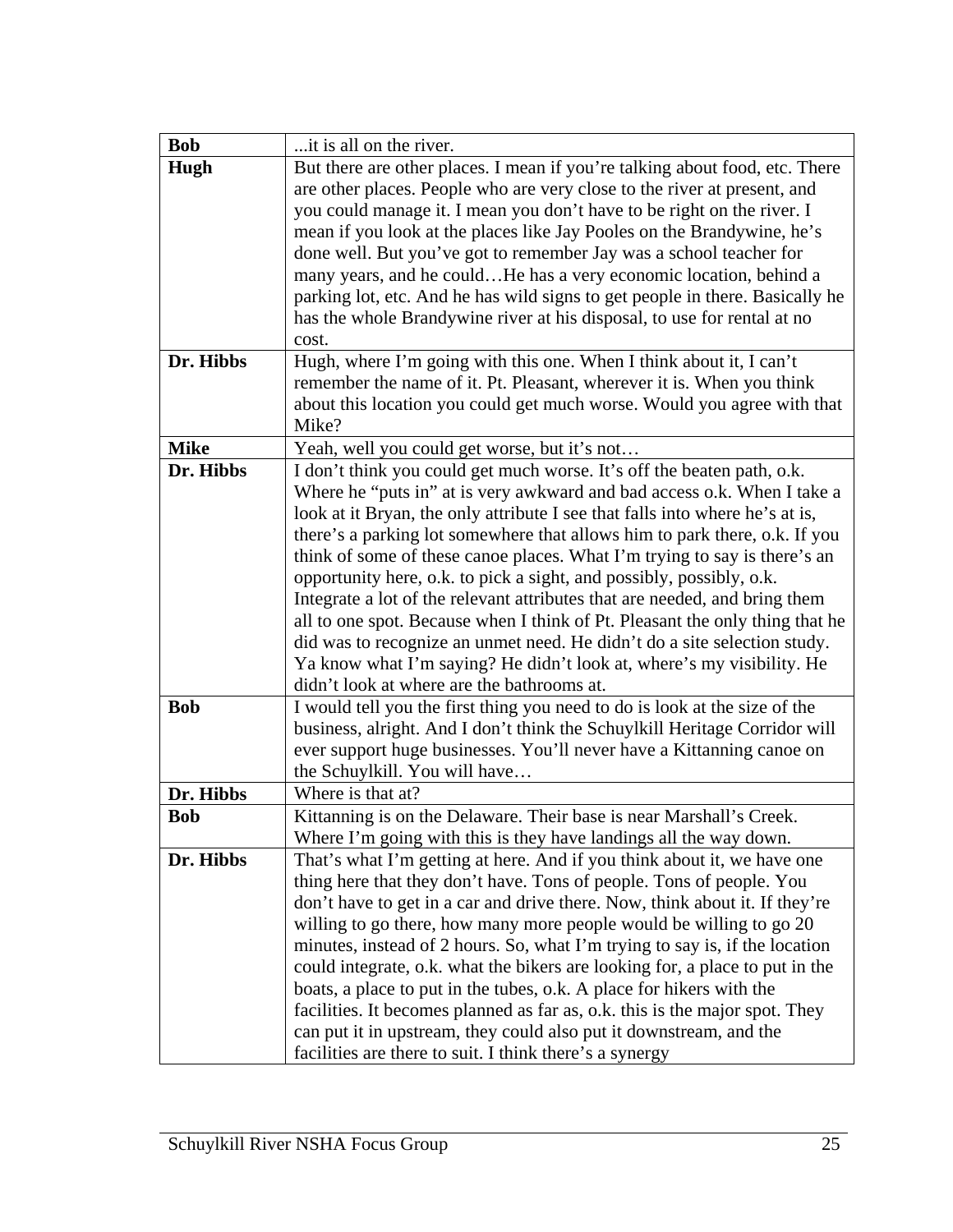| Dr. Hibbs,       | there for bringing a lot of different elements together in one location.      |
|------------------|-------------------------------------------------------------------------------|
| <b>Continued</b> | That says if a guy can make it on the Delaware, who has a location you        |
|                  | couldn't trip on if you wanted to. That Pt. Pleasant canoe place. You         |
|                  | couldn't trip on it if you wanted too, o.k. And yet it's successful by        |
|                  | every, oh I don't know. What would happen if he had a location, and           |
|                  | facilities, and access to a larger population? You see what I'm saying?       |
|                  | And that's where the opportunity is I think. But that's me talking, you're    |
|                  | not here to listen to me. I'm supposed to be listening to you.                |
| <b>Bob</b>       | You're going to run into a need for a lot of niche businesses. You're         |
|                  | walking on a hiking trail. Ah, ice cream store, sodas. You don't need a       |
|                  | full-blown restaurant. Snacks, that kind of thing. As far as canoeing, and    |
|                  | kayaking. I think that there has to be a base and then it's up to that person |
|                  | running the business how far he wants his boats and bikes to be out of        |
|                  | sight. And where they "put in" and "take out", rest places, and things like   |
|                  | that. That's going to have to be worked out based upon where he wants.        |
| Bob,             | He or she. But I think they are all going to be smaller businesses. They      |
| <b>Continued</b> | are not going to be the size of the Kittanning Canoe and if that's what       |
|                  | you're envisioning, I don't think it's going to happen.                       |
| <b>Vernon</b>    | They can support a small family maybe. Maybe your horse is before the         |
|                  | cart right now. As it becomes more well known, it's possible. The higher      |
|                  | numbers blow me away. 1.6 million? It seems to me it would be a no            |
|                  | brainer. If you're looking for a place to put a business, and they want       |
|                  | someone to put a business there. Have at it. Where do you want it?            |
| <b>Deirdre</b>   | I also want to mention that we're building a museum of American               |
|                  | Revolution. We're expecting another 700 hundred thousand. The                 |
|                  | Audubon Society right across the road in Mill Grove has become a major        |
|                  | Audubon Park on the site, the first in America. They haven't given us a       |
|                  | projection. That's right at the extension of the park by the Perkiomen        |
|                  | Trail, and the Schuylkill River Trail. We know there's potential for a Bed    |
|                  | & Breakfast in that area. Now there's nothing. It's amazing to me that        |
|                  | there's nothing. No decent Bed & Breakfast anywhere.                          |
| Dr. Hibbs        | Did I hear in casual conversation with other people here that it's possible   |
|                  | that Valley Forge is looking to do this, or invite someone in to do it?       |
| <b>Deirdre</b>   | We're not in the business of running businesses. We have concessions we       |
|                  | are wanting to fill. We would be looking for professionals to come in         |
|                  | and                                                                           |
| Doc Ogden        | They would be like a leased department, or area operations.                   |
| <b>Deirdre</b>   | Yes                                                                           |
| Doc Ogden        | What type of businesses would you be looking for?                             |
| <b>Deirdre</b>   | What we think would be successful is a Bed and Breakfast. We do think         |
|                  | it would be a big opportunity for a Bed and Breakfast. And again, it          |
|                  | would be trail related, thing might happen. We do have a number of            |
|                  | things on the trail, including food service. My sense of bike rentals is that |
|                  | they won't work because I think everyone has one. Maybe we'll get some        |
|                  | out of towners. They may or may not take the bike. It may work.               |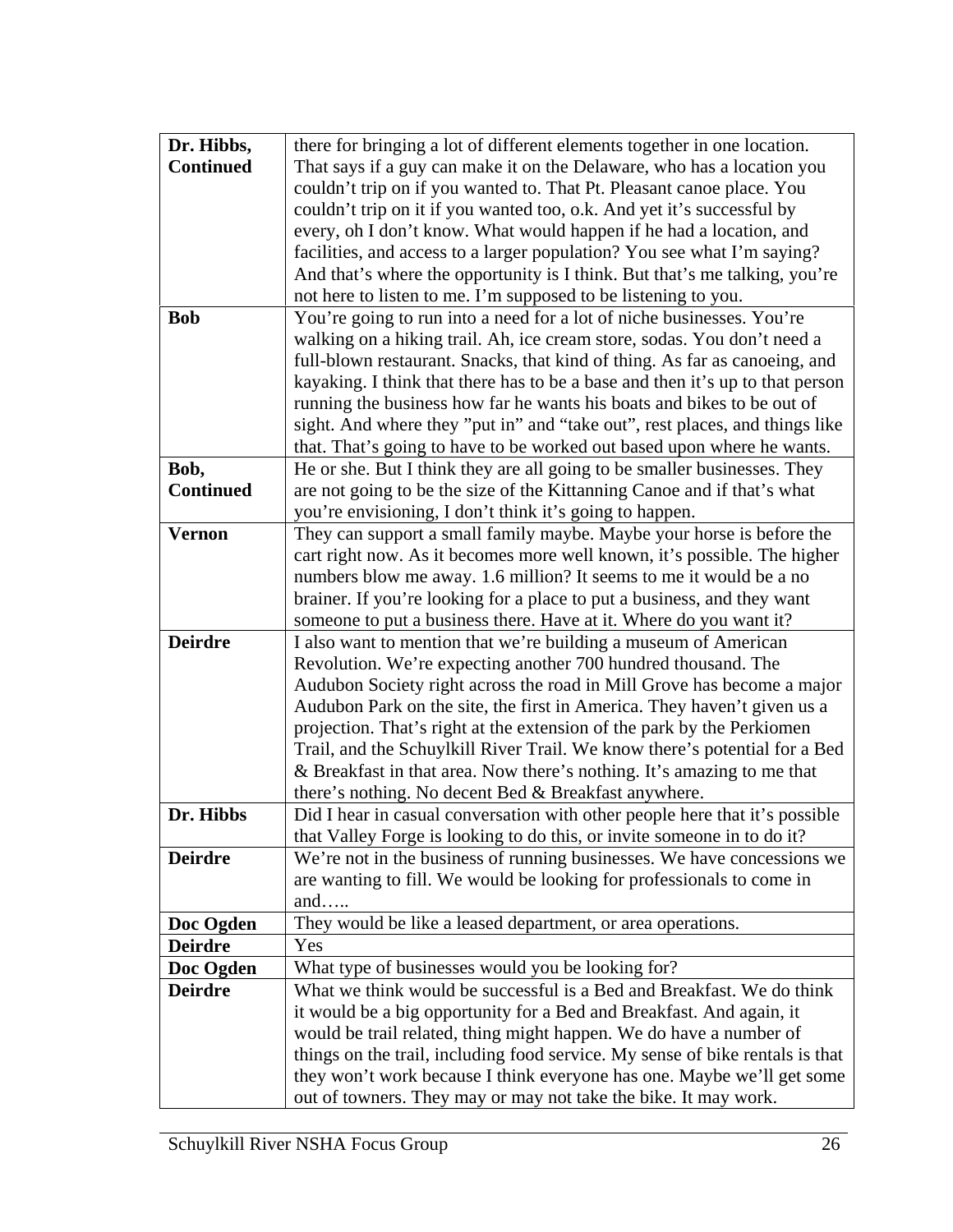| Doc Ogden     | Let me throw another cog in. Have you seen the back of this building?         |
|---------------|-------------------------------------------------------------------------------|
|               | What if there were 4,5, or 6 people sitting around a table out there          |
|               | somewhere. They wanted to make sure they were servicing all these             |
|               | groups. So one of them did bike rentals. One did canoe rentals. One of        |
|               | them did whatever. You put in a location like the back of this building,      |
|               | all your 6. Now you've reduced the cost to $1/6$ of what it would have cost   |
|               | you to operate that business. Maybe somebody has food service back            |
|               | there. Maybe allow someone a Bed & Breakfast. There's some kind of            |
|               | connection back there.                                                        |
| Dr. Hibbs     | Like Jim was saying 4 or 5 different small businesses.                        |
| Doc Ogden     | Like a flea market for tourism.                                               |
| Dr. Hibbs     | That way there's all kind of shared costs to bring the overhead down.         |
|               | Which brings the breakeven point down. Which may make it more                 |
|               | survivable.                                                                   |
| Doc Ogden     | I'm just throwing that in to get your opinion on it. I'm not saying this is a |
|               | good idea.                                                                    |
| <b>Vernon</b> | I think everyone of us should exchange phone numbers, and pinkie              |
|               | swear, and say we're going to do something about this.                        |
| Dr. Hibbs     | Exactly, like neighbor to neighbor. If you go to a Sports Authority, and      |
|               | it's not, it's Longhorn Ski and Sport in there with skis, and concessions. I  |
|               | don't know if that's the only one that's there. That's the same type thing    |
|               | as talking about possibilities here.                                          |
| <b>Wayne</b>  | I think like the people who own this building. The first couple of years      |
|               | they could give the concessions breaks on rent, and whatever. They could      |
|               | help them with the building of the business. There are programs that          |
|               | many communities have and they should be able to tap into that.               |
| Dr. Hibbs     | So it can help them get over their first year, second year. Who did I ask if  |
|               | they were out of the woods yet? Was it you Vernon?                            |
| <b>Vernon</b> | Yeah                                                                          |
| Dr. Hibbs     | And you said how long now?                                                    |
| <b>Vernon</b> | 3 years.                                                                      |
| Dr. Hibbs     | 3 years, and you're still scared? For lack of a better term.                  |
| <b>Vernon</b> | Sure, absolutely.                                                             |
| Dr. Hibbs     | Any discussion you want to have on this? I thought we'd go a little           |
|               | further than this one.                                                        |
| <b>Bryan</b>  | Is marketing a big issue for you? I mean as far as expense in this type of    |
|               | business. You just can't get the word out there. You can't get people to      |
|               | know about you. They don't know what they're missing                          |
| <b>Vernon</b> | Yeah.                                                                         |
| <b>Bryan</b>  | Is there any organization that you could tap into and connect with?           |
| Dr. Hibbs     | See that's what's interesting too. What Jim was saying a minute ago, if       |
|               | you have 5 concessions together, you only need one ad.                        |
| <b>Vernon</b> | There are people who don't know about it, and there are people I could        |
|               | be talkin' with. I could be talkin' to Aaron here. I could be talkin' to Jim. |
|               | But then, you know, how much time do you spend?                               |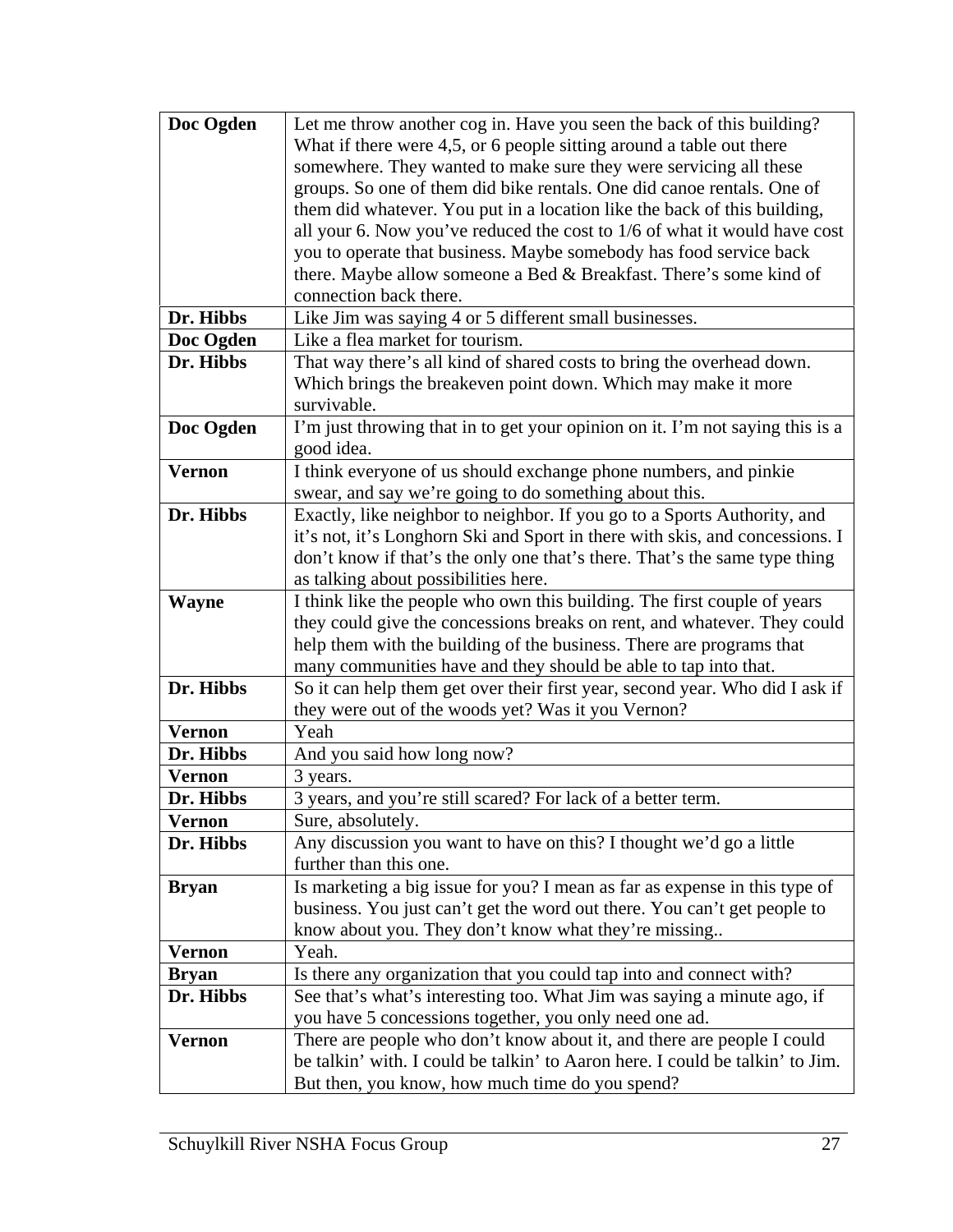| <b>Aaron</b>  | Well one way is a promotion ad. You should consider this. Newsletters,                  |
|---------------|-----------------------------------------------------------------------------------------|
|               | and other opportunities for pretty inexpensive advertising can reach the                |
|               | real target audience.                                                                   |
| Hugh          | There are people that want to rent. We get calls all the time. We just refer            |
|               | all of them to the closest place. We get calls all the time. I just try to turn         |
|               | um around, and sell um a thing.                                                         |
| <b>Vernon</b> | What I do in my rental is that if they buy, I'll give um $\frac{1}{2}$ off their rental |
|               | back.                                                                                   |
| Hugh          | You always want to have some sort of a deal for people. Everyone                        |
|               | expects a deal today.                                                                   |
| Dr. Hibbs     | Here's something I think was hinted at earlier in this question. Does an                |
|               | outfitter, a bike rental place, even need to be next to a river?                        |
| <b>Bob</b>    | No, but I think you're using the river to draw people together                          |
| Dr. Hibbs     | You say it stands a better chance of success?                                           |
| <b>Bob</b>    | Sure                                                                                    |
| Dr. Hibbs     | Again, that seems like, duh.                                                            |
| <b>Bob</b>    | Now, if you take the one in Jim Thorpe. He's not on the trail. He's                     |
|               | probably what, 3 miles from the trail.                                                  |
| Dr. Hibbs     | As soon as you come into Jim Thorpe, he's right there. But you see what                 |
|               | I'm saying, it's not on the trail                                                       |
| <b>Vernon</b> | There are other things to look at in Jim Thorpe on the bike, you don't                  |
|               | necessarily                                                                             |
| Dr. Hibbs     | Is there? You can't ride a bikeCan you really ride a bike around Jim                    |
|               | Thorpe?                                                                                 |
| <b>Vernon</b> | Sure                                                                                    |
| Dr. Hibbs     | Well it doesn't seem very user friendly to me.                                          |
| <b>Vernon</b> | Well no, it's not user friendly. But what I'm saying if you wanted to do                |
|               | that                                                                                    |
| Dr. Hibbs     | What I'm saying is I don't think any one is going to Jim Thorpe to ride                 |
|               | around town.                                                                            |
| <b>Aaron</b>  | No they would ride the shuttle.                                                         |
| Dr. Hibbs     | That goes back to what I was saying earlier. There's a company making                   |
|               | money where it has a positive attribute of being in a borough. You know                 |
|               | what I'm saying? It has a positive attribute of being in the borough, has a             |
|               | positive attribute of all the parking at the railroad station. But yet they             |
|               | have added expense of trucking people all over the place. Because I think               |
|               | its Schuylkill Haven. 23 miles they take them.                                          |
| All           | White Haven                                                                             |
| Dr. Hibbs     | Excuse me, White Haven.                                                                 |
| Aaron         | There are some of the wilderness on the river where you don't have                      |
|               | businesses built.                                                                       |
| <b>Mike</b>   | There are 2 types of rentals too. In the boat rentals. Well like you, are you           |
|               | right on the river itself where you are now?                                            |
| Vernon        | Yeah.                                                                                   |
|               |                                                                                         |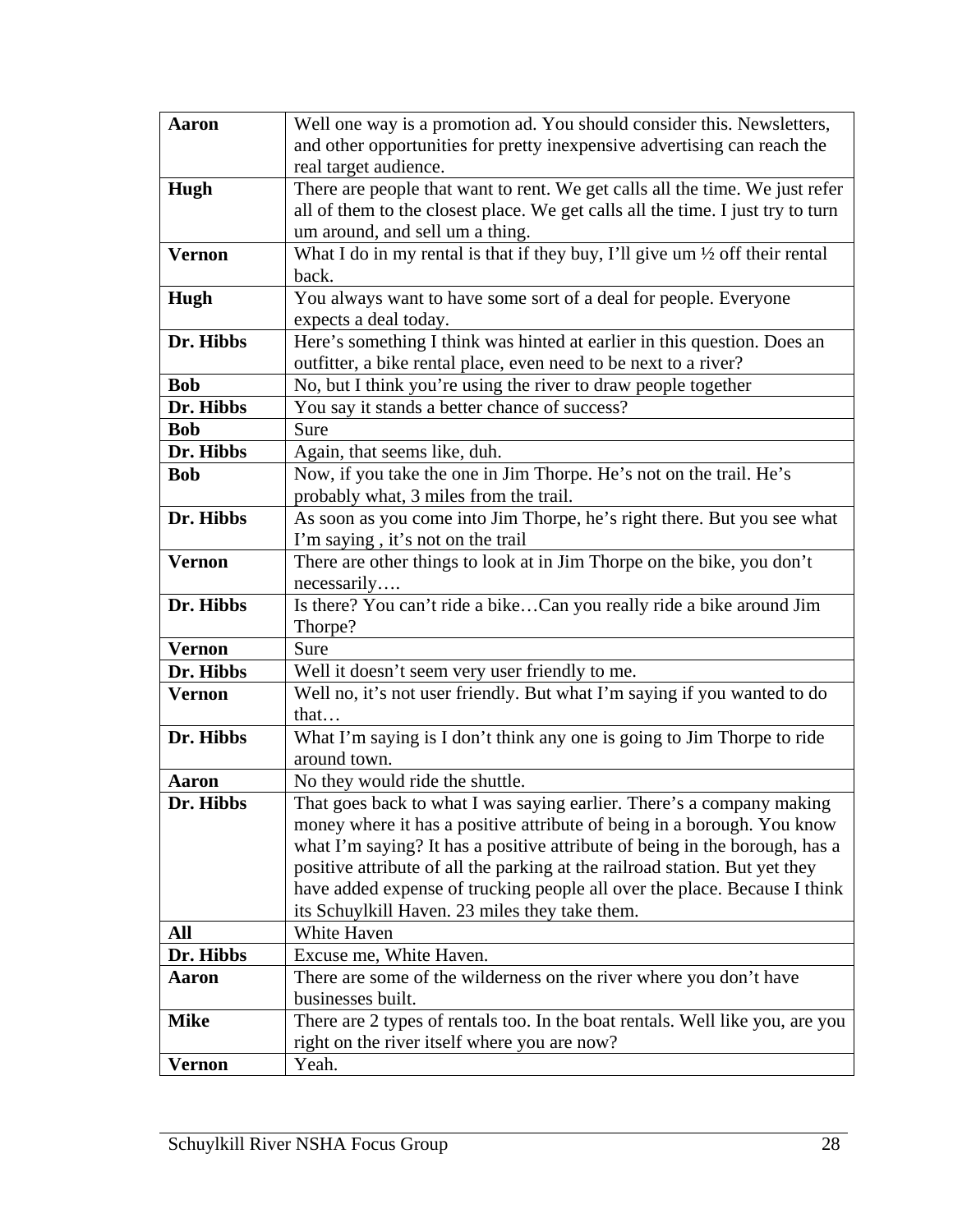| <b>Mike</b>   | 2 types of rentals I see is; 1. Where the person rents a boat, and they take<br>the boat wherever they want to go. Not too much of that happening<br>around I'll tell ya. And the other type of rental is a control rental. They<br>are renting the boat, and whatever they need, but they are going from<br>point A to point B. Many times there is an employee going along with<br>them. Groups and things like that. Then when they get down river they<br>need somebody to take them back up where they started. So those are<br>really the two, and I think there's more of the later going on than the<br>former. That's how I see it. And it would be difficult to do it |
|---------------|---------------------------------------------------------------------------------------------------------------------------------------------------------------------------------------------------------------------------------------------------------------------------------------------------------------------------------------------------------------------------------------------------------------------------------------------------------------------------------------------------------------------------------------------------------------------------------------------------------------------------------------------------------------------------------|
| <b>Vernon</b> | unsupervised.<br>For me it's nice cause I don't have to worry about taking them back<br>because they end with me. I got a confluence of 2 rivers. I got the river I<br>got the Appalachian Trail a mile up Rte.78, and a block up on Rte. 61.                                                                                                                                                                                                                                                                                                                                                                                                                                   |
| Dr. Hibbs     | So, you've got everything but people. Is it accurate to say there are no<br>down sides to the river being there, and nothing but advantages to being<br>located by the river, as a generalization? Now, we don't have a location,<br>we don't have facilities. Is that accurate to say?                                                                                                                                                                                                                                                                                                                                                                                         |
| <b>Mike</b>   | Yeah, I think so. Like you said, you don't necessarily have to be on the<br>river if you can have a facility on the river, and run it. Or as he said, an<br>existing business might be brought in, and what he meant by limiting<br>your overhead. You're actually having an existing business going, and<br>you can run this on the side somewhere. But again, the key point is<br>having it on the river. No question as I see it.                                                                                                                                                                                                                                            |
| Dr. Hibbs     | O.K., what would the surrounding area look like? In other words, we<br>talked about this idea of having signs where businesses that you would<br>think would ideally support people using the trail would be. Remember<br>we discussed that in the beginning? O.K., so that's what I'm kind of<br>talking about here. Is there a good idea to link this to business? I'll leave<br>it as simple as that. Is it a good idea to locate one of these things next to<br>services that would commonly be found in a borough?                                                                                                                                                         |
| <b>Jack</b>   | I think so.                                                                                                                                                                                                                                                                                                                                                                                                                                                                                                                                                                                                                                                                     |
| Dr. Hibbs     | When you say that Jack, it reinforces what I said a minute ago in my<br>mind, about the one on the Delaware, Pt. Pleasant. Cause there's nothing<br>there. Ya know what I'm saying? So that's when we say that being in a<br>borough is a plus. O.K. Integrating all facilities and putting them together<br>in one spot is a plus. I think there is something here because we can plan<br>it. That really does increase the success for probability. That the<br>probability for a success rate for a business. If we're in agreement of not<br>just going alone. Anyone want to jump on that?                                                                                 |
| <b>Bob</b>    | It's kind of a no brainer. If you locate your business where your people<br>are, the communities.                                                                                                                                                                                                                                                                                                                                                                                                                                                                                                                                                                               |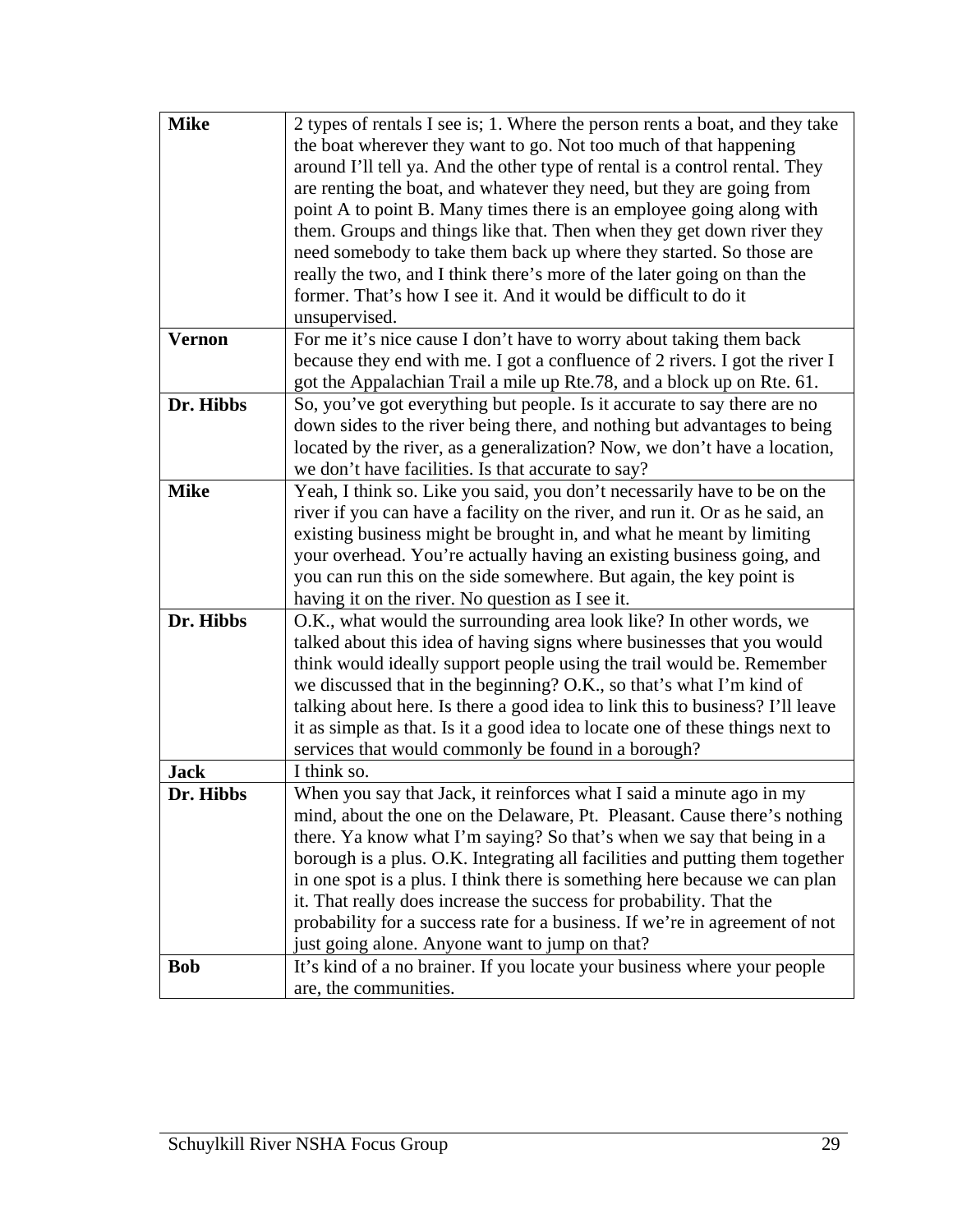| Dr. Hibbs   | Yes, one aspect. But we're also going back to the facilities that are there.   |
|-------------|--------------------------------------------------------------------------------|
|             | The supporting businesses that are in town. Those are also areas that are      |
|             | going to enhance the success of the business. Especially in those first few    |
|             | years, I think. The Schuylkill River Heritage Area stretches from              |
|             | Philadelphia to the Pottsville/Tamaqua area. If you were to locate along       |
|             | the Heritage Area, in what general area would you locate an outfitter type     |
|             | store and why? Is there an exact location that you think lends itself to a     |
|             | retail location? Now there may not be any thoughts on this at all, at this     |
|             | point. But what I was hoping I might emerge is somebody saying; "No as         |
|             | we're talking here what occurs to me is there might be a spot here, or         |
|             | there might be a spot here, or there may be a spot there. That would be a      |
|             | natural place that we might investigate"                                       |
| <b>Bob</b>  | I would say somewhere between Reading and Pottstown. Why? You're               |
|             | pretty much half way down the river, alright. So that if you were taking       |
|             | canoeing trips, bicycles, to the headwaters. You're not, you're splitting it   |
|             | down the middle. So that you're only going half way. Versus going              |
|             | downriver to pick people up. You're only going half way.                       |
| Dr. Hibbs   | If we could run with that somewhere between Reading and Pottstown, do          |
|             | you think of a natural split place in between those two boundaries.            |
| <b>Mike</b> | Yeah, I think Birdsboro. I know it from the water.                             |
| Dr. Hibbs   | So what do you think Birdsboro has to offer?                                   |
| <b>Mike</b> | It's half way between pretty much. It does have facilities. There are          |
|             | places to get food. There are businesses. Ya know, geographically it's         |
|             | about half way between two population areas Pottstown and Reading.             |
| <b>Bob</b>  | The access to the river's there.                                               |
| <b>Mike</b> | Yeah, like he said, it's about half way down the river itself. And there's     |
|             | not a lot going on just outside of Birdsboro either way.                       |
| Dr. Hibbs   | That's a point of comparison. And I don't want anyone offended either. I       |
|             | have a preconceived idea of where this thing is gonna go. Compare              |
|             | Birdsboro with the backyard right here. And what do you think are the          |
|             | pros and cons of these two locations. Please, everyone feel free to jump       |
|             | in.                                                                            |
| <b>Mike</b> | I think Pottstown probably has more to offer. Definitely has more to offer     |
|             | than Birdsboro. And certainly is on its way to making some scenic views,       |
|             | sure. Although just below Birdsboro, and just above is pretty nice as<br>well. |
| Dr. Hibbs   | What kind of distance are we talking about between Birdsboro and               |
|             | Pottstown?                                                                     |
| <b>Jack</b> | It's about 10 miles. Cycling wise I would skip over Birdsboro, and go all      |
|             | the way to Reading. From Reading coming from Philly I'd want to stop           |
|             | here in Pottstown for rest, cause it's about 2 hours each way by bike.         |
|             | Canoe wise, Birdsboro would be a good trail jumping off point from             |
|             | Reading down.                                                                  |
|             |                                                                                |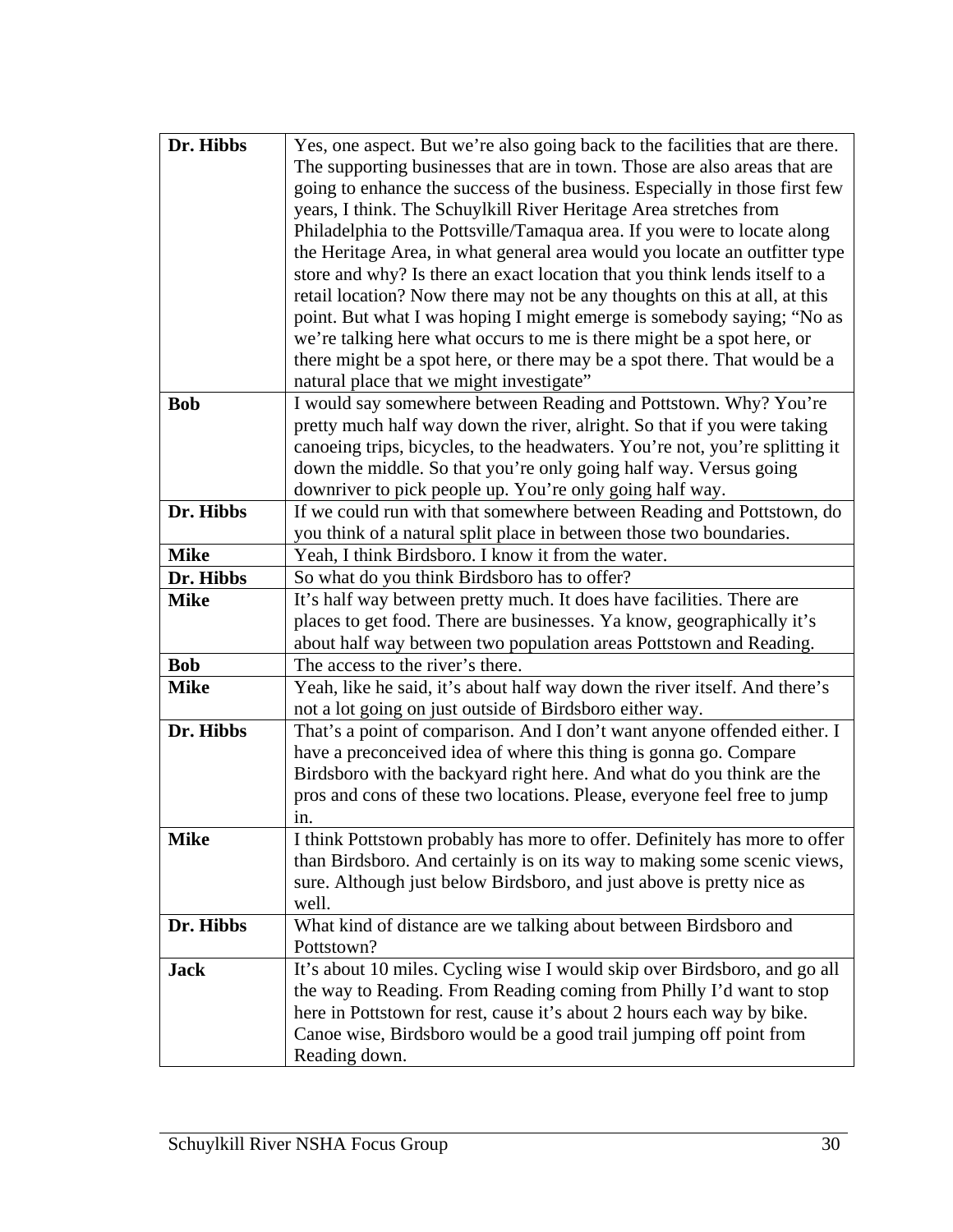| <b>Bob</b>    | I would think anywhere between Reading and Pottstown here would be a       |
|---------------|----------------------------------------------------------------------------|
|               | sight, a good place to be. I think the bigger question becomes; where is   |
|               | an open area you could use? Alright. Cause for boats, for bicycles, you're |
|               | going to need a fairly large area to store this equipment.                 |
| Dr. Hibbs     | You bring up an excellent point there, and that's beyond the scope of      |
|               | what we're doing now. Let's do the same thing again. Let's take a look at  |
|               | Reading to Hamburg. Is there any area there? Or is that general area out   |
|               | for a given reason. Ya know what I'm saying?                               |
| <b>Jack</b>   | Up near Manahockasy some guy wants to build a racetrack up there, and      |
|               | on the side he wants to put up a camping center. Which the bike trail will |
|               | be running through, past the river.                                        |
| Dr. Hibbs     | That would help, say that name again.                                      |
| <b>Jack</b>   | Manahockasy                                                                |
| Dr. Hibbs     | Manahockasy? Where's that at?                                              |
| <b>Bob</b>    | That's up around Doylestown (Juniata County?). There was a livery          |
|               | there.                                                                     |
| <b>All</b>    | It was successful. I think there were liability issues.                    |
| <b>Kurt</b>   | I don't think that was the issue. The issue was the kids were basically    |
|               | running it, and they both went back to school.                             |
| Hugh          | Up in that area, right across the road, is one of the roads going into     |
|               | French Creek State Park.                                                   |
| Dr. Hibbs     | How about Hamburg to Pottsville?                                           |
| <b>Vernon</b> | Port Clinton!                                                              |
| Dr. Hibbs     | Vernon does that strike any interest in you of incorporating other Like    |
|               | right now you're just, what. You're not in bikes right? You are boats.     |
| <b>Vernon</b> | Backpacks and kayaks.                                                      |
| Dr. Hibbs     | Backpacks and kayaks.                                                      |
| <b>Vernon</b> | And everything to go with those.                                           |
| Dr. Hibbs     | O.K., during this discussion has anything occurred to you that might be    |
|               | of interest to bringing into your business, and why?                       |
| <b>Vernon</b> | I've already worked through this in my head. I've been through this stuff  |
|               | with myself a million times, what you're doing now.                        |
| Dr. Hibbs     | Vernon, do you think there would be any advantages to you opening up a     |
|               | second location in these areas that are South of where you're at now?      |
| <b>Vernon</b> | I don't have the money to do it. Sure, yeah, if I had the money I could do |
|               | a lot of things.                                                           |
| Dr. Hibbs     | Deirdre, thank you for coming.                                             |
| Dr. Hibbs     | Do we want to go to the other end now? Bob, do we want to go from          |
|               | Pottstown to Philadelphia? Cause now you're getting into the population.   |
|               | And because of that, there would be more areas that might offer            |
|               | opportunities.                                                             |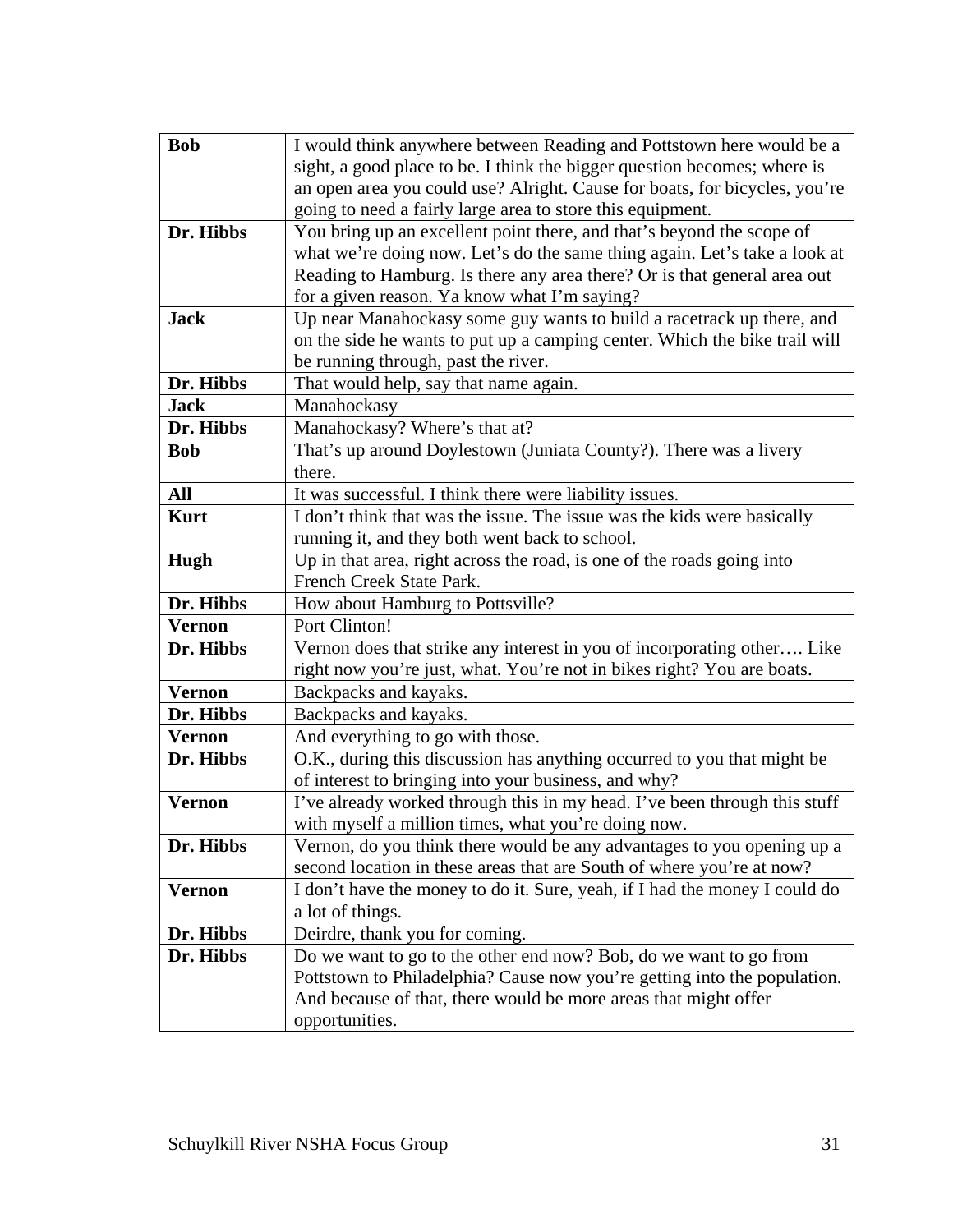| <b>Bob</b>    | I'm thinking of the Phoenixville, Mont Clare area. Lock 60, they're                                                                              |
|---------------|--------------------------------------------------------------------------------------------------------------------------------------------------|
|               | already doing things to draw in people. If you could locate very closely to                                                                      |
|               | that on either side of the river, you would have a market looking for you.                                                                       |
|               | And you know, what business wouldn't desire that?                                                                                                |
| Dr. Hibbs     | What do you think are the attributes that would be appealing?                                                                                    |
| <b>Bob</b>    | Down there?                                                                                                                                      |
| Dr. Hibbs     | Yes                                                                                                                                              |
| <b>Bob</b>    | You have some businesses that would help attract the public to your area.                                                                        |
|               | Once I can attract them I can sell them, or at least I can try. In Lock 60                                                                       |
|               | they have a nice park there, alright?                                                                                                            |
| Dr. Hibbs     | Give us a place name, cause Lock 60 means nothing to me,                                                                                         |
| <b>Bob</b>    | Mont Clare, right across the river from Phoenixville. You have 2 towns.                                                                          |
|               | Mont Clare is a small one, Phoenixville a little larger. Mont Clare has the                                                                      |
|               | canal walk.                                                                                                                                      |
| Dr. Hibbs     | Is that where they ski?                                                                                                                          |
| <b>Bob</b>    | No that's further down.                                                                                                                          |
| Dr. Hibbs     | Oh, that's down further.                                                                                                                         |
| <b>Bob</b>    | Mont Clare will be a very good area. Reason being, between Pottsville                                                                            |
|               | and Mont Clare there are no dams. Once you to get to Mont Claire, now                                                                            |
|               | you're dealing with dams. They're a pain in the butt. At Mont Clare                                                                              |
|               | you're at the first major dam, and the Yankee dam is there, and they're                                                                          |
|               | not allowing anybody to run.                                                                                                                     |
| Dr. Hibbs     | After this we will wrap it up. Yes, Vernon.                                                                                                      |
| <b>Vernon</b> | This is off the wall. Obviously there's a purpose to this for everybody,                                                                         |
|               | but who's really benefiting here?                                                                                                                |
| Dr. Hibbs     | As far as you guys go?                                                                                                                           |
| <b>Vernon</b> | Where does this information go?                                                                                                                  |
| Dr. Hibbs     | Let me back up one step. I felt that the most natural place to start in                                                                          |
|               | looking for someone that would be successful in opening up in this area,                                                                         |
|               | is somebody who's already in business. That's the most fertile ground.<br>That's the most stocked pond you're gonna fish in. O.k.? So that's the |
|               | one reason is to see, number one, if anyone else shared that similar                                                                             |
|               | thought. To give an example, in the swimming pool business, and I was                                                                            |
|               | in that business for some 20 years, the chemical manufacturers would                                                                             |
|               | come into you, and say; "you're doing everything right, it's your                                                                                |
|               | business. You need to think about a second location. Now we're going to                                                                          |
|               | do anything we can to help support you at a second location".                                                                                    |
| <b>Vernon</b> | Are you the chemical manufacturer?                                                                                                               |
| Dr. Hibbs     | No, I was the retailer.                                                                                                                          |
| <b>Vernon</b> | No, but I'm saying                                                                                                                               |
| Dr. Hibbs     | The chemical manufacturer was selling to me                                                                                                      |
| <b>Vernon</b> | You're missing my point. I'm saying are you the chemical manufacturer                                                                            |
|               | in this scenario? The chemical manufacturer says to you, you're sales are                                                                        |
|               | really good I'm                                                                                                                                  |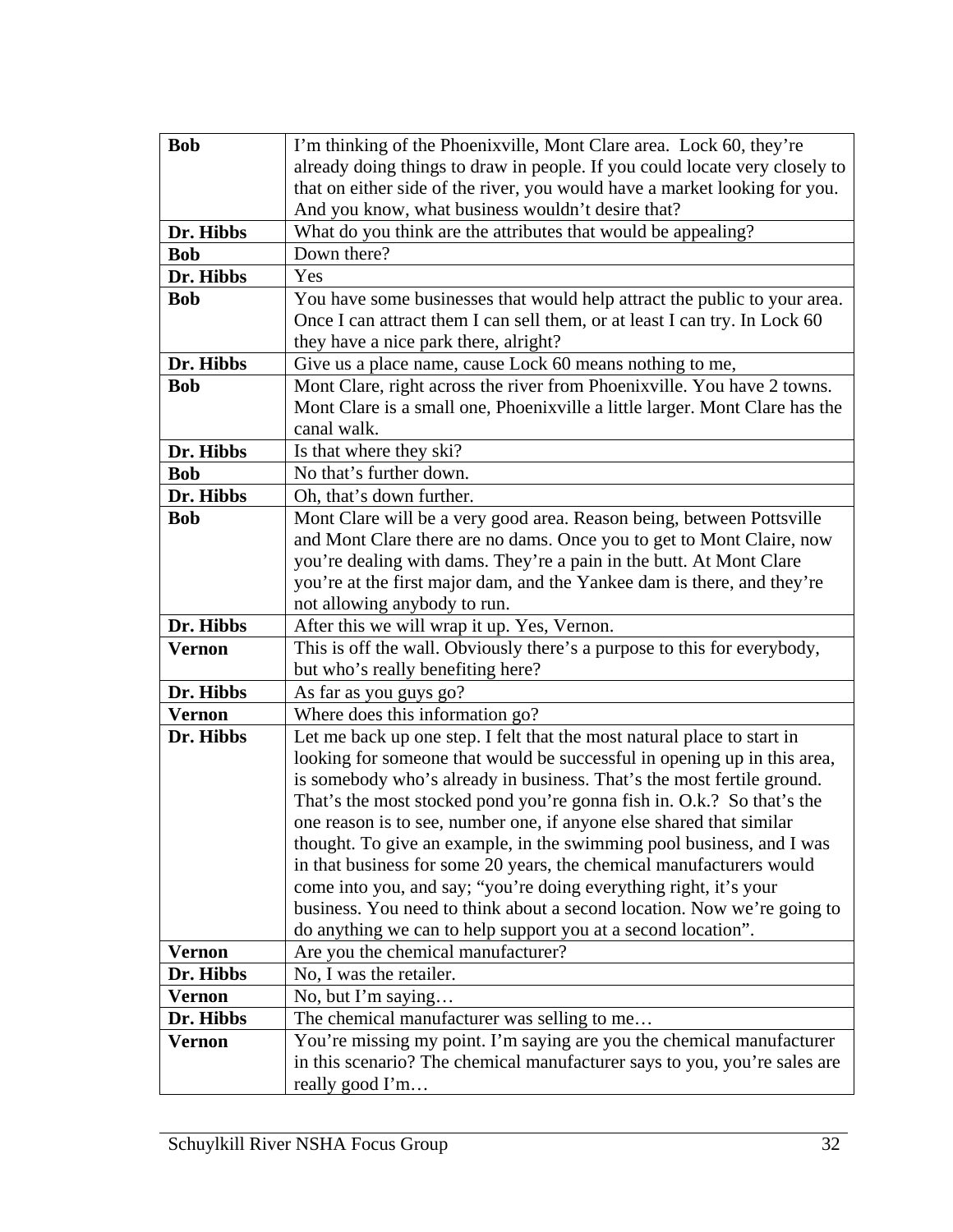| <b>Bob</b>    | He's the consultant in this scenario.                                                                     |
|---------------|-----------------------------------------------------------------------------------------------------------|
| Dr. Hibbs     | Actual situation was the chemical manufacturer is coming to meet a                                        |
|               | retailer, o.k.                                                                                            |
| <b>Vernon</b> | O.K.                                                                                                      |
| Dr. Hibbs     | And saying we like everything you're doing in your business. We've                                        |
|               | seen how you're growing in your business. At some point you're going to                                   |
|               | have gotten all you can out of this location. We think you're a natural                                   |
|               | person to be thinking about a second location. What can we do to help                                     |
|               | you in deciding where that second location could be? Because if you go                                    |
|               | into a second location you're going to benefit us in the long run.                                        |
| <b>Kurt</b>   | We're really the chemical salesmen, because they're going to give the                                     |
|               | information to us. We're gonna say wow, the numbers look really good                                      |
|               | here. We could use another 2 businesses along the Schuylkill River. Then                                  |
|               | we're going to come to you and say, hey how about going to another                                        |
|               | location. If it doesn't work for you, then we go look to somebody else to                                 |
|               | start a business for us.                                                                                  |
| Dr. Hibbs     | Vernon I don't think there's any grand plan here.                                                         |
| <b>Vernon</b> | I'm not looking for any grand plan, it just seemed like sort of a strange                                 |
|               | thing                                                                                                     |
| Dr. Hibbs     | We're not reinventing the wheel. Rather then me go through a lot of                                       |
|               | investigating. What works for you, what works for you, what works for                                     |
|               | you, what doesn't work for you, what doesn't work for you? Let's put it                                   |
|               | on the table. You're successful. You've been here for 10 years. Are you                                   |
|               | thinking about a second location, and what do you think of this idea? You                                 |
|               | know, somebody says we're looking for a second location, everything                                       |
|               | you said just stunk. I'm interested in hearing that. Does that help?                                      |
| <b>Wayne</b>  | I think what Vernon might be concerned about is that he's helping a                                       |
|               | potential new competitor come in the Heritage Area. I think the way this                                  |
|               | is worded I think the results of the study could help Vernon in his                                       |
|               | business, versus helping somebody come in. I think all of these                                           |
|               | businesses here could be looking at a new opportunity and want to find                                    |
|               | out what the opportunities are to expand their businesses, and find new                                   |
|               | niches.                                                                                                   |
| <b>Kurt</b>   | The other thing I want to say is that the information we get from this                                    |
|               | study, we'll make available to all of you. If it helps you enhance your                                   |
|               | business, or grow your business, we've already achieved partial success.                                  |
|               | We want your businesses to succeed and grow, and we want to place<br>some more businesses here if we can. |
| Dr. Hibbs     |                                                                                                           |
|               | Vernon, would you agree that it was better to have you guys come to the                                   |
|               | table, rather than us operate without knowing your input?                                                 |
| <b>Vernon</b> | Sure I'm glad for these guys, ya know, show up to make sure nothin's                                      |
|               | going wrong, cause somebody has to protect it as well. That's a major                                     |
|               | concern of mine. Obviously because of my business, but not just for that.                                 |
|               | But because it is recreation for me too.                                                                  |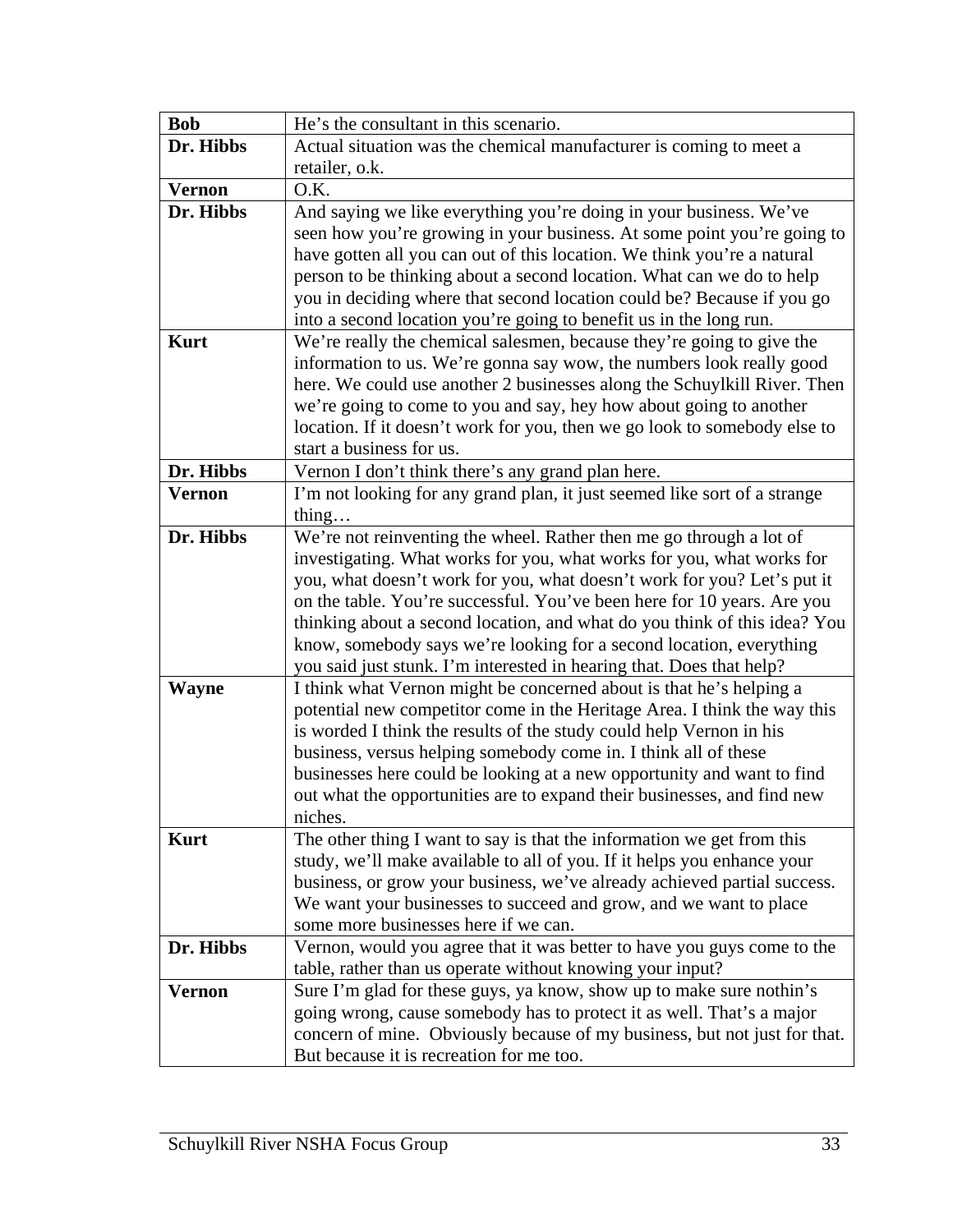| Dr. Hibbs     | O.K. What were, or are the hurdles you encountered when you opened<br>your business? Is there anything the Schuylkill River Heritage Area can<br>you do to help a new business start up, and avoid the hurdles you<br>encountered? How long did it take to consider your business safe and<br>secure? You can see where my question earlier was coming from Vernon,<br>with that. So, let's start out with the first one. What were/are the hurdles<br>you encountered when opening up your business? Bryan can you chime<br>in on that one? |
|---------------|----------------------------------------------------------------------------------------------------------------------------------------------------------------------------------------------------------------------------------------------------------------------------------------------------------------------------------------------------------------------------------------------------------------------------------------------------------------------------------------------------------------------------------------------|
| <b>Bryan</b>  | Well it worked out pretty well for me. I had to push a little bit, but as far                                                                                                                                                                                                                                                                                                                                                                                                                                                                |
|               | as using the trail itself as a business. Ah, you're using the trail as                                                                                                                                                                                                                                                                                                                                                                                                                                                                       |
|               | basically your business. I mean if the trail isn't there, then basically your                                                                                                                                                                                                                                                                                                                                                                                                                                                                |
|               | business is gone, for me renting surreys. I ran it by Ron Albright the                                                                                                                                                                                                                                                                                                                                                                                                                                                                       |
|               | director of Parks and Recreation, and the county commissioners. They                                                                                                                                                                                                                                                                                                                                                                                                                                                                         |
|               | gave a verbal o.k. But some people started complaining about my surreys                                                                                                                                                                                                                                                                                                                                                                                                                                                                      |
|               | running them off the road and what not. Going forward it may be more                                                                                                                                                                                                                                                                                                                                                                                                                                                                         |
|               | like location, finding a commercial property along the trail.                                                                                                                                                                                                                                                                                                                                                                                                                                                                                |
| Dr. Hibbs     | No major hurdles? Any idea how long it's gonna take you to break even?                                                                                                                                                                                                                                                                                                                                                                                                                                                                       |
|               | If anyone feels uncomfortable with these types of questions, then don't                                                                                                                                                                                                                                                                                                                                                                                                                                                                      |
|               | answer them.                                                                                                                                                                                                                                                                                                                                                                                                                                                                                                                                 |
| <b>Bryan</b>  | Yeah, I mean, I have no idea. Like you were saying, it's a part time                                                                                                                                                                                                                                                                                                                                                                                                                                                                         |
|               | business, unless you can get a couple other ideas. I think getting back to                                                                                                                                                                                                                                                                                                                                                                                                                                                                   |
|               | what you were saying about picking a location. Some of it is just being a                                                                                                                                                                                                                                                                                                                                                                                                                                                                    |
|               | smart businessperson. More so then location, I think. Like he was talking                                                                                                                                                                                                                                                                                                                                                                                                                                                                    |
|               | about the guy with flashy signs. Even though his location might stink, but                                                                                                                                                                                                                                                                                                                                                                                                                                                                   |
|               | because of his signs.                                                                                                                                                                                                                                                                                                                                                                                                                                                                                                                        |
| Dr. Hibbs     | To compensate.                                                                                                                                                                                                                                                                                                                                                                                                                                                                                                                               |
| <b>Bryan</b>  | More important, I would say that's 70% of the success factor of the                                                                                                                                                                                                                                                                                                                                                                                                                                                                          |
|               | business. I don't know.                                                                                                                                                                                                                                                                                                                                                                                                                                                                                                                      |
| Dr. Hibbs     | Vernon, you're kind of a newbie still.                                                                                                                                                                                                                                                                                                                                                                                                                                                                                                       |
| <b>Vernon</b> | For me being a retailer, which I opened up for 3 weeks, and I realized I                                                                                                                                                                                                                                                                                                                                                                                                                                                                     |
|               | was in retail. I've never worked retail in my life. I just started out                                                                                                                                                                                                                                                                                                                                                                                                                                                                       |
|               | providing a service, and the next thing you know I'm sellin' stuff.<br>Getting the inventory was my biggest thing. I had to pay for everything                                                                                                                                                                                                                                                                                                                                                                                               |
|               | before I went into my store.                                                                                                                                                                                                                                                                                                                                                                                                                                                                                                                 |
| Dr. Hibbs     | No trade credit, you're saying.                                                                                                                                                                                                                                                                                                                                                                                                                                                                                                              |
| <b>Vernon</b> | Not at all, none, zero.                                                                                                                                                                                                                                                                                                                                                                                                                                                                                                                      |
| Dr. Hibbs     |                                                                                                                                                                                                                                                                                                                                                                                                                                                                                                                                              |
|               | Is that common in the industry you're in?<br>That all depends. When I started out I was in landscaping. I couldn't                                                                                                                                                                                                                                                                                                                                                                                                                           |
| Hugh          | believe how people looked at me. You know, you're putting out money. I                                                                                                                                                                                                                                                                                                                                                                                                                                                                       |
|               | never had this experience before. They think you're not going to pay                                                                                                                                                                                                                                                                                                                                                                                                                                                                         |
|               | your bills and this and that.                                                                                                                                                                                                                                                                                                                                                                                                                                                                                                                |
| Dr. Hibbs     | You 're the one that sort of evolved into this?                                                                                                                                                                                                                                                                                                                                                                                                                                                                                              |
|               |                                                                                                                                                                                                                                                                                                                                                                                                                                                                                                                                              |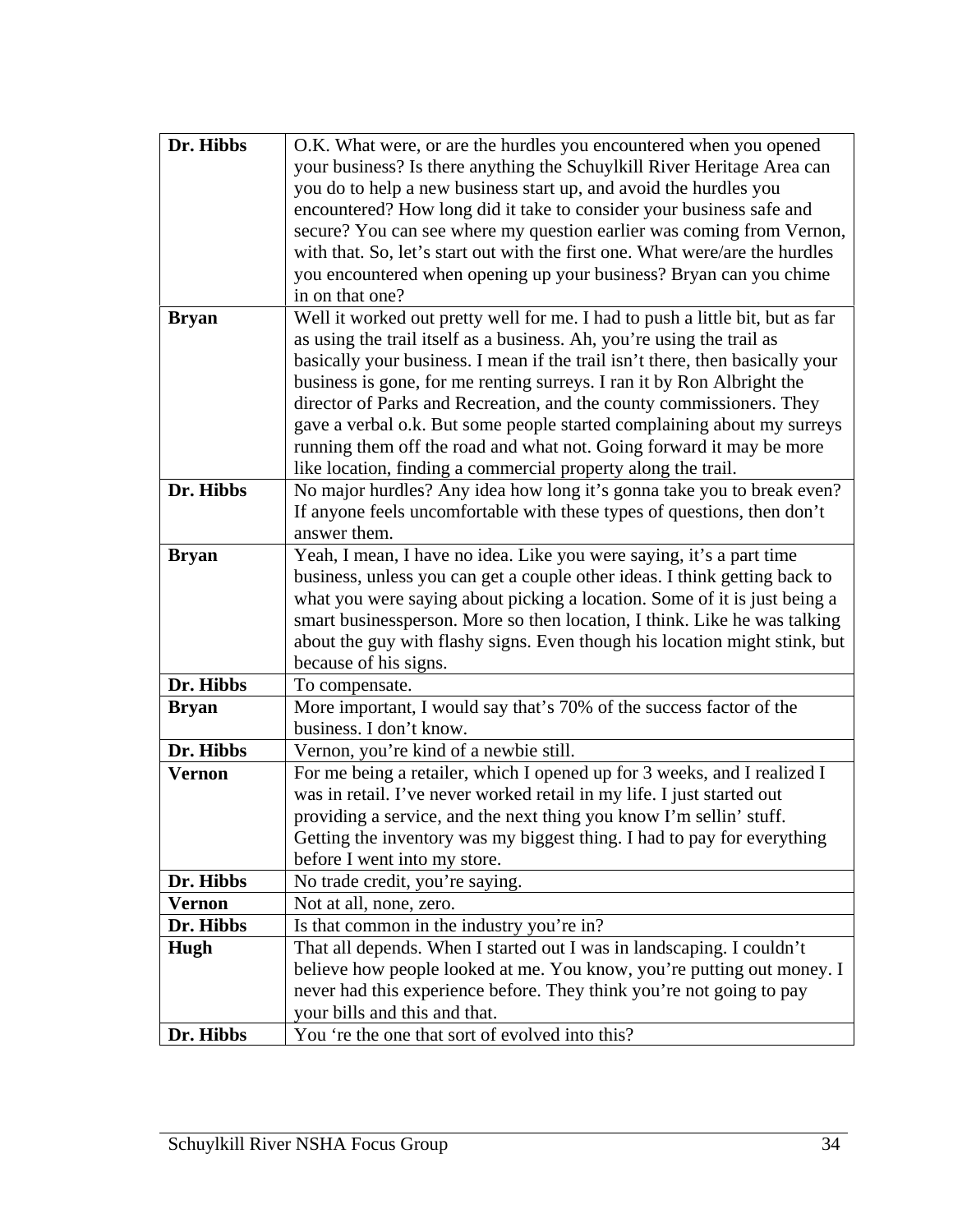| Hugh          | Then when we got into the boats, that wasn't any problem. I mean the                                      |
|---------------|-----------------------------------------------------------------------------------------------------------|
|               | first company we went to was Old Town. We already had a business                                          |
|               | going, ya know. We just bought a few boats, and they agreed to do it, and                                 |
|               | they've been good as far as protection. There are a lot of things. I can                                  |
|               | understand Vernon. He's sitting over here thinking this guy right over                                    |
|               | here in Pottstown. He may want to start a place down here. This guy is                                    |
|               |                                                                                                           |
|               | right down the road here. He's gonna put a rental by the park, and I'm                                    |
|               | gonna get what's left on the upper part of the river. But I can tell you I'm<br>not interested in rental. |
| <b>Vernon</b> | Nah, I'm not thinking that                                                                                |
| Hugh          | Maybe you aren't, but I'm just telling you that right now. You can see the                                |
|               | gray hair on my head.                                                                                     |
| Dr. Hibbs     | And Vernon yours is starting, and you just don't know it yet. Let's get                                   |
|               | back to the hurdles, if you will.                                                                         |
| Hugh          | The hurdle, well money is an important thing. Usually you want to make                                    |
|               | the bank your partner rather then your friends. Because I had people                                      |
|               | when I first startedI was a chemistry teacher up at Daniel Boone in                                       |
|               | Birdsboro, and when I left them. There were people who said; "Yeah,                                       |
|               | we'll be your silent partners". I just avoided that because it's better to be                             |
|               | dealing with the bank, even if you have the feeling there's more risk.                                    |
|               | Because at least then you're making the decisions. You don't have                                         |
|               | somebody who's not doing any of the work telling you that you're not                                      |
|               | making enough money because you're doing this all wrong.                                                  |
| Dr. Hibbs     | That's assuming you can get money from the bank.                                                          |
|               |                                                                                                           |
| Hugh          | Well yeah. That's true, that's true.                                                                      |
| <b>Mike</b>   | Another hurdle I see is insurance. Liability insurance in particular.                                     |
|               | Especially in Reading. If you're gonna be renting, especially with water                                  |
|               | craft of any kind. My God, it's not only do you have to really keep an eye                                |
|               | on your business, and have people that are with these people all the time                                 |
|               | making sure it's done right. Just the liability insurance alone. We all                                   |
|               | know what the situation with liability is nationwide. Specifically a                                      |
|               | somewhat dangerous possibility of danger involved in canoeing and                                         |
|               | kayaking, or tubing for that matter.                                                                      |
| Dr. Hibbs     | Mike, if you feel uncomfortable answering this, don't answer it, o.k.                                     |
|               | What do you think the percentage is of your sales that are eaten up by                                    |
|               | liability insurance?                                                                                      |
| <b>Mike</b>   | I really don't know without looking at                                                                    |
| Dr. Hibbs     | Another angle then. You're renting boats                                                                  |
| <b>Mike</b>   | No, I don't.                                                                                              |
| Dr. Hibbs     | You don't?                                                                                                |
| <b>Mike</b>   | No                                                                                                        |
| Dr. Hibbs     | Vernon, do you feel comfortable talking about, uh, uh, liability                                          |
|               | insurance?                                                                                                |